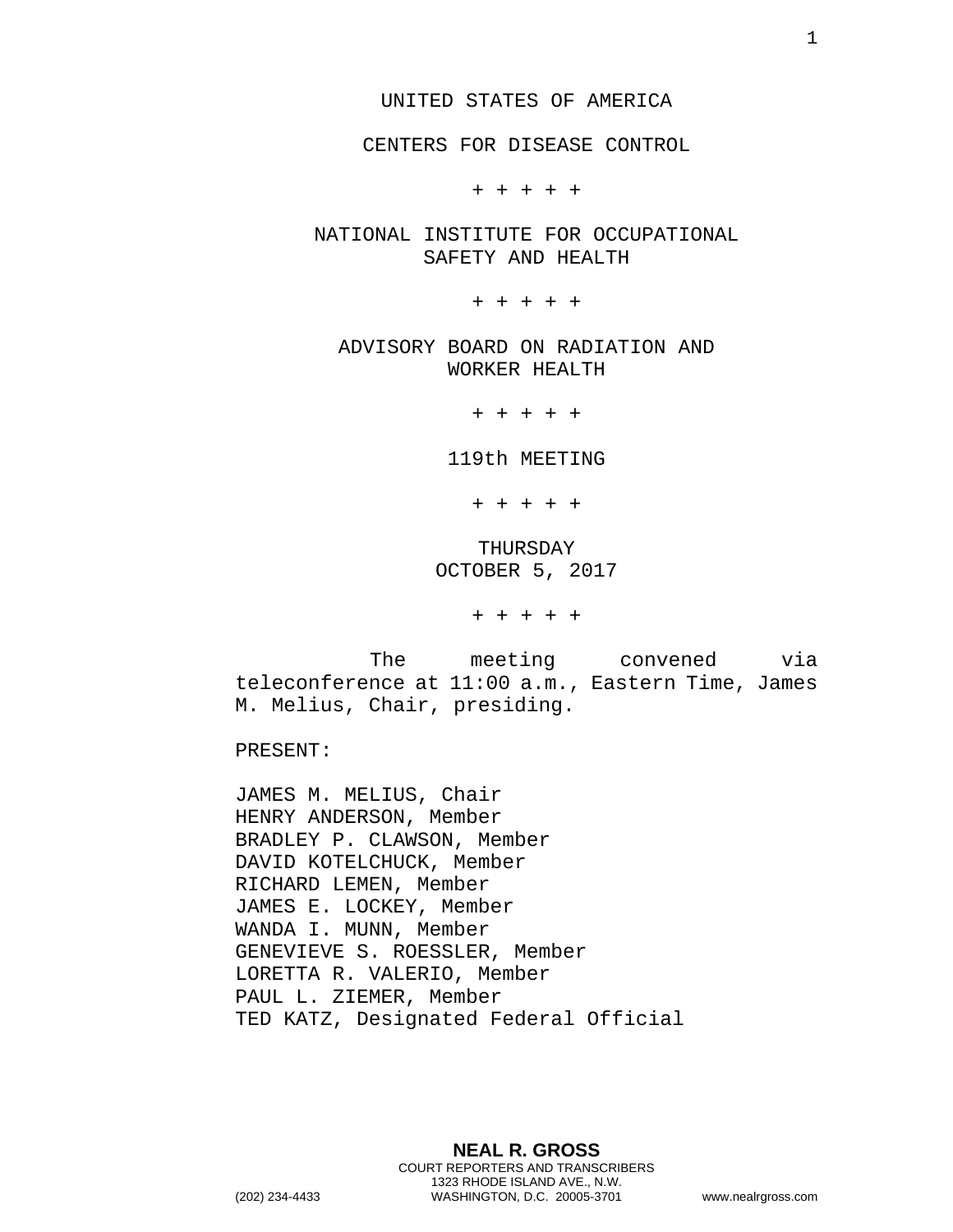### REGISTERED AND/OR PUBLIC COMMENT PARTICIPANTS

ADAMS, NANCY, NIOSH Contractor AL-NABULSI, ISAF, DOE BARRIE, TERRIE BARTON, BOB, SC&A BUCHANAN, RON, SC&A CRAWFORD, CHRIS, DOL FITZGERALD, JOE, SC&A HINNEFELD, STU, DCAS LIN, JENNY, HHS NETON, JIM, DCAS PRESTER, JOSHUA RUTHERFORD, LAVON, DCAS STIVER, JOHN, SC&A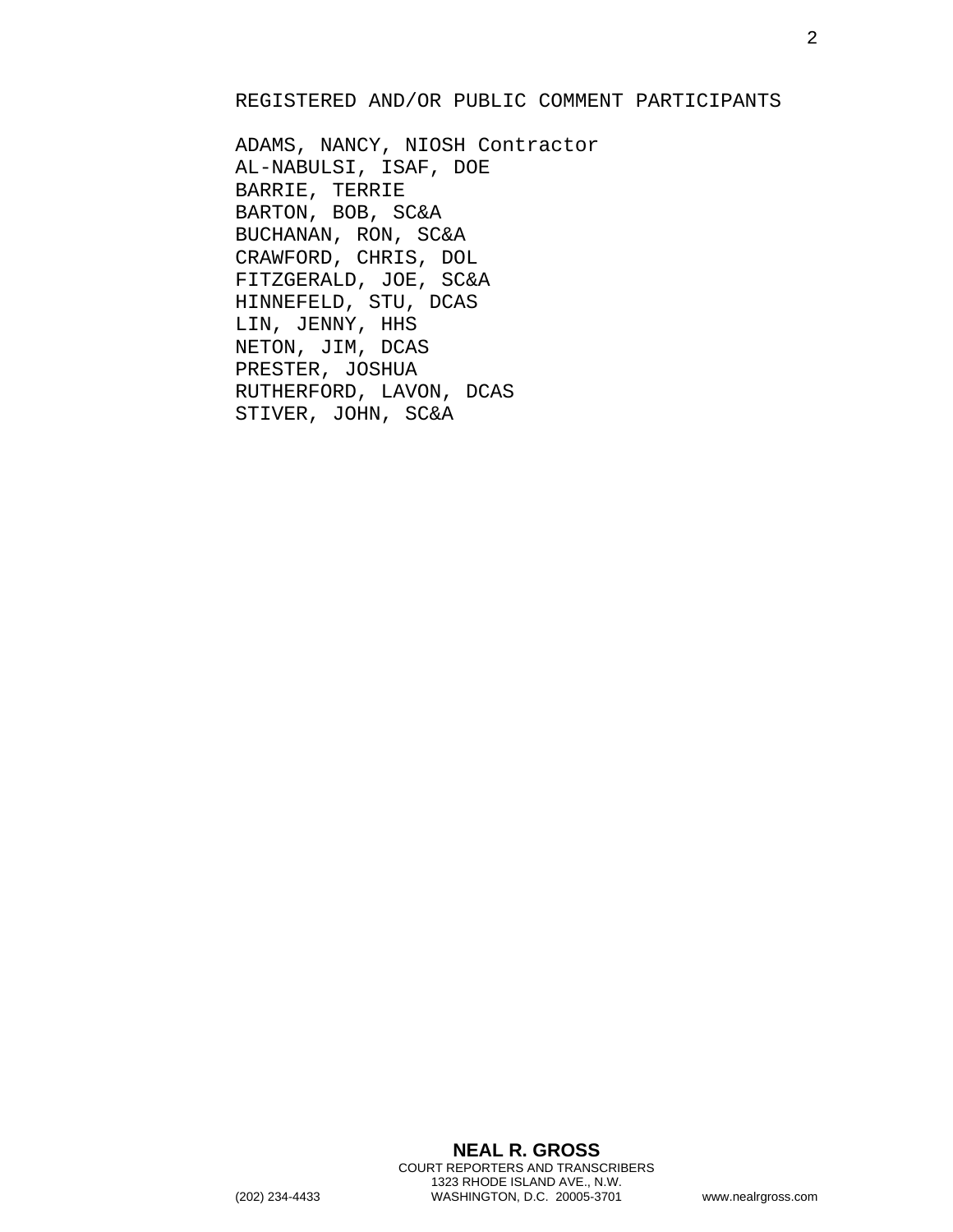# **Contents**

| Welcome and Roll Call 4                         |  |
|-------------------------------------------------|--|
| August Board Meeting Final SEC Petition 6       |  |
|                                                 |  |
| Savannah River Site SEC Petition (1997-2007; 15 |  |
|                                                 |  |
| Special Exposure Cohort (SEC) Petition 52       |  |
|                                                 |  |
| Updates from Work Groups and Subcommittees 57   |  |
|                                                 |  |
| Plans for the December 2017 Board Meeting 60    |  |
| Board Correspondence 64                         |  |
|                                                 |  |
|                                                 |  |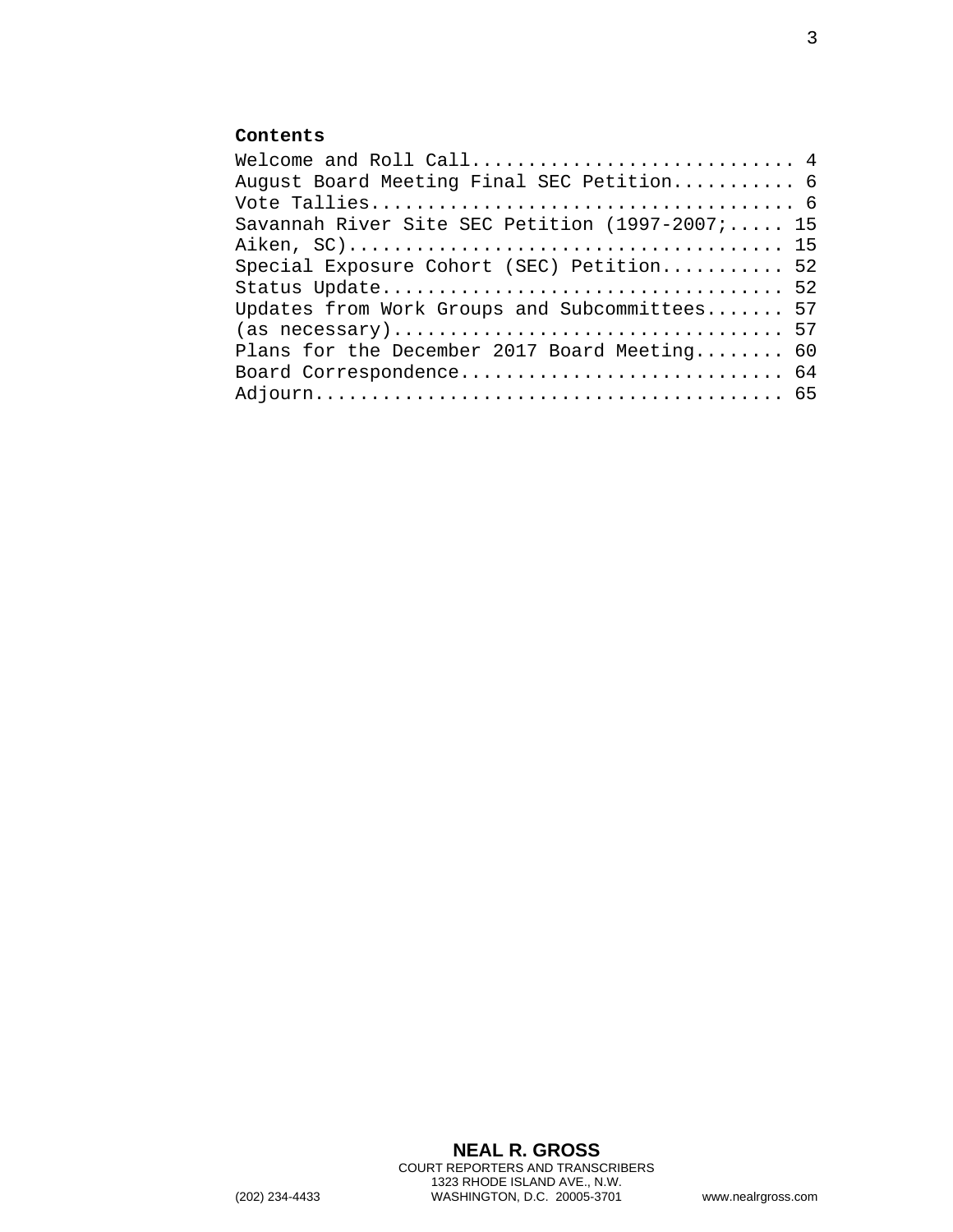10:59 a.m.

### <span id="page-3-0"></span>**Welcome and Roll Call**

MR. KATZ: Okay. Welcome, everyone. Welcome to Advisory Board on Radiation and Worker Health teleconference. Folks on the line, the agenda for today's meeting is posted on the NIOSH website under this program, the Board section, special meeting, today's date.

So posted there is the agenda for today and the only thing special, this is a traditional teleconference except for, you know, continuing the discussion on the SRS SEC, so that's one additional item.

And then I posted for everyone and the public the documents and presentations that we used at that SRS session, the August Board meeting, just for your convenience. And you can also get it from that meetings's date on the Board's website.

Other just administrative note, everyone who is not speaking, please keep your phones muted for the duration of this call.

> **NEAL R. GROSS** COURT REPORTERS AND TRANSCRIBERS 1323 RHODE ISLAND AVE., N.W.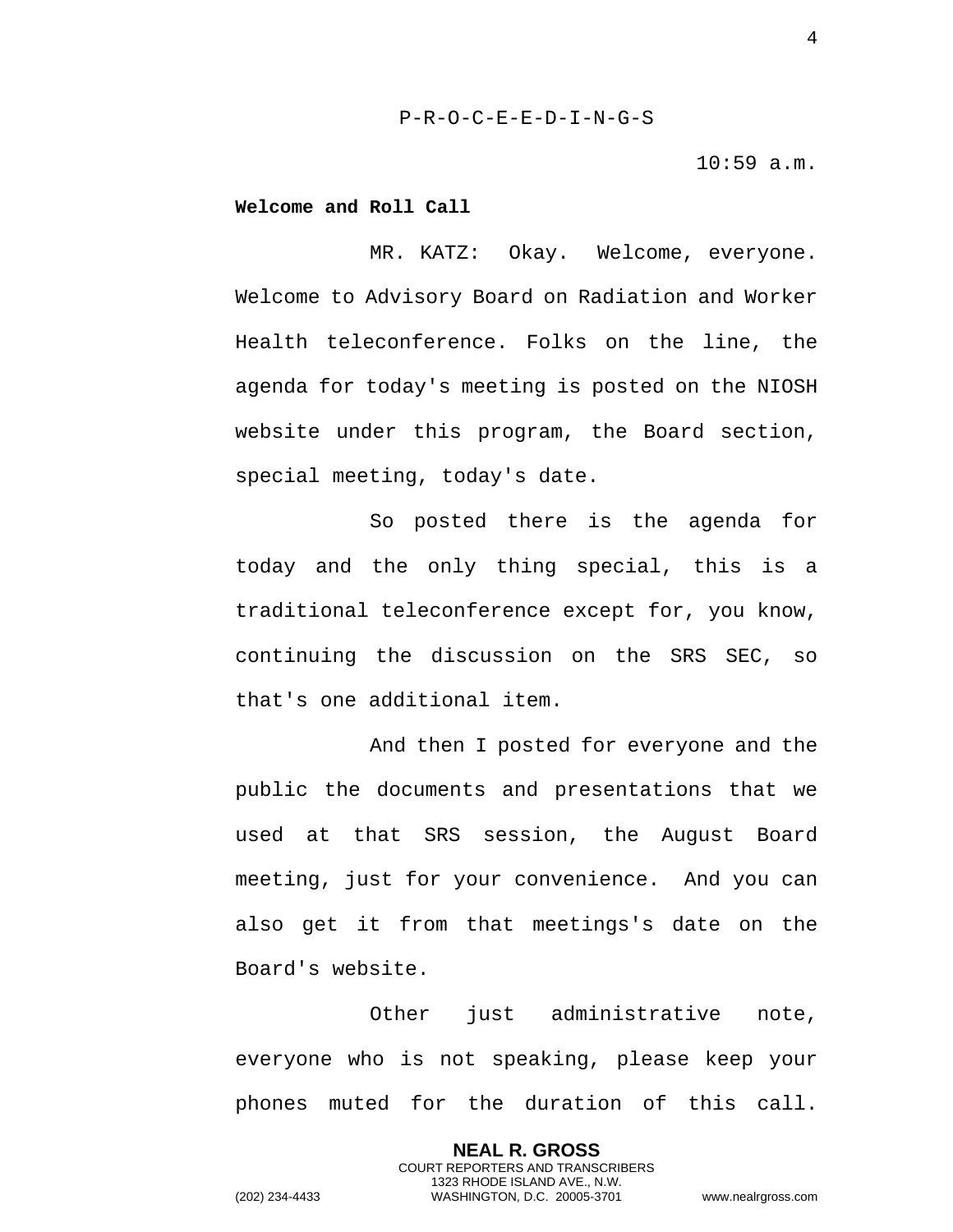There's no public comment session. And to mute your phone, press \* and then 6. That'll mute your phone if you don't have a mute on your phone and for Board Members to come off of mute press \*6 again.

So roll call, we have no Board conflicts for this site, so I don't need to address conflicts of interest with the Members, so I'll just run through the roll call, see who we have among Board Members, and I'll just do this alphabetically. I know a couple of Board Members who will be absent already, but let's go through the list.

(Roll call)

Any others? Okay. Welcome all of you. Let me just check, go back around and check on a couple of Board Members who might be joining. Dr. Poston, John Poston, are you on the line? How about Dr. Richardson, Dave Richardson?

Okay then, that takes care of roll call and administrative matters. Dr. Melius, it's your meeting.

> **NEAL R. GROSS** COURT REPORTERS AND TRANSCRIBERS 1323 RHODE ISLAND AVE., N.W.

CHAIR MELIUS: Yes. I get to give a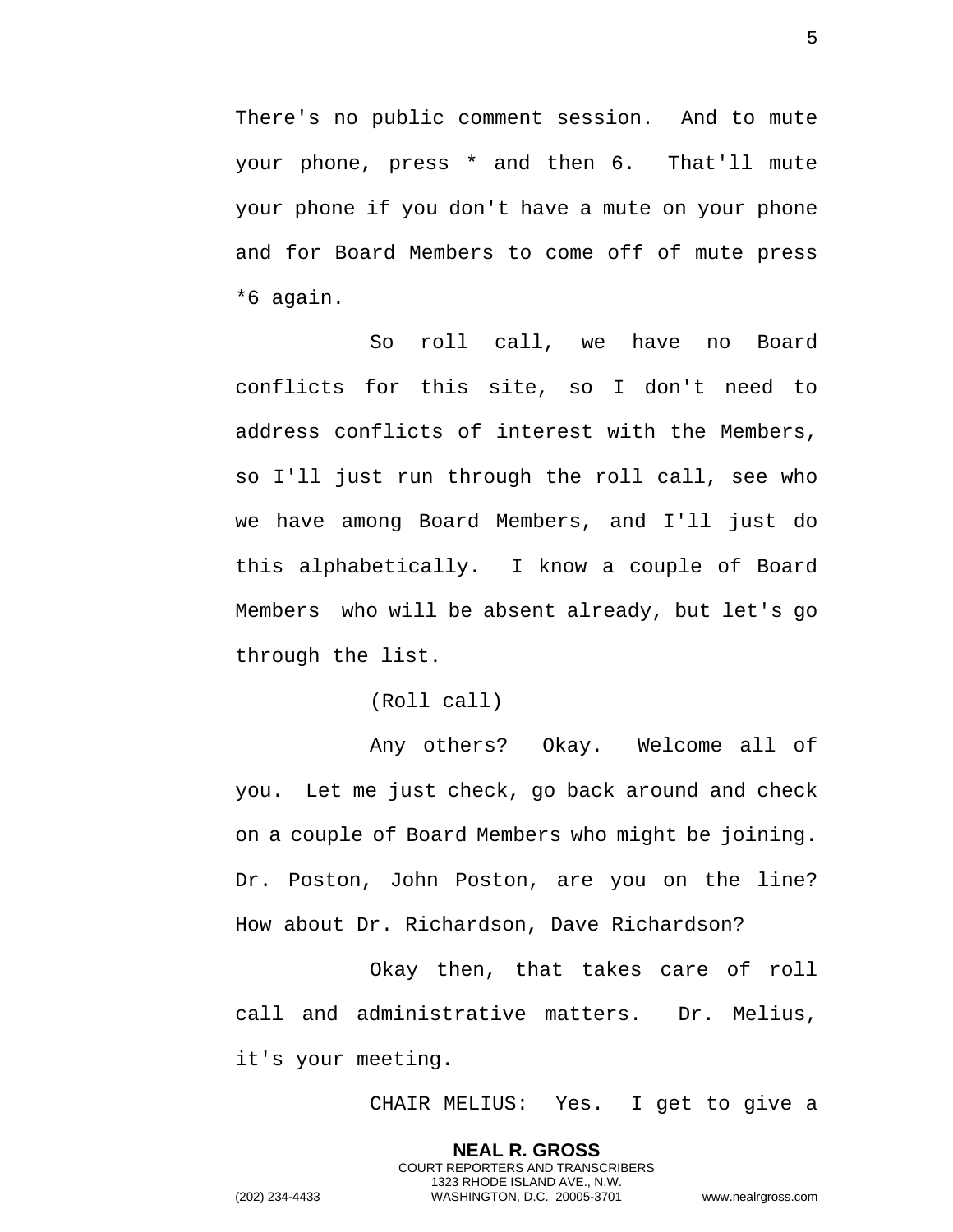long speech here. Welcome. And then I turn it back to Ted.

<span id="page-5-0"></span>**August Board Meeting Final SEC Petition** 

<span id="page-5-1"></span>**Vote Tallies** 

MR. KATZ: Thank you, Dr. Melius. So this is now actually to register the completed votes from the August meeting captured the absentee votes. So we had three actions in August.

The first Fernald site was a -- yes, SEC and Site Profile review. The SEC review was completed. The Board voted that the site, that the SEC, well, it voted to deny an additional SEC Class for Fernald for the final period covered by the petition. And the vote was 11 to 2, Beach and Lemen were 2. There was a lot more people. Dr. Lockey, one abstention, Dr. Poston.

INL, the Board voted to support the NIOSH recommendation to add a Class for CPP and that vote was 10 to 2, Dr. Lemen and Melius were opposed. There were two recused votes -- Clawson and Valerio, and one abstention, Dr. Poston.

And finally, Grand Junction SEC. The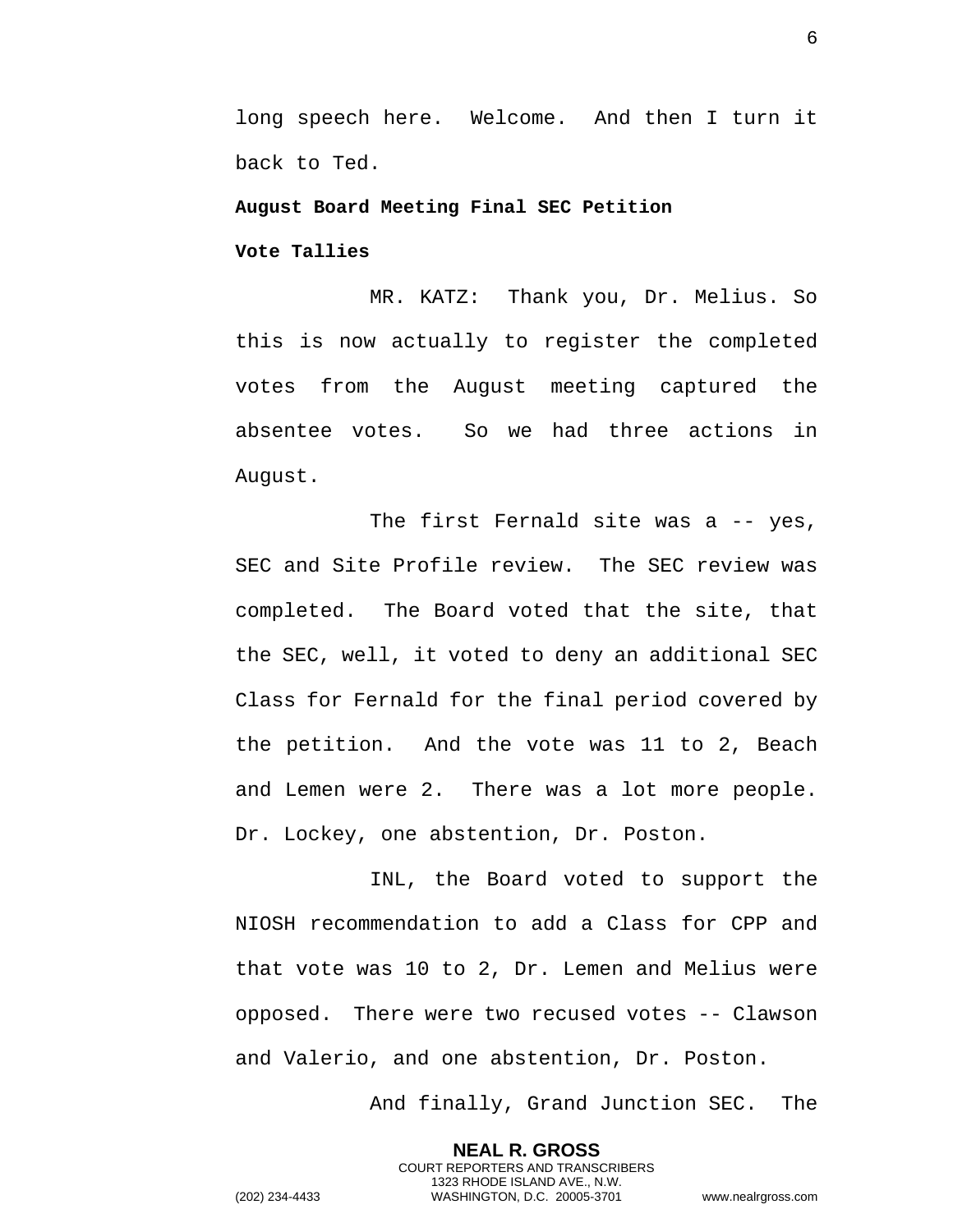Board voted 14 to zero, so unanimously with one abstention, Dr. Poston in support of the NIOSH Board Work Group recommendations that dose reconstruction is feasible and to deny the Class for Grand Junction. And those were the action that were taken up.

CHAIR MELIUS: Okay. Thank you. Should I do the letters now?

MR. KATZ: Sure, yes.

CHAIR MELIUS: Yes. Because we have and forgive me, I said one word before. I get lots of words now. We've got letters to go through.

With that, I'll start with Fernald, which is the Advisory Board on Radiation and Worker Health, the Board has completed its evaluation of Special Exposure Cohort petition 00046 concerning workers at the Feed Materials Production Center, Fernald, Ohio under the statutory requirements established by the Energy Employees Occupational Illness Compensation Program Act of 2000 incorporating the 42 CFR 83.13.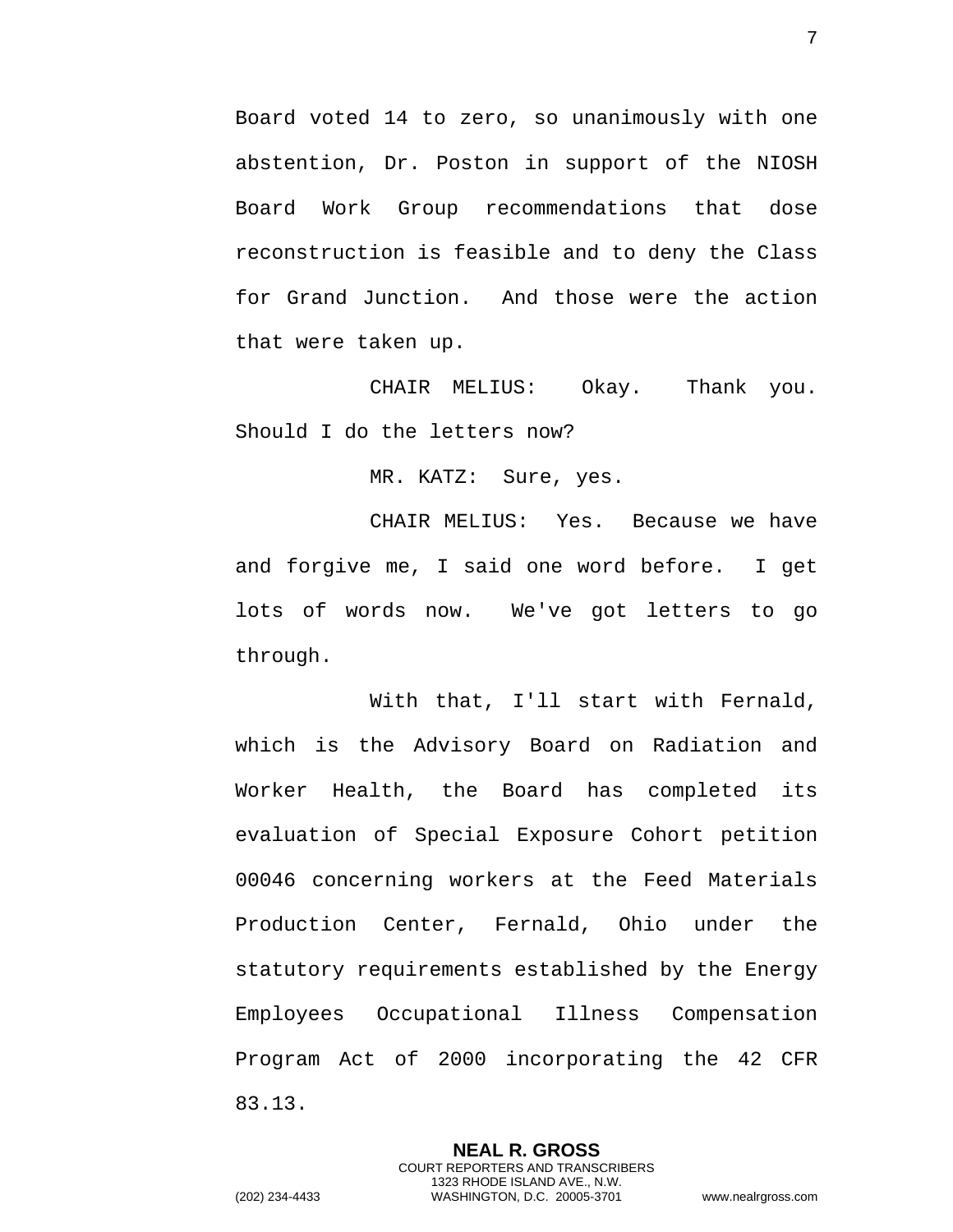National Institute for Occupational Safety and Health has recommended individual dose reconstructions are feasible for the following two groups of workers.

All employees of the Department of Energy, its predecessor agencies and their contractors and subcontractors who worked in any area of the Feed Materials Production Center, Fernald, Ohio from January 1, 1984 through December 31st, 1989.

And, two, all employees of the DOE, its predecessor agencies, National Lead of Ohio or NLO, Inc. in any area of the Feed Materials Production Center from January 1st, 1979 through December 31st, 1983.

NIOSH found it has access to adequate exposure monitoring and other information necessary to do individual dose reconstructions with sufficient accuracy for members of these two groups of workers and, therefore, a Class covering these groups should not be added to the SEC. The Board concurs with this determination.

> **NEAL R. GROSS** COURT REPORTERS AND TRANSCRIBERS 1323 RHODE ISLAND AVE., N.W.

Based on these considerations and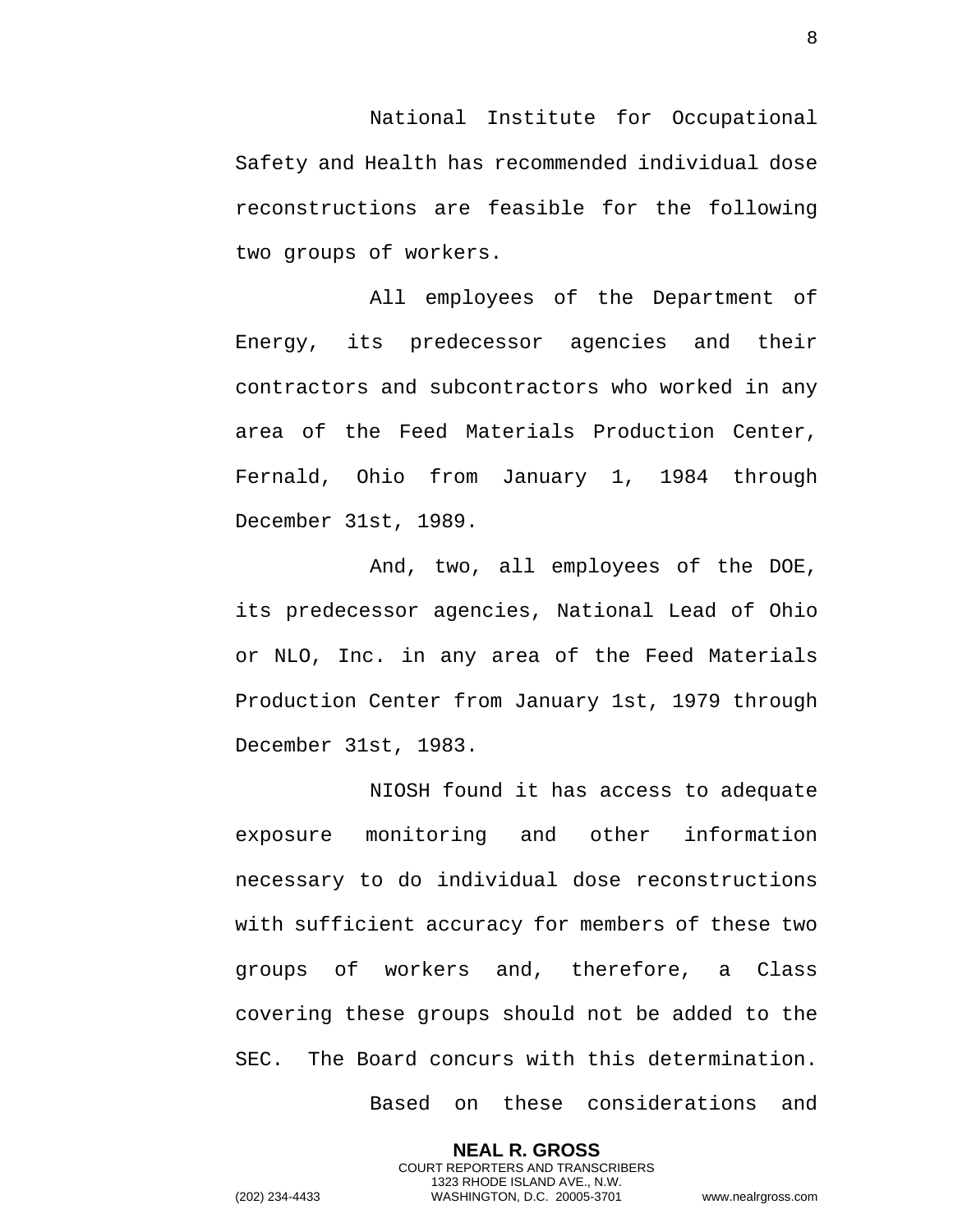discussions at the August 23rd and 24th, 2017 Board meeting held in Santa Fe, New Mexico, the Board recommends that this Class not be added to the SEC.

Enclosed is the documentation from the Board meeting where this SEC Class was discussed. Documentation includes copies of the petition, the last review thereof and related materials. If any of these items are unavailable at this time, they will follow shortly.

That's the first letter. The second letter -- Jenny, have you had a chance to review this letter? Jenny Lin?

MS. LIN: Yes, I'm here. What second letter are you referring to?

CHAIR MELIUS: The Idaho, INL.

MS. LIN: Idaho? Yes, I did review it.

CHAIR MELIUS: Okay, good. So the INL was reviewed. The Advisory Board on Radiation and Worker Health, the Board has evaluated SEC petition 00238 concerning workers at the Idaho National Laboratory under the statutory

> **NEAL R. GROSS** COURT REPORTERS AND TRANSCRIBERS 1323 RHODE ISLAND AVE., N.W.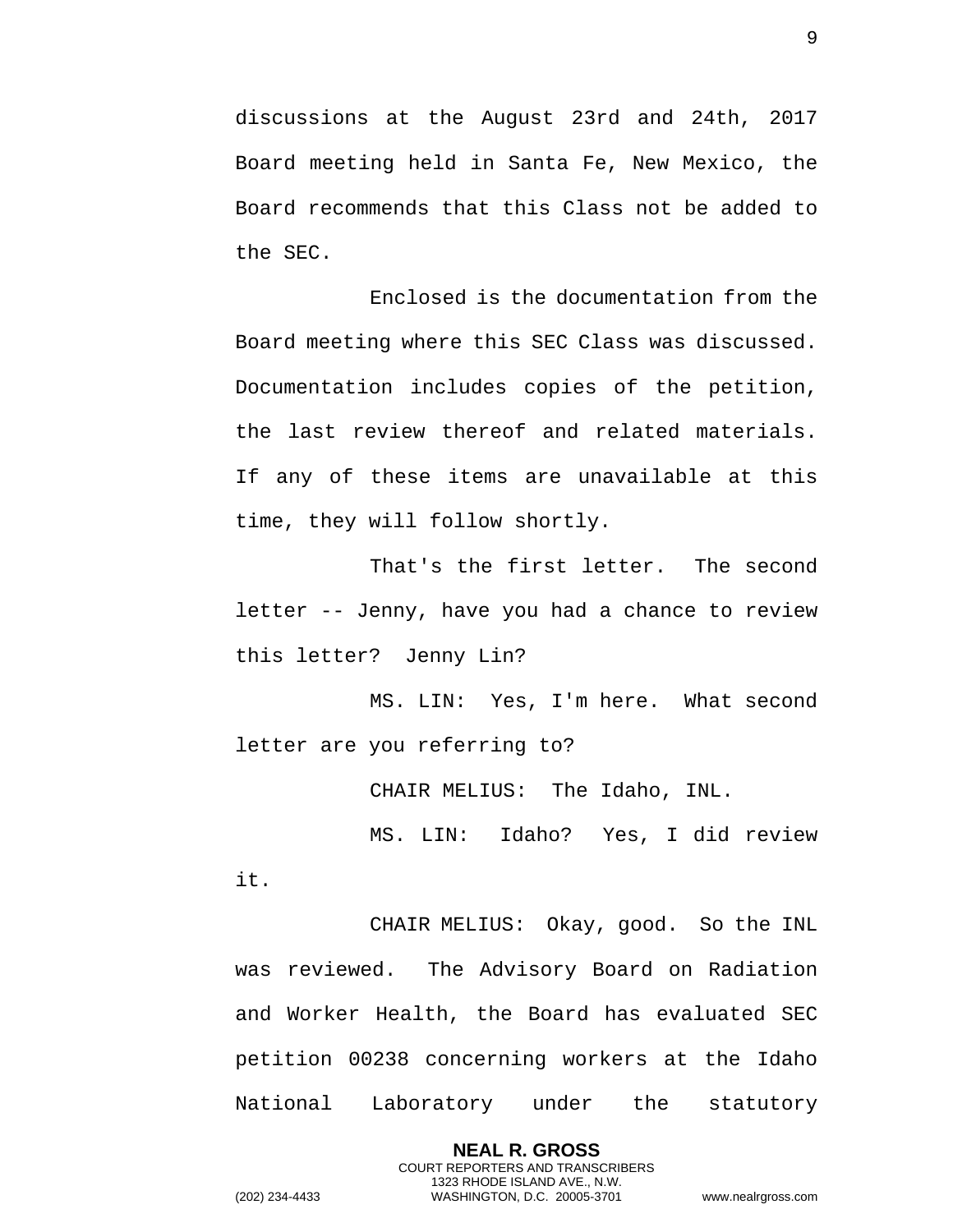requirements established by EEOICPA incorporate the 42 CFR, Section 83.13.

The Board respectfully recommends that SEC status be accorded to all employees of the Department of Energy, its predecessor agencies and their contractors and subcontractors who worked at the Idaho National Laboratory, INL, in Scoville, Idaho and who were monitored for external radiation at the Idaho Chemical Processing Plant (that's CPP -- e.g. at least one film badge or TLD dosimeter from CPP) between January 1st, 1975 and December 31st, 1980 for a number of work days aggregating at least 250 work days, occurring solely under this employment or in combination with work days within the parameters established for one or more other Classes of employees in the SEC.

This recommendation is based on the following factors. The primary function of INL CPP during the period in question was processing spent fuel elements containing enriched uranium in order to recover un-fissioned uranium.

> **NEAL R. GROSS** COURT REPORTERS AND TRANSCRIBERS 1323 RHODE ISLAND AVE., N.W.

Principal sources of internal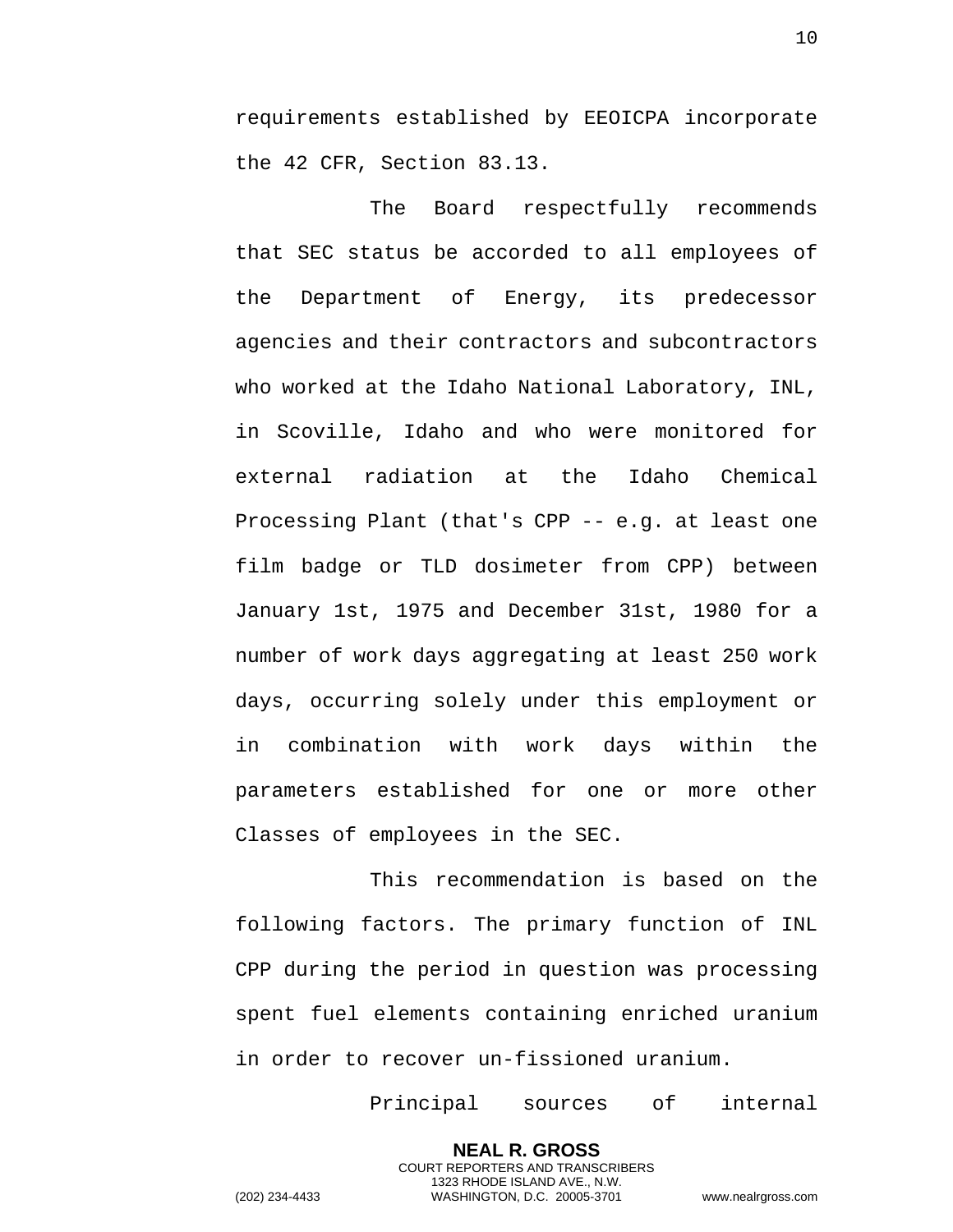radiation, for members of the proposed Class, may have been included exposures to uranium, mixed fission and activation products (MFP/MAP), exotic radionuclides produced from, or as a result of, reactor neutron irradiation and transuranic radionulides. Potential exposures would likely be from inhalation and ingestion during the processing operations.

 Routine monitoring of potential internal intakes of radionuclides was limited during this time period.

NIOSH's review of available monitoring data, as well as available process and source term information for this facility found that NIOSH lacked the sufficient information to allow it to estimate with sufficient accuracy the potential internal doses from exposure to transuranic radionuclides, to which employees working in this facility may have been subjected. The Board concurs with this determination.

And finally, NIOSH determined that health may have been endangered for workers from chronic intakes of the radionuclides during the

> **NEAL R. GROSS** COURT REPORTERS AND TRANSCRIBERS 1323 RHODE ISLAND AVE., N.W.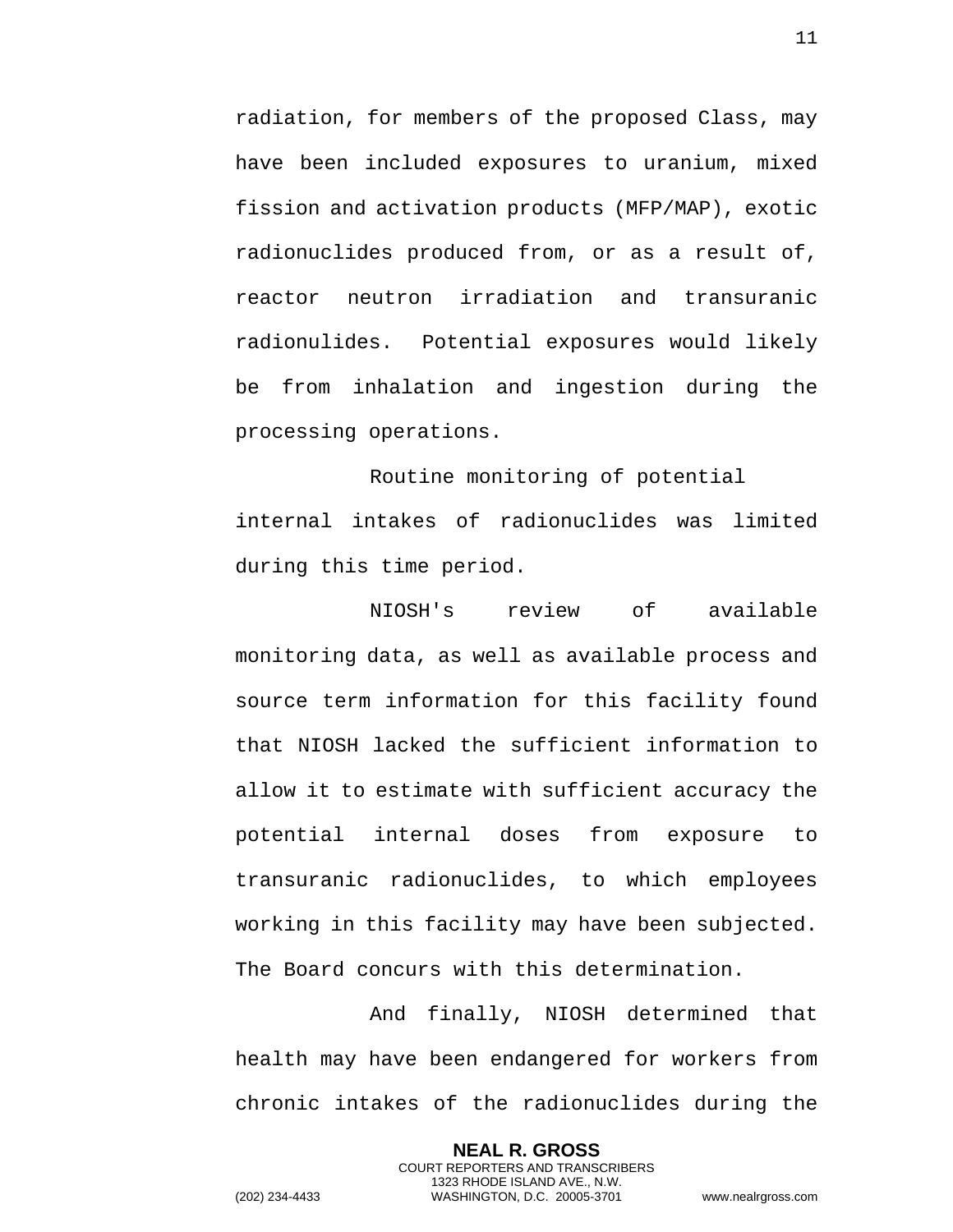time period in question. The Board also concurs with this determination.

Based on these considerations, discussions held at our August 23rd to 24th, 2017 Advisory Board meeting in Santa Fe, New Mexico the Board recommends that this Class be added to the SEC.

Enclosed is the documentation from the Board meeting where this SEC Class was discussed. The documentation includes copies of the petition, the NIOSH review thereof and related materials. If any of these items are unavailable at this time, they will follow shortly.

Finally, the Grand Junction, the Advisory Board on Radiation and Worker Health, the Board has evaluated Special Exposure Cohort Petition 00175 concerning workers at the Grand Junction Facilities site, in Grand Junction, Colorado under the statutory requirements established by the Energy Employees Occupational Illness Compensation Program Act of 2000 incorporating 42 CFR 83.13.

National Institute for Occupational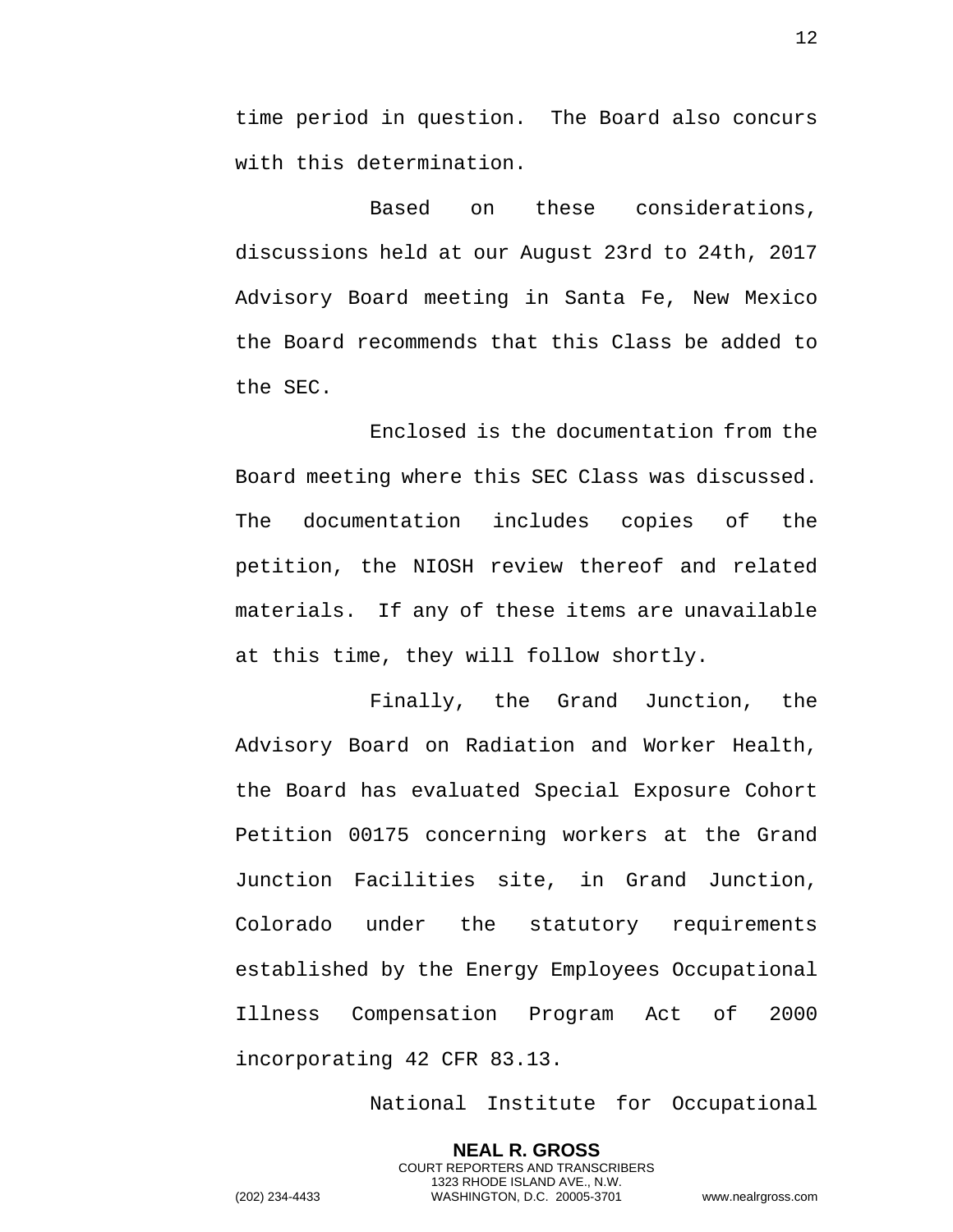Safety and Health recommended that individual dose reconstructions are feasible for all employees of the Department of Energy, its predecessor agencies.

So its contractors and subcontractors who worked at the Grand Junction Facilities site, Grand Junction, Colorado during the period from January 1st, 1986 through July 31st, 2010.

NIOSH found that it has access to adequate exposure monitoring and other information necessary to do individual dose reconstructions with sufficient accuracy for members of this group, and therefore a Class covering this group should not be added to the SEC. The Board concurs with this determination.

Based on these considerations and discussion at the August 23rd and 24rd, 2017 Board meeting held in Santa Fe, New Mexico, Board agrees with the NIOSH recommendation that this Class not be added to the SEC.

Enclosed is the documentation from the Board meeting where this SEC Class was discussed. Documentation includes copies of the petition,

> **NEAL R. GROSS** COURT REPORTERS AND TRANSCRIBERS 1323 RHODE ISLAND AVE., N.W.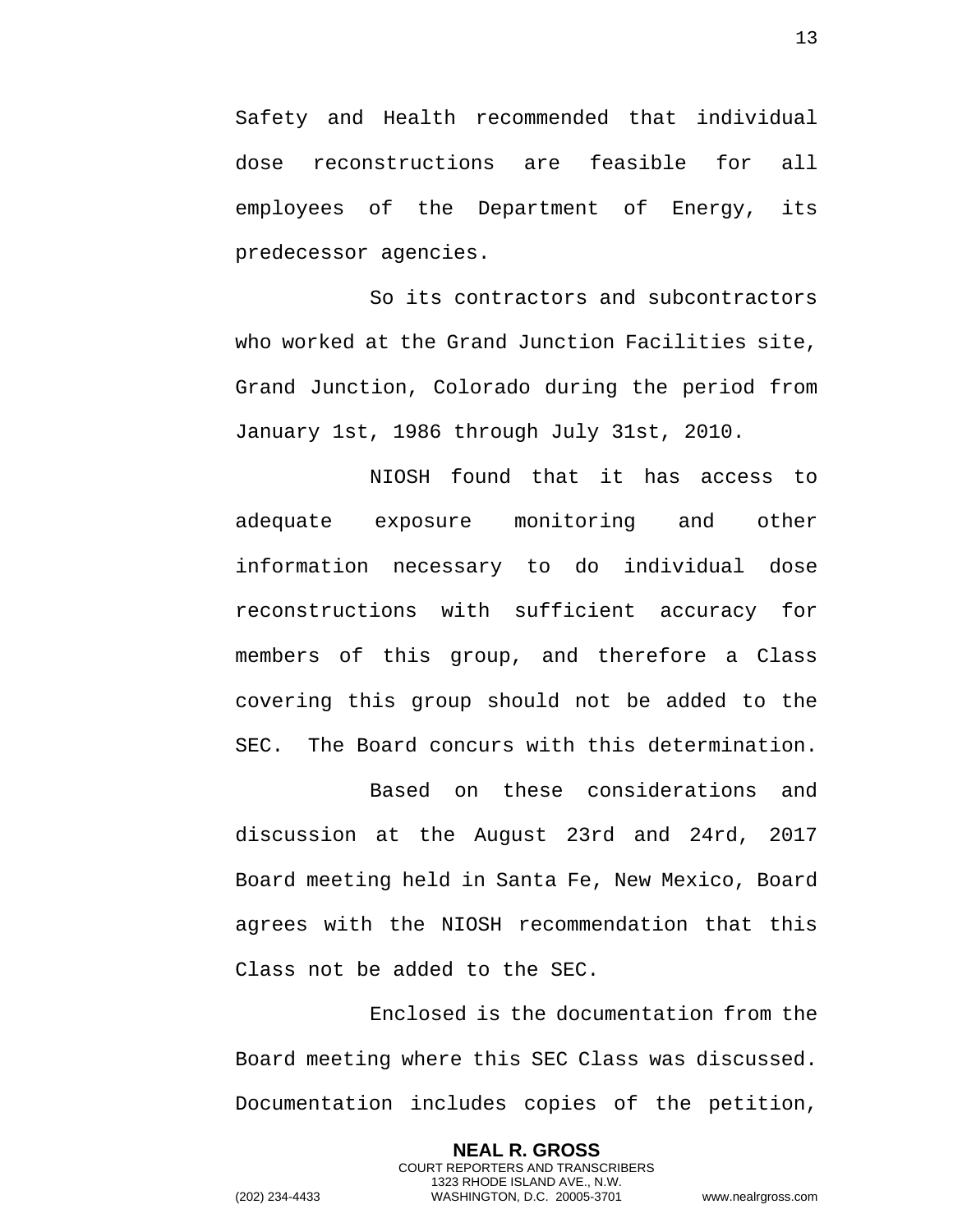NIOSH review thereof and related materials. If any of these items are unavailable at this time, they will follow shortly.

So, I believe that two of the letters that were circulated to the full Board just before the meeting and the third one we will circulate after the call. A little confusion on where the letters were and getting them together. So, okay. Anything else on that?

> MEMBER ZIEMER: Question, Dr. Melius? CHAIR MELIUS: Yes.

MEMBER ZIEMER: Just out of curiosity, do we know who the letters will go to at this time?

CHAIR MELIUS: That's a good question. Ted?

MR. KATZ: Well, it all depends on timing. So for example, our August letters are going to the new secretary. I mean, our letters for the prior meeting are going to the new secretary.

We don't -- it just depends on whether there's an appointment. If there's not an

> **NEAL R. GROSS** COURT REPORTERS AND TRANSCRIBERS 1323 RHODE ISLAND AVE., N.W.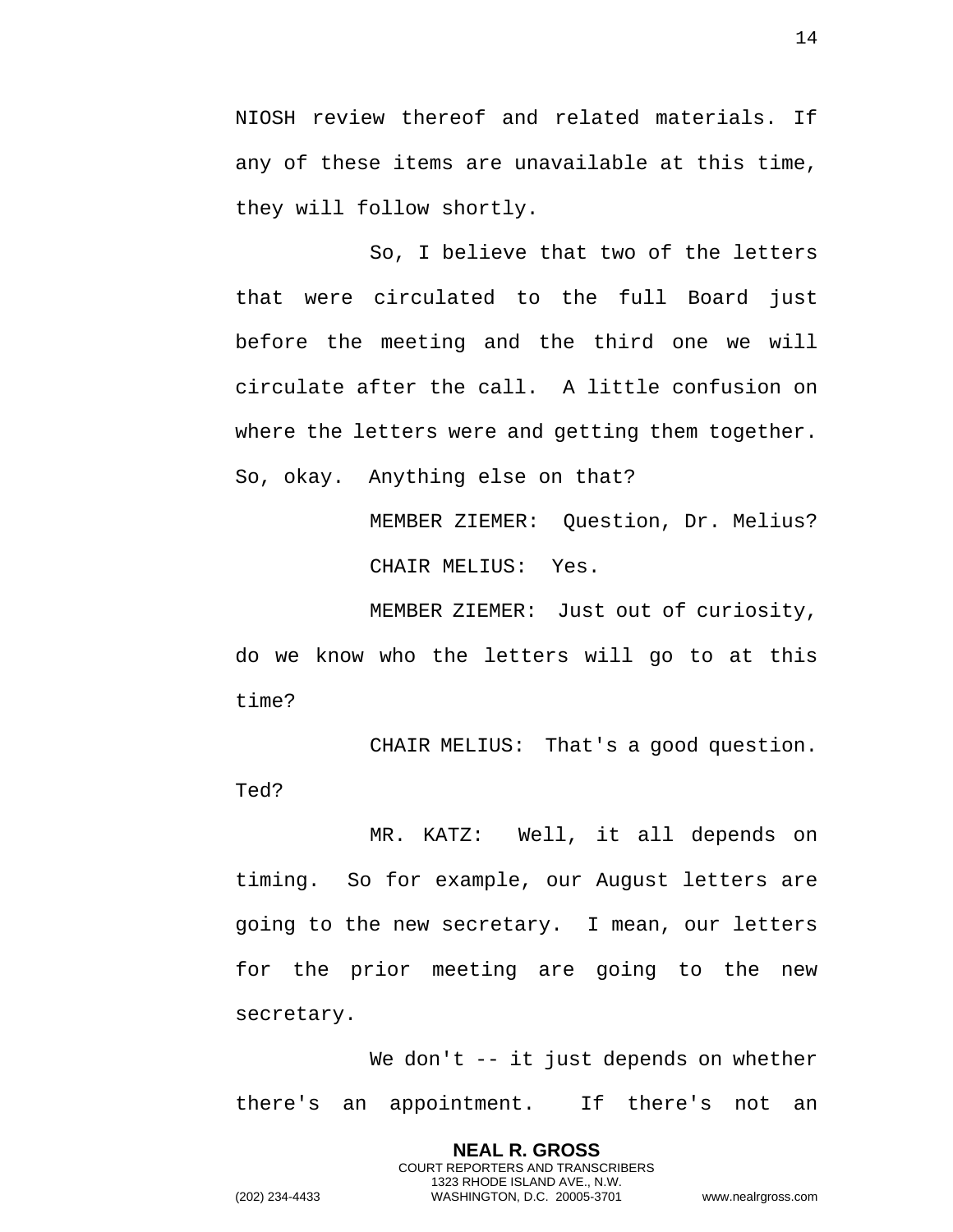appointment. I don't -- it's mainly that the Deputy HHS Secretary. The Senate has approved the second DAS, so that person would be in position if we don't have a secretary.

MS. LIN: So we do have the acting secretary for HHS, Dr. Don Wright and so he will be the one that we would talk to during the interim unless they appoint a new secretary.

MR. KATZ: All right. Thanks, Jenny.

MEMBER ZIEMER: That's not stopping this, I guess, right?

CHAIR MELIUS: Yes.

MR. KATZ: It takes a little while to get the background materials together and then the letter goes with that and at that same time when we send it out, that will be decided.

<span id="page-14-0"></span>**Savannah River Site SEC Petition (1997-2007;** 

<span id="page-14-1"></span>**Aiken, SC)** 

CHAIR MELIUS: Okay. Next item on our agenda is the Savannah River Site SEC petition. At the last meeting in Santa Fe, we lost our quorum right towards the end of the meeting due to some travel arrangements for people, and we

> **NEAL R. GROSS** COURT REPORTERS AND TRANSCRIBERS 1323 RHODE ISLAND AVE., N.W.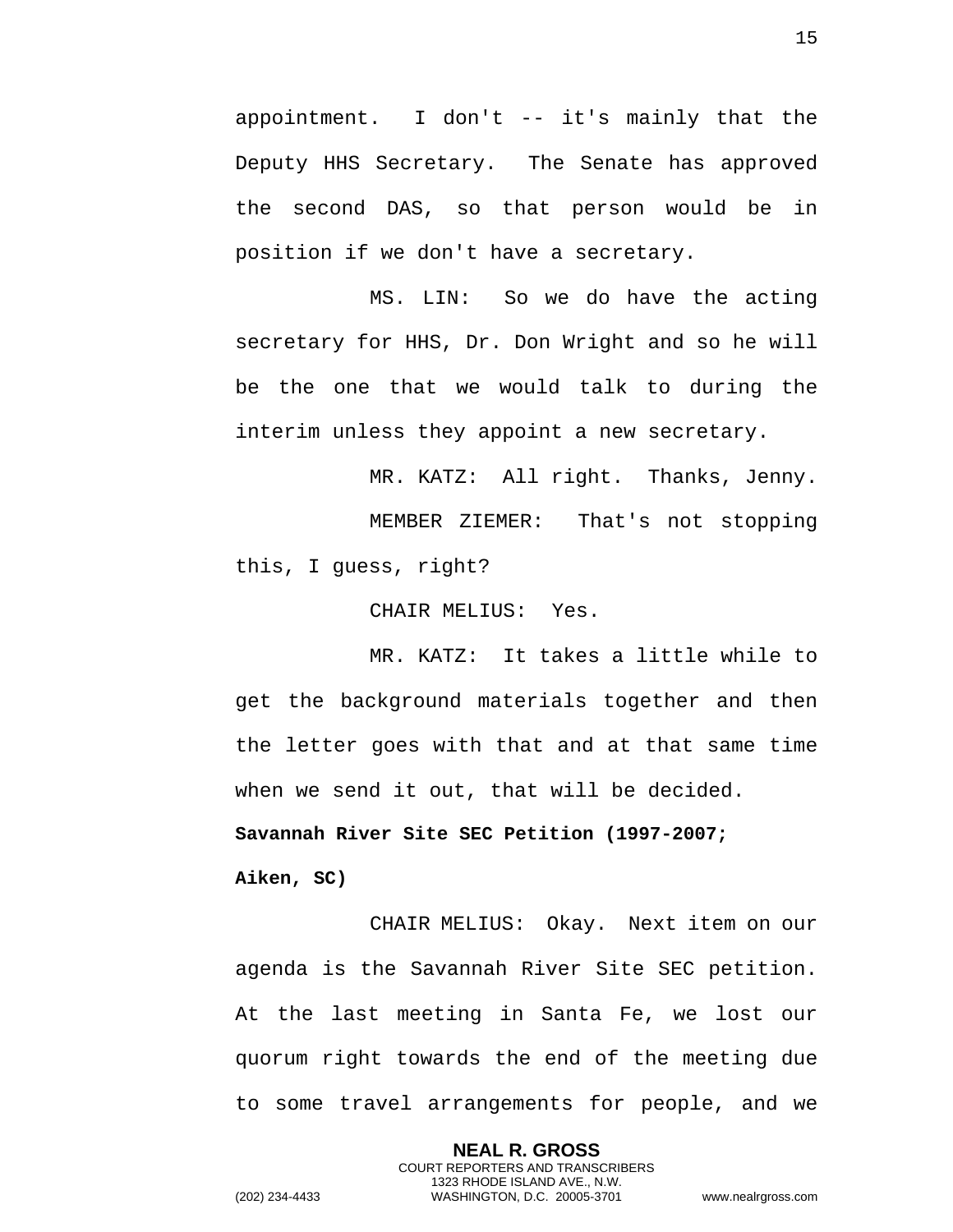were unable to sort of reestablish that.

Bill Field did try to call in from the airport while he was waiting to leave, but unfortunately that was after we had already had to discontinue the meeting for that.

Where we were for those of you that weren't at the meeting or have forgotten is we were in the discussion of the Savannah River Site petition. We had a report from NIOSH concerning sort of a completeness of monitoring data for construction workers during the time period.

And then we had another report from Joe Fitzgerald from SC&A looking at the exposure monitoring period of time of what we, several -- Tim's was focused on one area. Joe's was a little, had a little wider both in terms of time frame and in terms of in the coverage, though most of his time frame was later than the time period covered by Tim.

We had discussions among the Board about that and then we had the comments from the petitioners, representatives about the SEC. And then Brad was about to speak and discovered, at

> **NEAL R. GROSS** COURT REPORTERS AND TRANSCRIBERS 1323 RHODE ISLAND AVE., N.W.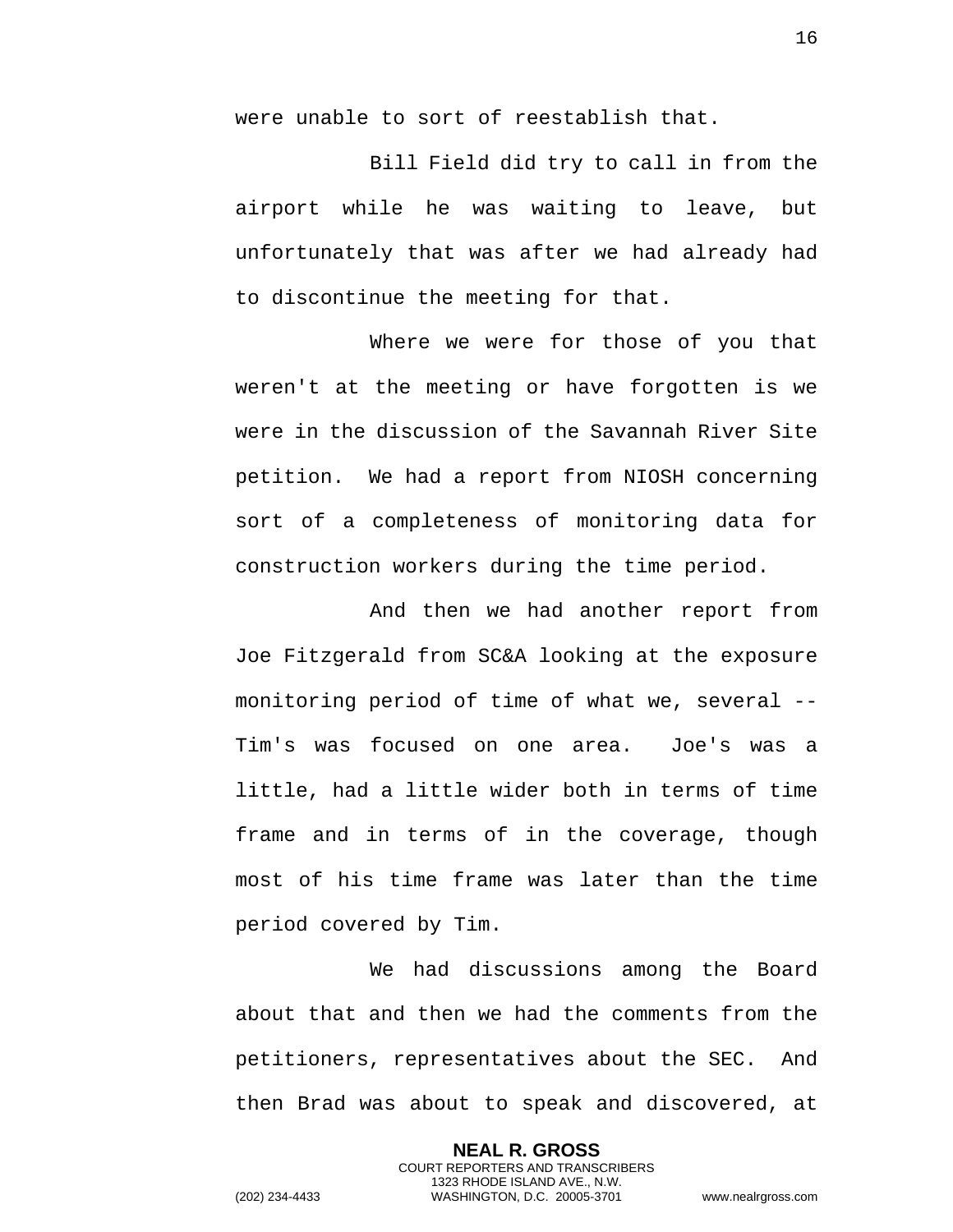that point in time, that we lacked a quorum.

So I think what we'll do is I'll start with Brad and at least continue the discussion there, and we can decide what further action and so forth. And so this is part of a -- there's also other parts of this SEC that are under evaluation, but I'll start with you, Brad.

MEMBER CLAWSON: Thanks, Jim, I appreciate that. One of the things I want to put out there is there's an awful lot of information to be able to go through on this. They're covering a long area.

But one thing that I want the full Board to remember when they're looking at this, this portion that Tim is putting out there is one quarter of one year, in one facility.

Now, SC&A did a marvelous capture. They went a little bit broader and everything like that. But, they still came up with that we're about 30 percent short, roughly, basically right in there.

The problem that I have with this is we just found out about this notice of violation

> **NEAL R. GROSS** COURT REPORTERS AND TRANSCRIBERS 1323 RHODE ISLAND AVE., N.W.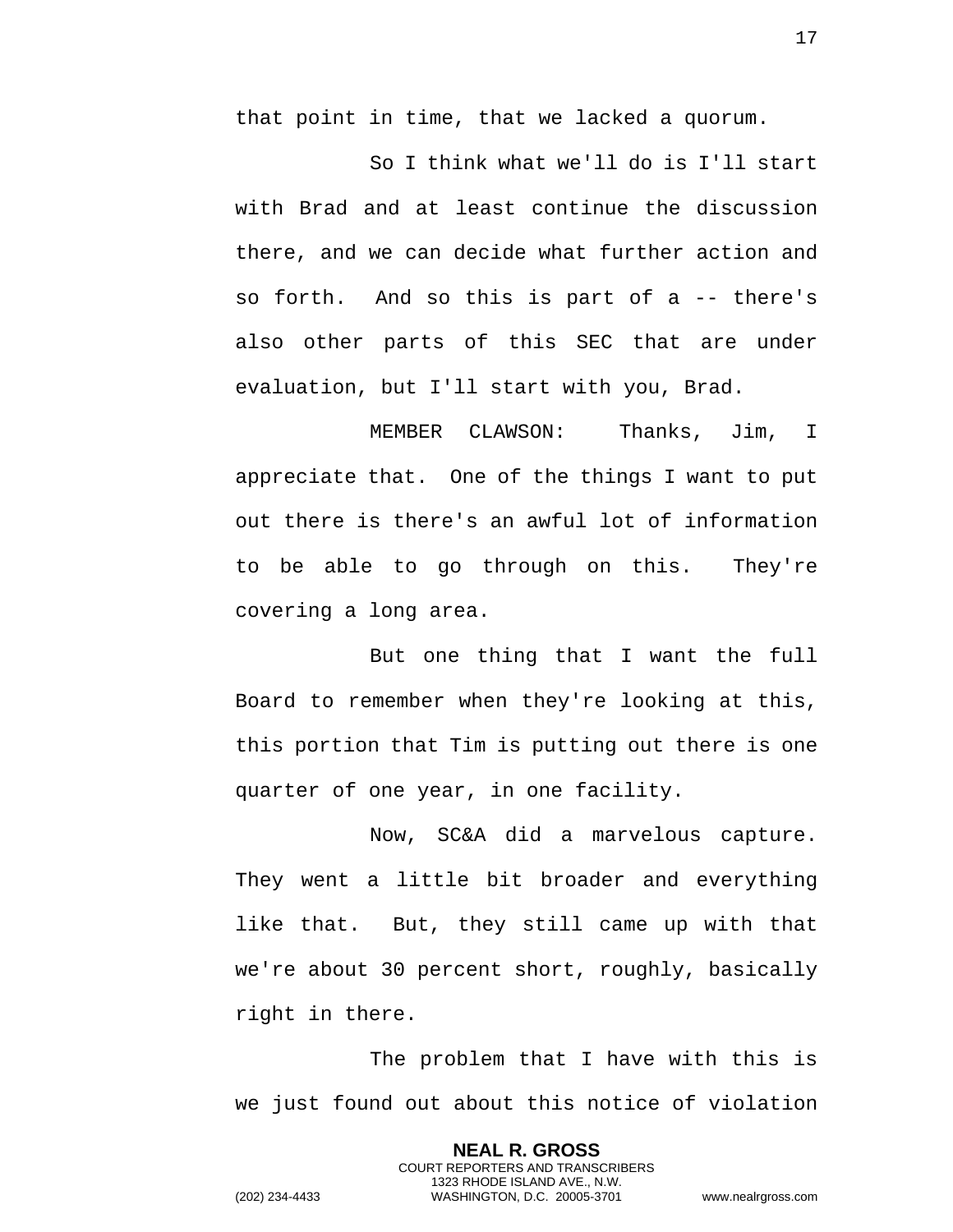in there. Now, to correct this notice of violation, they did a hundred percent check of everything.

Now, picture this. This is in the time period that the people are there. They have followed the RWPs. They have all the safe work permits. They have all the information. They're not trying, like us, to be able to come back 20 to 30 years later and try to reconstruct this.

And they basically came up that there was a 69 percent to 79 percent -- Joe was it 69 percent that they were off or was it --

MR. FITZGERALD: For that survey, it was 79 percent nonparticipation.

MEMBER CLAWSON: Seventy-nine percent of the people were nonparticipation to the bioassays that they were being required. I have said this from the very beginning of this, and I am not, understand, I am not saying in any way, shape or form that, you know, this wasn't done right. We are dealing with the information that we have. And I think everybody has done a very good job.

> **NEAL R. GROSS** COURT REPORTERS AND TRANSCRIBERS 1323 RHODE ISLAND AVE., N.W.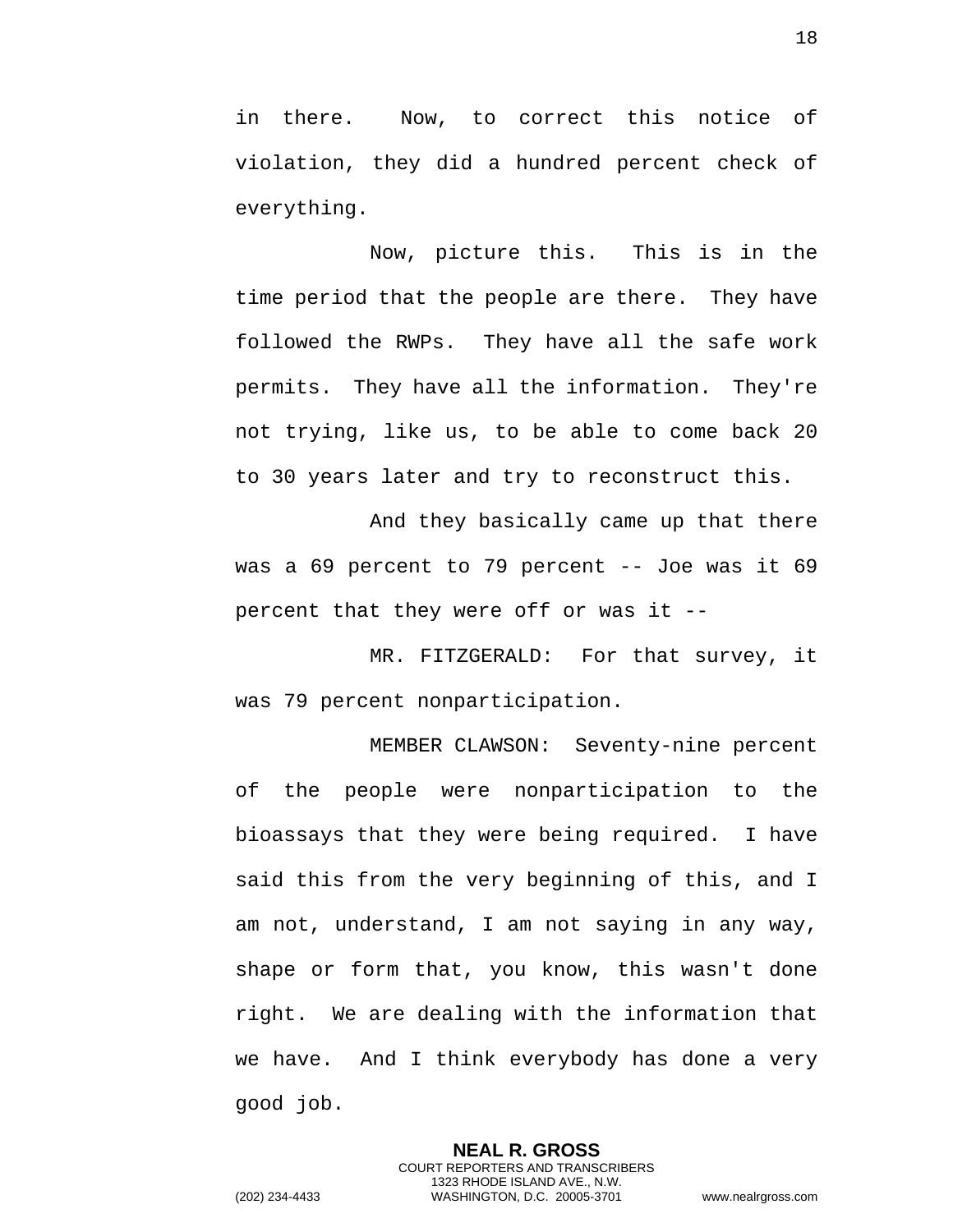One of the things that impressed me about this was that Tim took this one facility and he did what he did with it, and we came out with about 30 percent.

Joe did a much broader spectrum and hit several of them, a few later years and stuff like that where he could get some fairly good information, and he come up basically about the same, 30 percent.

But what bothers me is the notice of violation. The corrective action is go back a hundred percent check and everything else like this, but we're sitting there at 79 percent weren't done. I do not think that there is any way, shape or form we're going to be able to come off with a decent coworker model.

Now, even the papers that Tim sent out here on the SRS, the comparison that he did on this at the bottom of Page 2, see right down there between the years and stuff and like that, you've got between '77 and '89 we were questioning for Dr. Kotelchuck the difference between the DuPont construction trades and the DuPont workers. And

> **NEAL R. GROSS** COURT REPORTERS AND TRANSCRIBERS 1323 RHODE ISLAND AVE., N.W.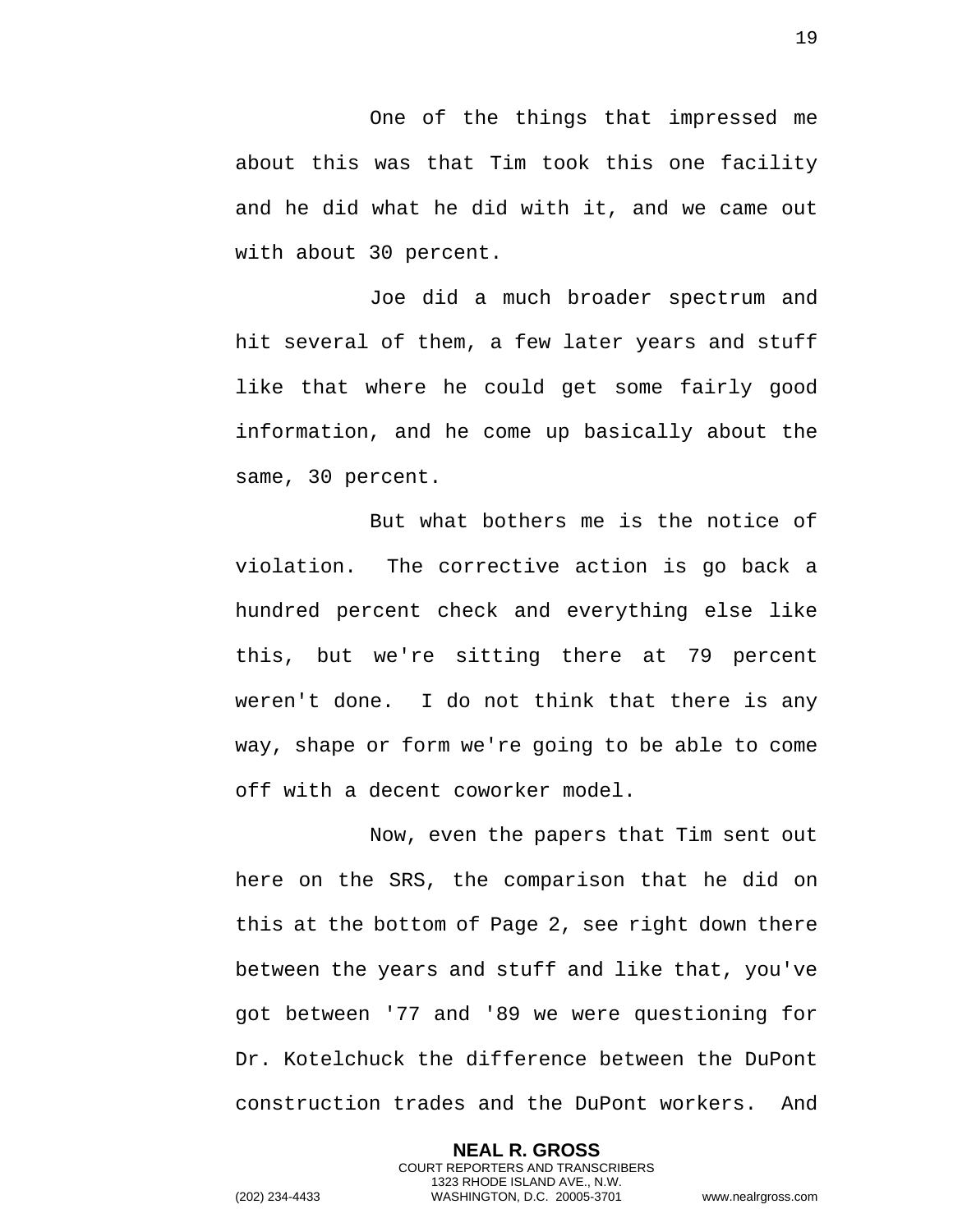we've got a 2 percent to 5 percent higher percentage for plutonium through there.

I just really have a hard time believing that we can come up with a decent coworker model for this. And we have been going at this for years. I believe that we're onto the fifth year for this coworker model, and I'm really getting to the point to where enough is enough.

You know, we can't make up data or anything else like that. But, we can connect a lot of dots and that's wonderful, but the thing is, as we're -- as what has been shown to me with this notice of violation, we can only deal with what the information that we have on this, but we don't have what it takes.

These people were in the time frame. They pulled everything that there was. They were right there, and they're showing 79 percent nonparticipation. I don't think there's anything else that we can do. This completeness of this data to me is, it's off.

And I don't think -- I think we ought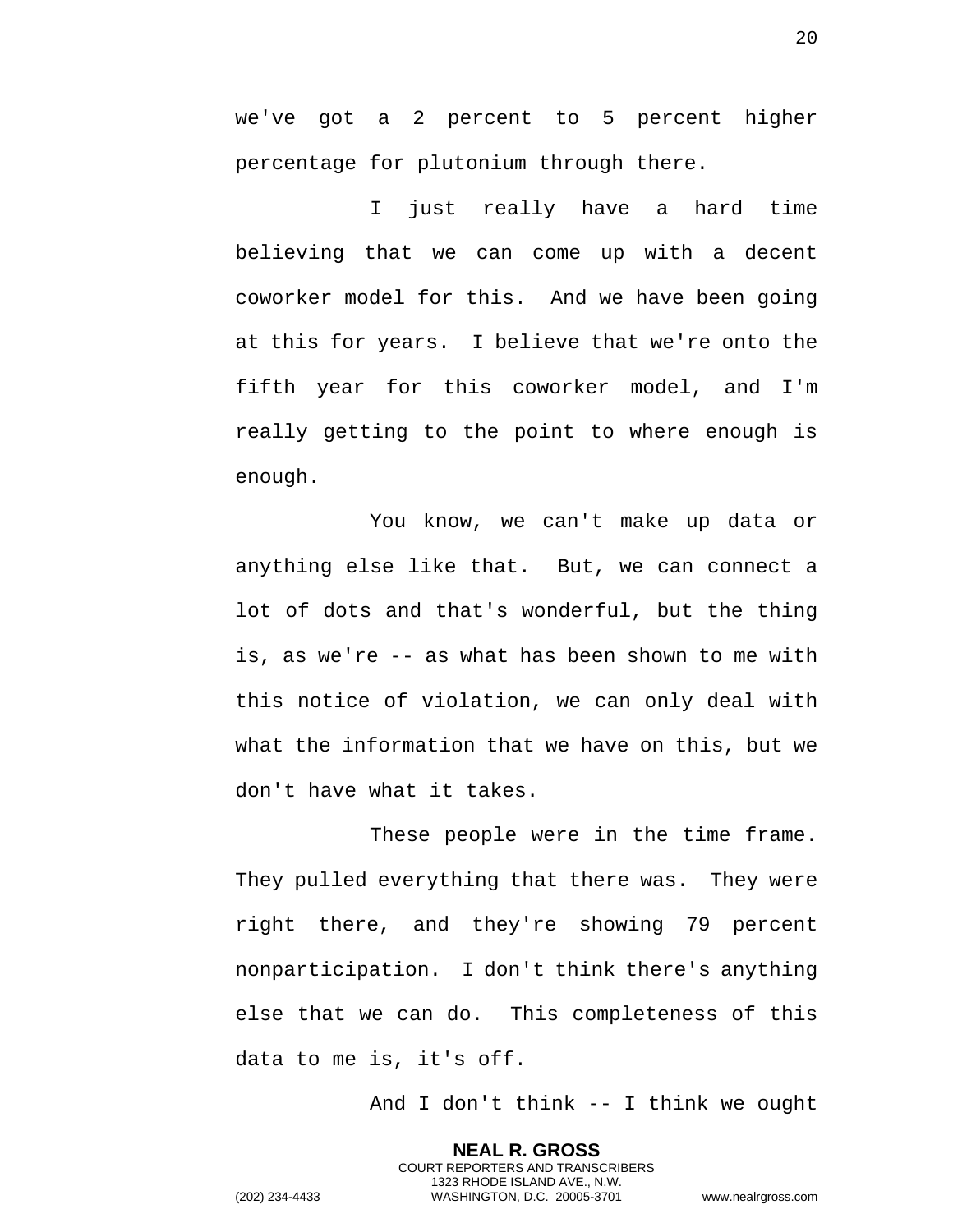to quit messing around with it, and we ought to get to the SEC process. That's just my personal opinion. I have other Board Members that are hearing the same stuff with me, but this just, there's no place else to go with this, in my eyes.

So all right, Jim or Stu or Joe, did I mislead in any way in any of this?

MR. HINNEFELD: Well, this is Stu. I'll comment that the NOV, the notice of violation, the 79 percent noncompliance was an evaluation of a job-specific bioassay, which was a subset of the total bioassay.

I mean, there were far more people on routine, far more samples were collected in the routine bioassay program than under the jobspecific bioassay program.

I think that gets, you know, the excerpts from the SC&A review say that like 95 percent of the bioassay requirements and samples were from the routine program and that those were compliant. And that the nonsubmittal or the nonavailablility is in the 5 percent that were job-specific bioassays.

> **NEAL R. GROSS** COURT REPORTERS AND TRANSCRIBERS 1323 RHODE ISLAND AVE., N.W.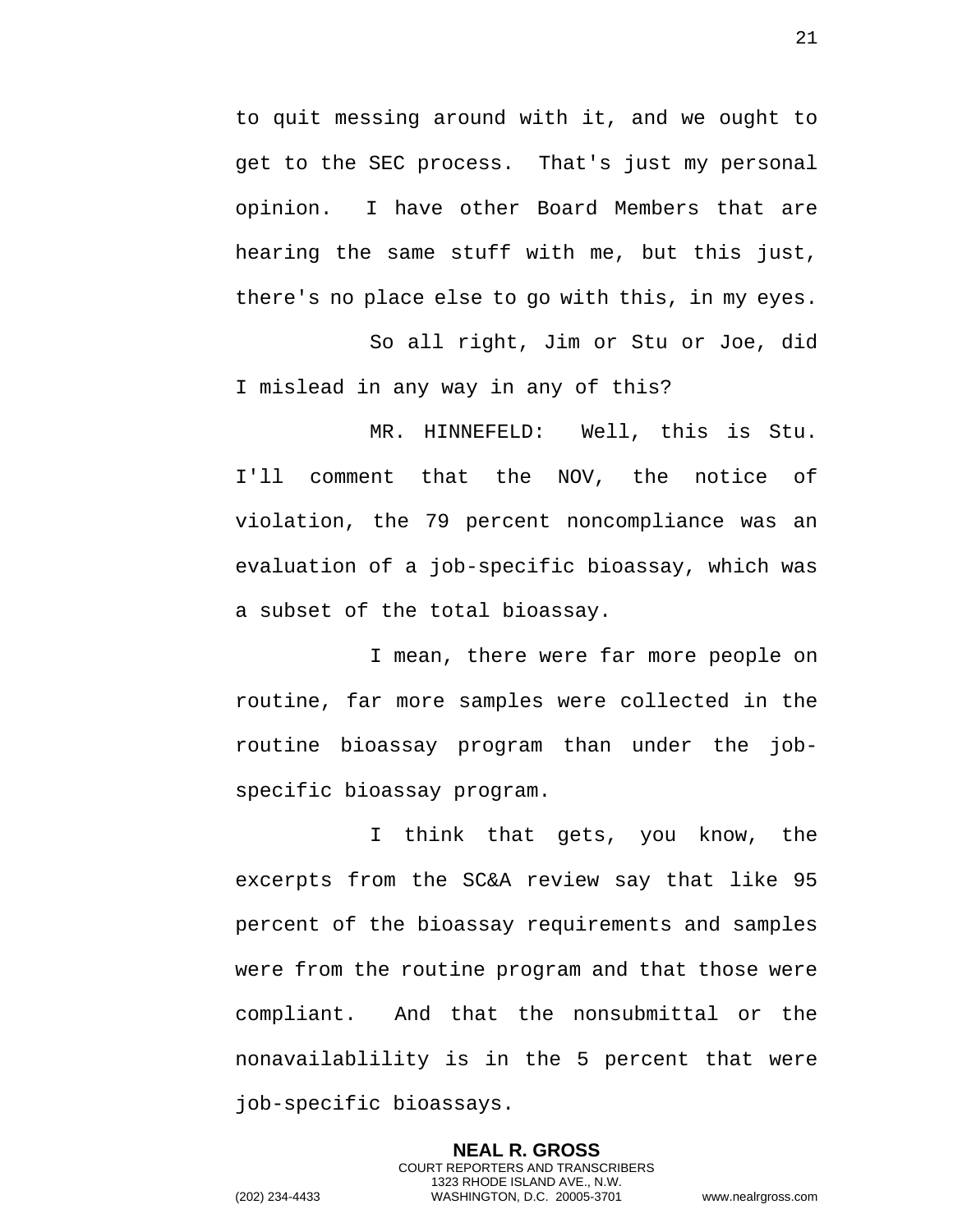So I think the question that I think needs to be firmly decided is what population are we describing here by the job-specific bioassays that are 79 percent noncompliant. Now, what work population is that? Because that seems to be the population then that would be affected if there's an SEC decision.

MEMBER CLAWSON: Well, you know, right now, to me, we're looking at the construction trades. And that --

MR. HINNEFELD: I think that's probably right, I mean, but you know, there's subcontractor construction and then there's sort of in-house construction or maintenance or however they're described, I think.

Now, I'm trying to get smart on this kind of late in the game since Tim's not here this week. So I think it's kind of important to understand exactly what population are we talking about when we're talking about the people who are on the job-specific bioassay program and thereby are not, you know, submitting samples in a great frequency.

> **NEAL R. GROSS** COURT REPORTERS AND TRANSCRIBERS 1323 RHODE ISLAND AVE., N.W.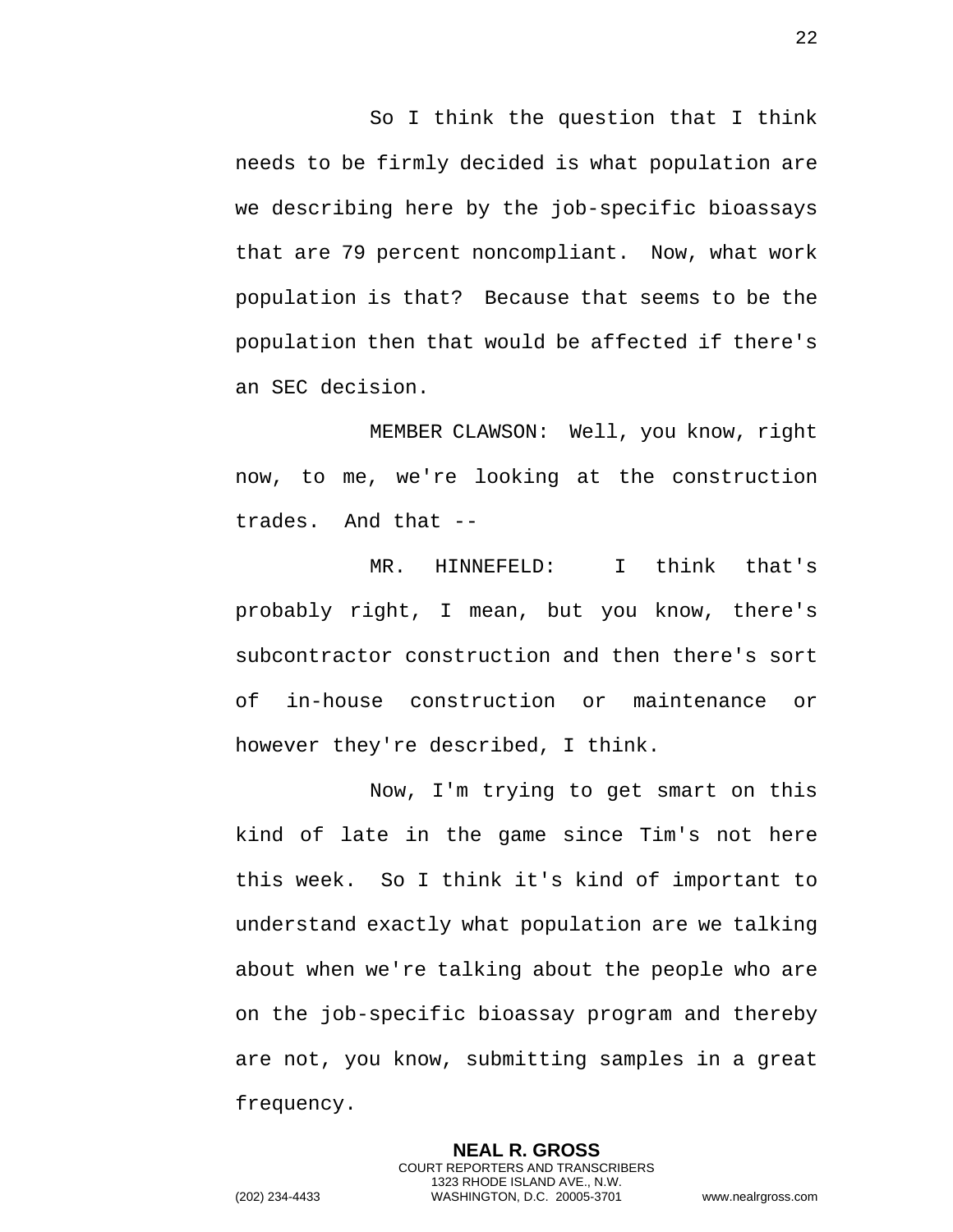So to me that's the question I think I -- my feeling is, I would like to, you know, it seems like the Savannah River Work Group might have a little bit of work to do to kind of decide, okay, what's the Class we're going to define here and what are the years of it.

I mean is '98 a good ending year, because that seems to be when corrective actions were put in place from the NOV. And then as far as I know we didn't find anything, a recurrence later than '98. We certainly saw the same situation or same comments similar to the ones from the '97 NOV.

We see those in some earlier assessments too, so it's not strictly a 1997 issue, but better they know what's the time that we're defining and what population are we defining, I think, are the key questions here.

MEMBER CLAWSON: Well, another key question too, and Stu correct me if I'm wrong on this, the '89 time period is when Westinghouse came in, and we saw a dramatic change from DuPont and how DuPont was doing business at that time.

> **NEAL R. GROSS** COURT REPORTERS AND TRANSCRIBERS 1323 RHODE ISLAND AVE., N.W.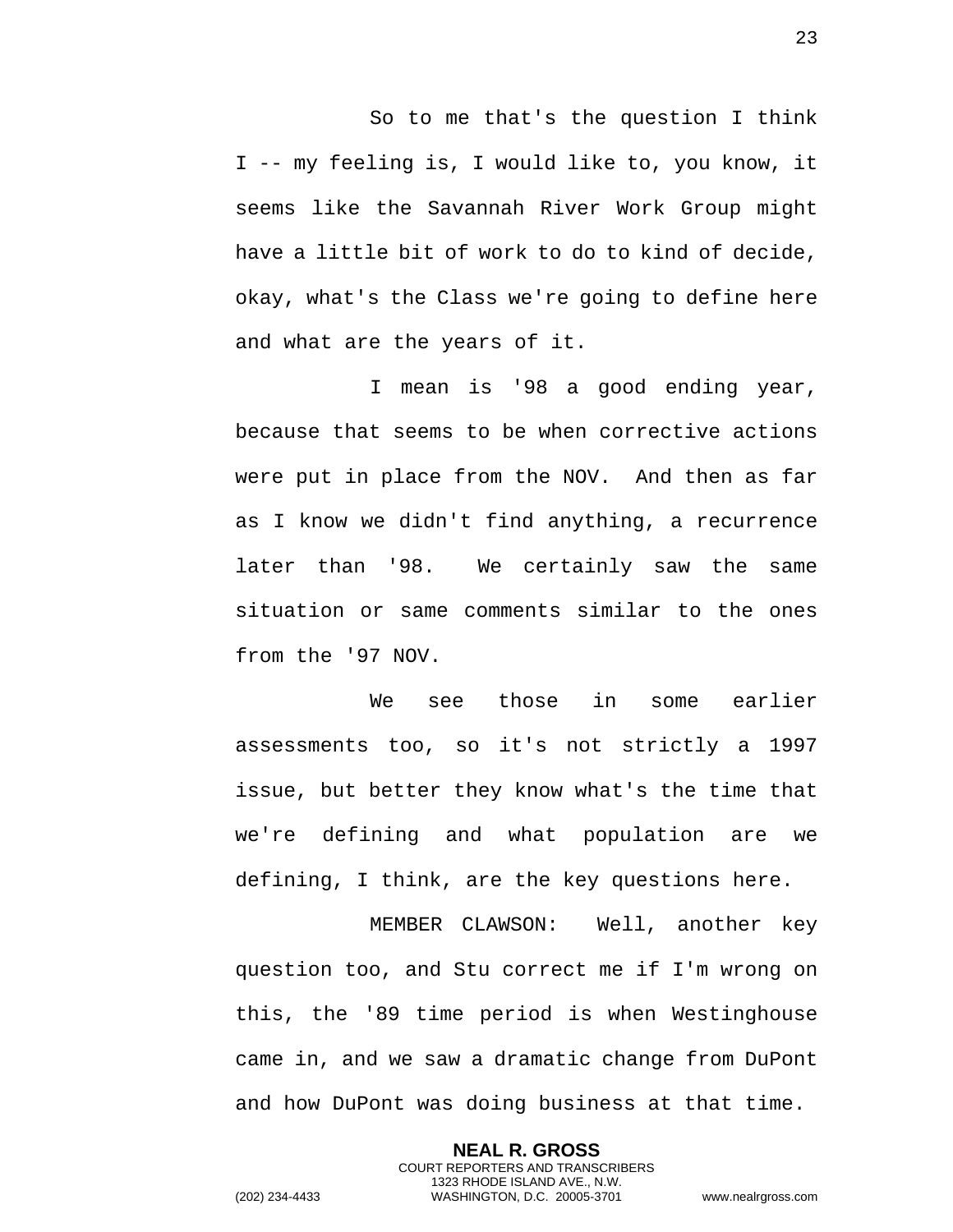MR. HINNEFELD: Yes, that comports with what's in the SC&A report and that there seemed to be quite a lot more, I think there were four subcontractor construction workers engaged in the radiological work after that.

It may have been an operating philosophy of the different contractor or it may also have been the actual work that was going on, which is the restart of the K reactor, which involved a lot of construction workers.

So at least, now I'm only -- I'm trying to quote from the SC&A report, because I haven't researched this independently. I was just looking at that. So my only thought was let's make sure we know what population we're talking about and what years we're talking about when we go down, you know, when we do this.

MR. FITZGERALD: Yes, and this is Joe Fitzgerald. I think the other consideration, too, is, you know, we're basing a lot of the analysis on the 256 workers, this '97 sampling that Westinghouse had done.

And the challenge going back in time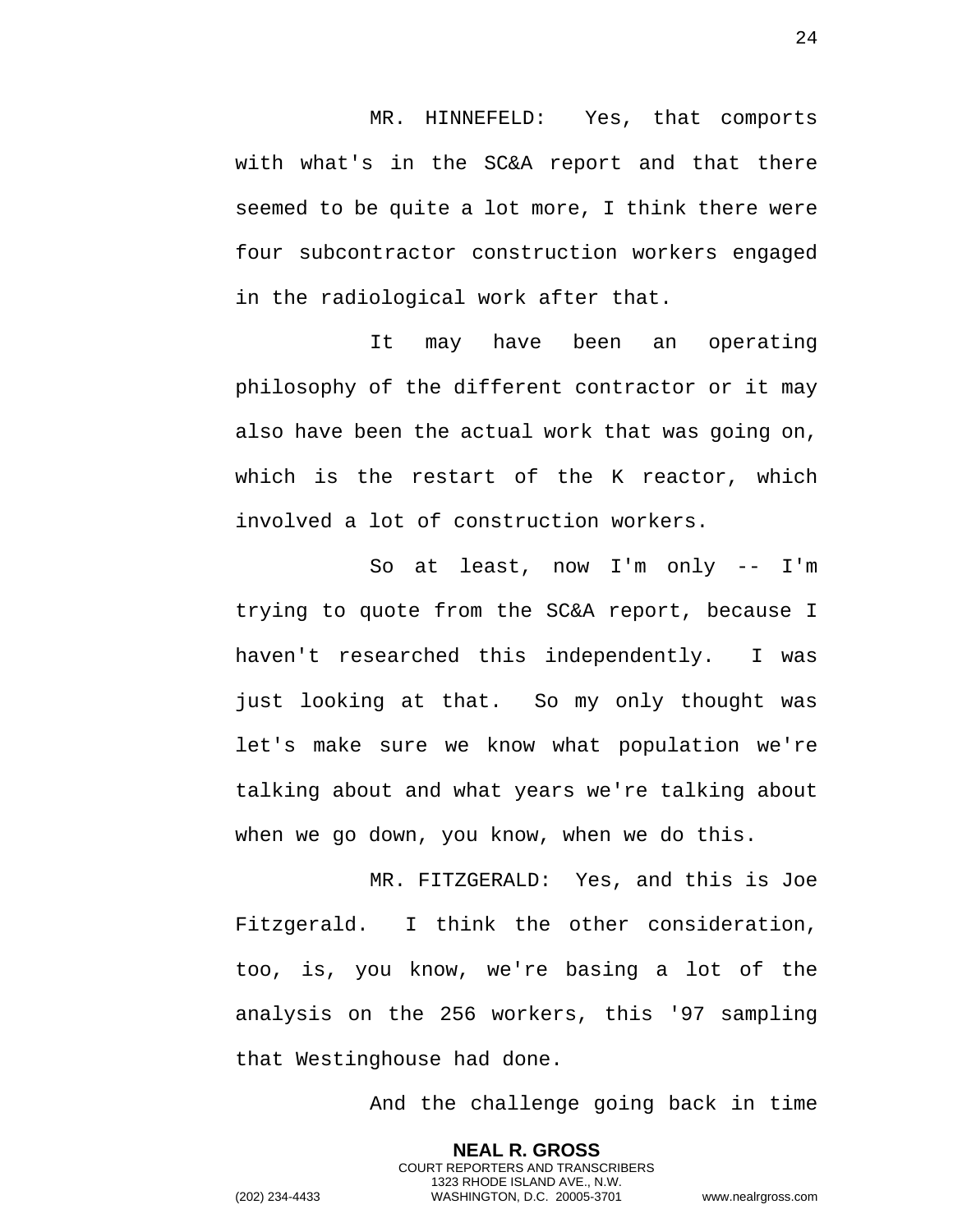before that '97 time frame is the missing RWPs and job plans. I think we made that very clear, I think Tim did as well that, very surprisingly, we were unable to find or locate a lot of these RWPs, most of them, for the preceding years.

You know, Tim only found the construction job plans for that one facility for those five or six years in the early '80s. We only found something like 14. Fourteen RWPs for the 20-year period from the early '80s through the '90s. So clearly there's a lot missing. So in trying to even demarcate what cohort you're talking about, it's going to be a challenge.

The other issue, and I know Tim was pursuing this with Savannah River, was to establish if there were any other samplings, any other follow-up reviews, anything that would provide alternate monitoring data, as you may, similar to what was done for the '97 sampling. And I think what we got back in terms of some of the documentation was it does not appear to be the case.

One of our questions for Tom LaBone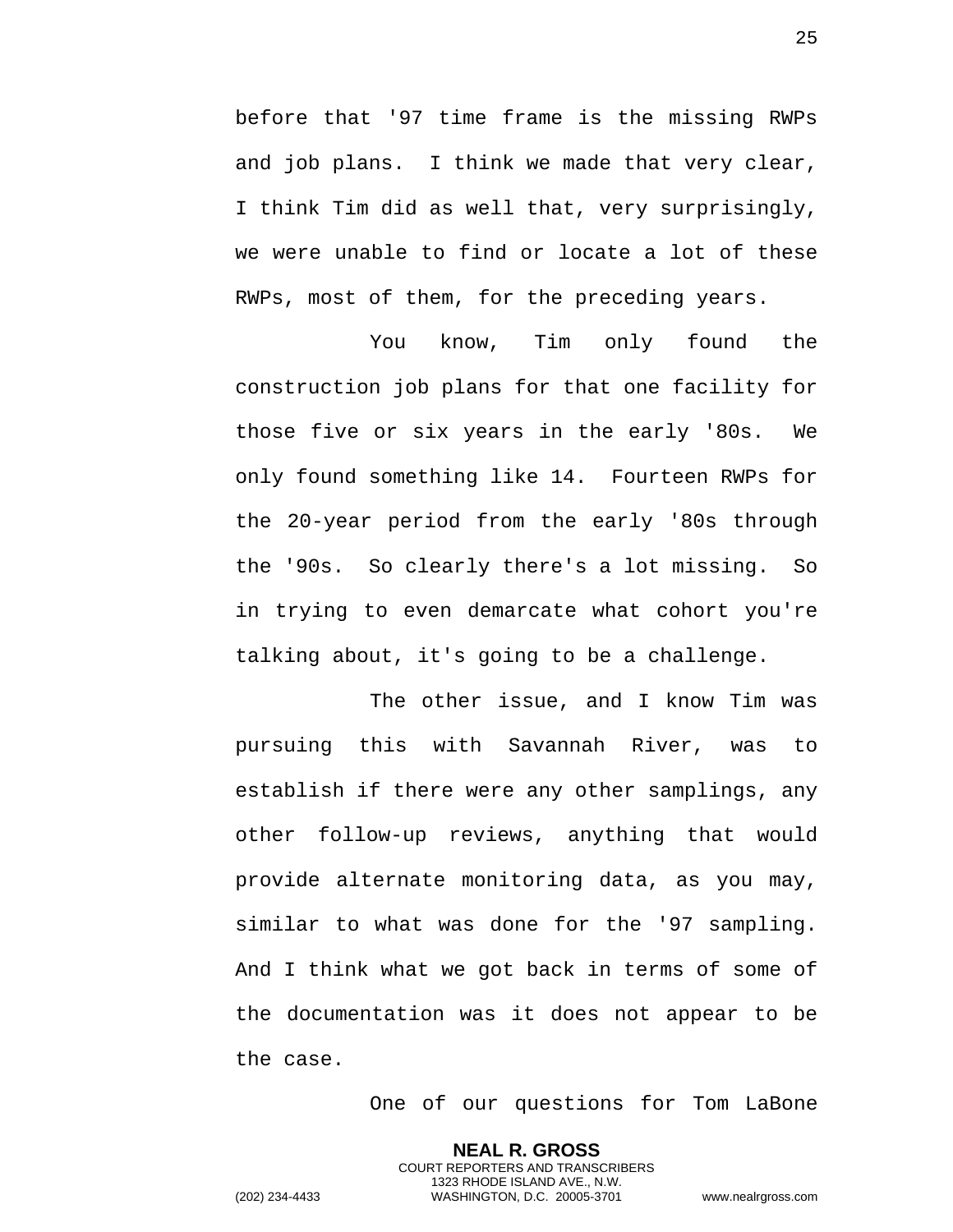was to frankly confirm that, because based on the enforcement conference notes and other documents, it appears they did the resampling only for the '97 missing data, but not for the '96 and before that.

So you know, as far as trying to get your arms around the scope of this, you know, I think that that's going to be hard. I think you can probably back-extrapolate from the '97 workers, you know, who are they, as Stu was pointing out establishing, you know, if they're CTWs or the subcontractors within that group.

But that's all you have. I mean, essentially that's probably the best data that you do have in that time period other than what we sampled earlier in the '90s. So that's kind of the configuration at this point.

CHAIR MELIUS: Any other comment? Yes, I would just add I think following what Joe was saying, I just agree it would be nice to have a better, you know, definition, but I don't see it going beyond subcontracting construction workers.

> **NEAL R. GROSS** COURT REPORTERS AND TRANSCRIBERS 1323 RHODE ISLAND AVE., N.W.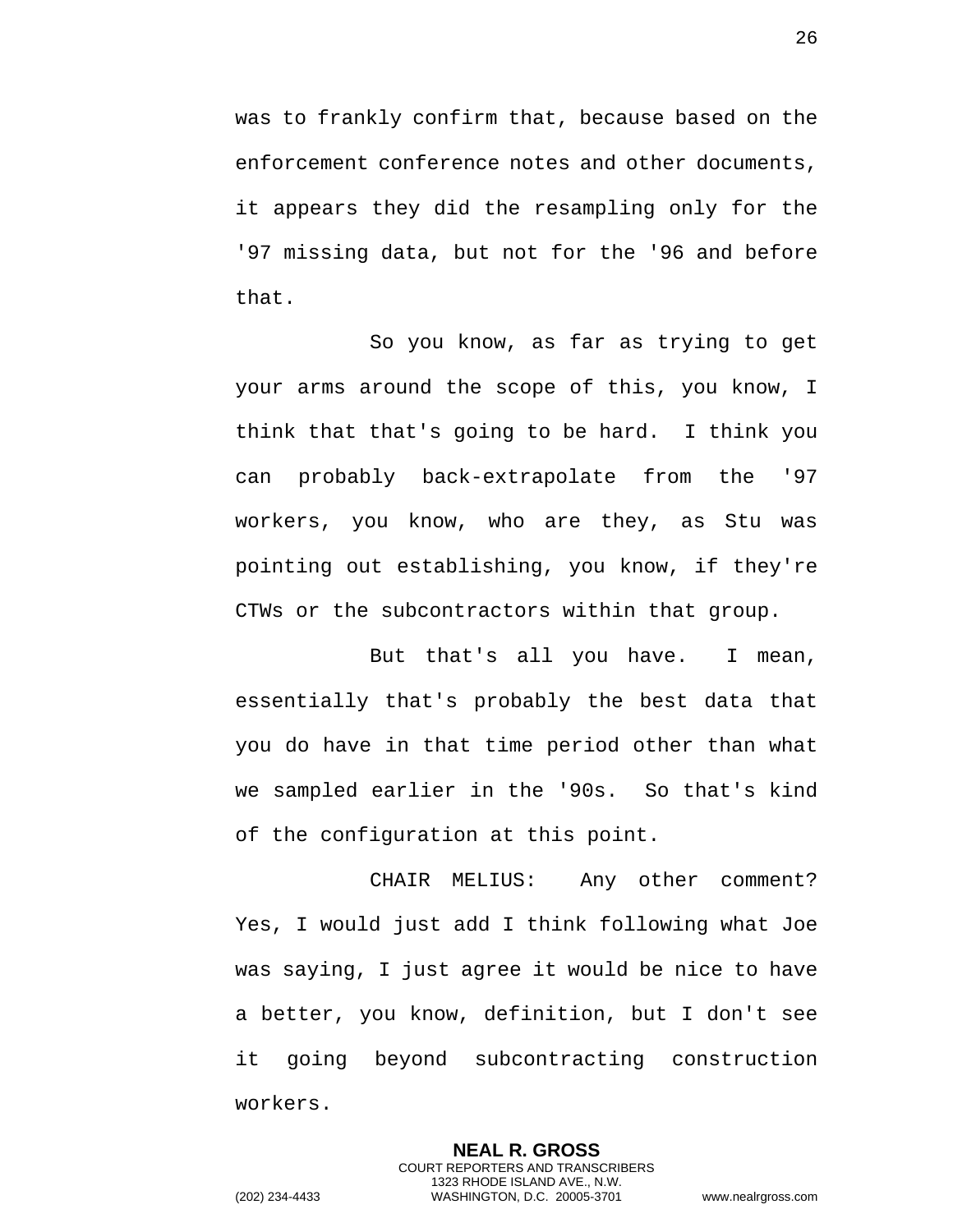I mean, I don't know how we'd pin it down in the absence of work records or detail, because we'll never know what we're missing. And the scope of who was missed in terms of monitoring seems to be very high.

And therefore, again, without good records, how do we, you know, define the narrower Class so to speak?

MEMBER CLAWSON: Well, correct me if I'm wrong, but for Savannah River the only petition out there is for the construction trades. Correct?

CHAIR MELIUS: Correct, yes.

MEMBER CLAWSON: And that's why we have been focusing on this. But I can tell you that there was a lot more out there than '97 construction trades workers. So to me, the amount of people that are missing out of this is just astronomical to me, especially in this time period.

Because, remember, this is the time period where K reactor was trying to come back up online, and they were trying to bring everything

> **NEAL R. GROSS** COURT REPORTERS AND TRANSCRIBERS 1323 RHODE ISLAND AVE., N.W.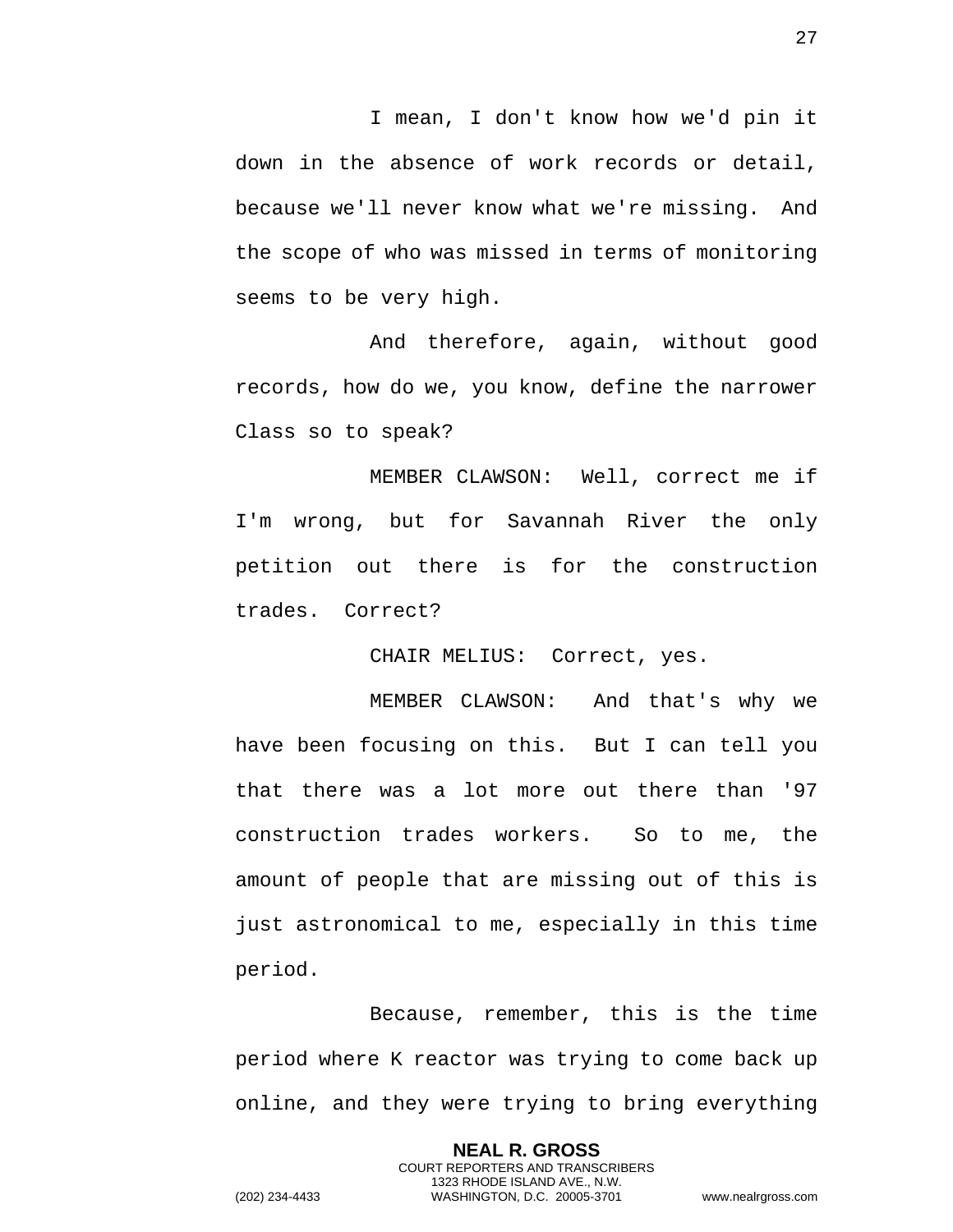into compliance. And I gather -- you know, if you go back and look at the manpower in that time period, it's a third higher, and we've got less data.

So that's part of my issue and, you know, I agree with what Joe and Stu are saying and what you're saying too. It's just it's been a long time coming to this, and data completeness to me should have been along a lot sooner.

MEMBER MUNN: There still is the problem existing though with the cherry picking of data when you're trying to establish a certain Class in an SEC, and it appears that that actually is what we're doing.

We're saying that  $-$  I guess what I'm trying to say is 80 percent of 5 percent is still a small number and to make the assumption that this, by definition, was a group of people whose exposure was far outside the limits of those that we have does not seem to compute.

Understandably, construction workers do have counterparts inside the governmental structure of the permanent facility itself, and

> **NEAL R. GROSS** COURT REPORTERS AND TRANSCRIBERS 1323 RHODE ISLAND AVE., N.W.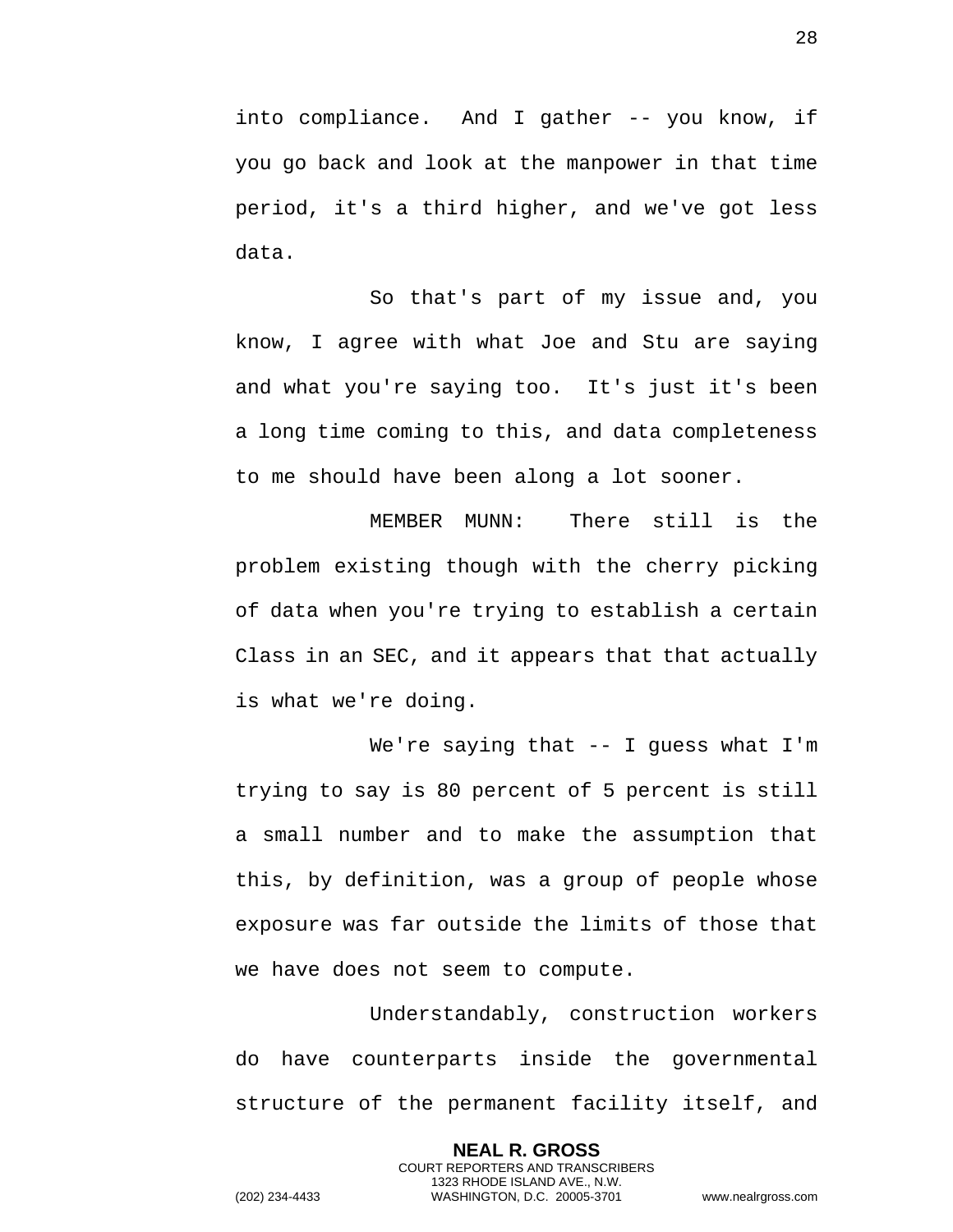those folks are included in rather good records.

So we can't just say all those people were exposed in some way that was far in excess of the good record that we have of permanent workers. It flies in the face of common sense, I think.

And the lack of the work permits is a different question entirely. But, you know, we need to be careful about using the right language here if we can.

CHAIR MELIUS: Yes, but -- it's Jim Melius -- again, the test is can we do individual dose reconstruction with sufficient accuracy? And with so much missing data, I think that sort of belies the ability to do individual dose reconstruction with sufficient accuracy for people within whatever the defined Class may be.

So it, you know, it's just that we don't know. We know there was some potential for exposure and without monitoring and without, you know, work records that would allow us to see that kind of comparison, how do we know?

And is it, you know, fair given so

**NEAL R. GROSS** COURT REPORTERS AND TRANSCRIBERS 1323 RHODE ISLAND AVE., N.W. (202) 234-4433 WASHINGTON, D.C. 20005-3701 www.nealrgross.com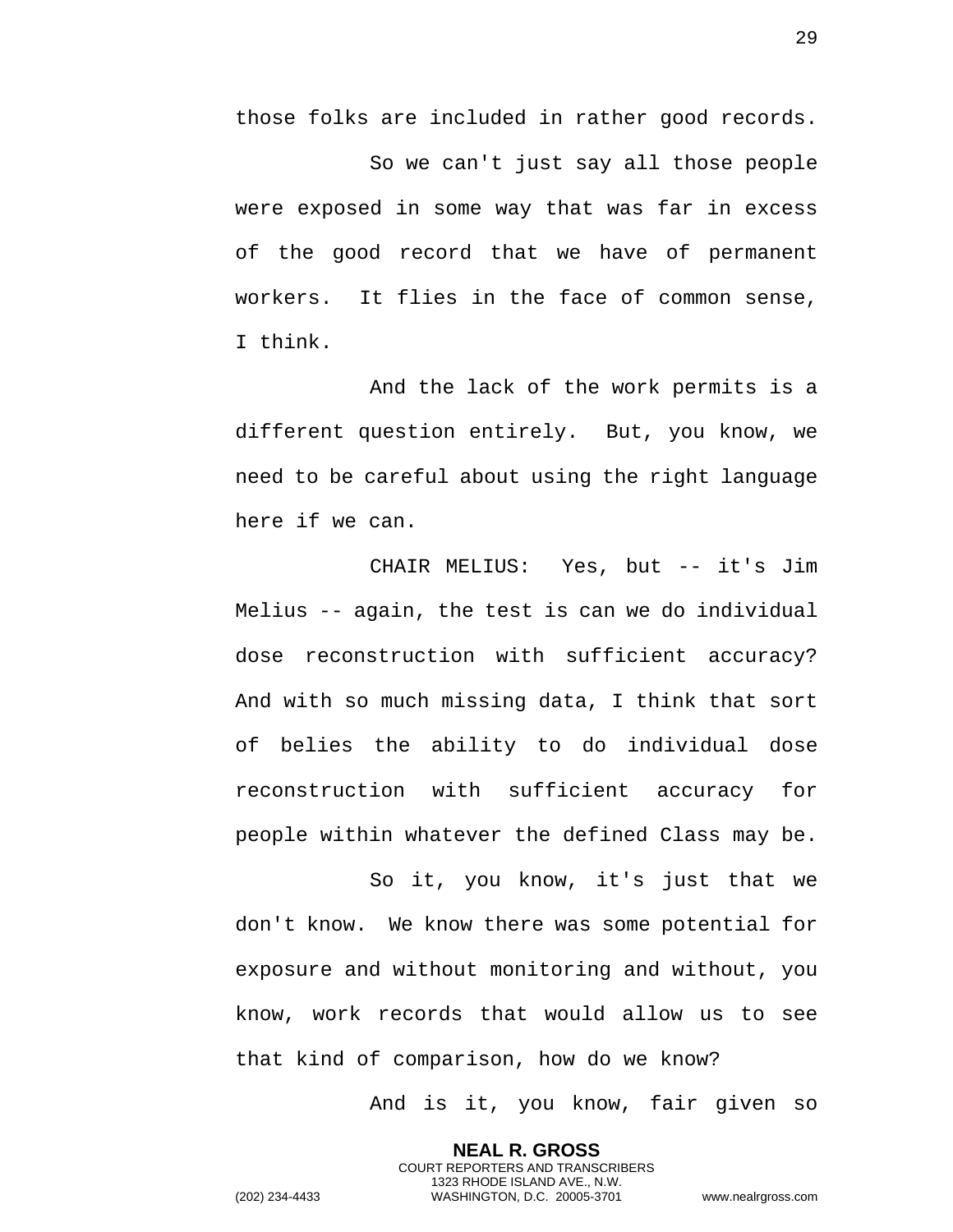much missing data to make the assumption that we can do that whether through, you know, a coworker model or whatever?

MEMBER CLAWSON: And, Jim, I want to point out so that everybody understands that Savannah River is a unique facility and a whole unique site in itself.

They are certainly one of the first ones that you keep hearing us talk about DuPont construction workers and then CTW workers. This is one of the first sites where I've seen that they actually use the trades in there as their own and separating these out.

If you remember years ago, Tim was trying to separate these out from the construction trades by using codes and that got blew down because we couldn't do this because they could also be used for overtimes in other areas and everything else like this.

But this is also unique from the standpoint how they would also use construction trades to be able to come in and do some of the hotter jobs to be able to do this because their

> **NEAL R. GROSS** COURT REPORTERS AND TRANSCRIBERS 1323 RHODE ISLAND AVE., N.W.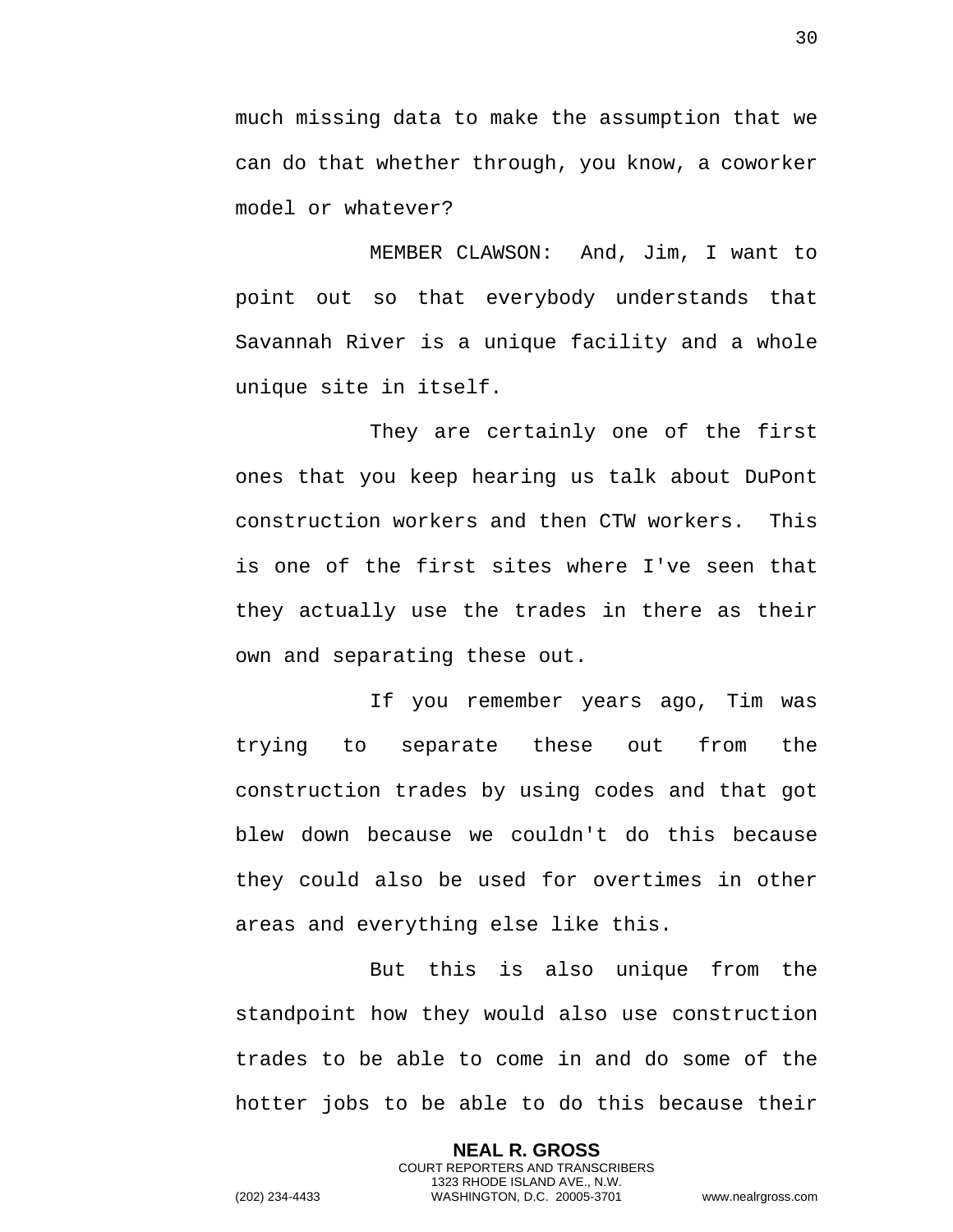operations personnel were getting burnt out on this and they were too high. We've seen many references to this, and there are a lot the interviews this was talked about.

But this is why this makes this site so unique and so very hard to be able to pin it down to say a pipefitter. Okay, this pipefitter probably would be able to get this.

This site is unique in this process, the way that it has been set up with the construction and everything else. And this time period that we're looking at right now is the startup of K reactor.

They were trying to get the K reactor online, and they were going into this hot and heavy. This was when they came into it, and their construction went up dramatically through these time periods.

And this is a very difficult site, and I understand what you're saying, Wanda, but also too I have to look at what the SEC is shooting for, because we have enough things from the other side. We're looking at construction trades and

> **NEAL R. GROSS** COURT REPORTERS AND TRANSCRIBERS 1323 RHODE ISLAND AVE., N.W.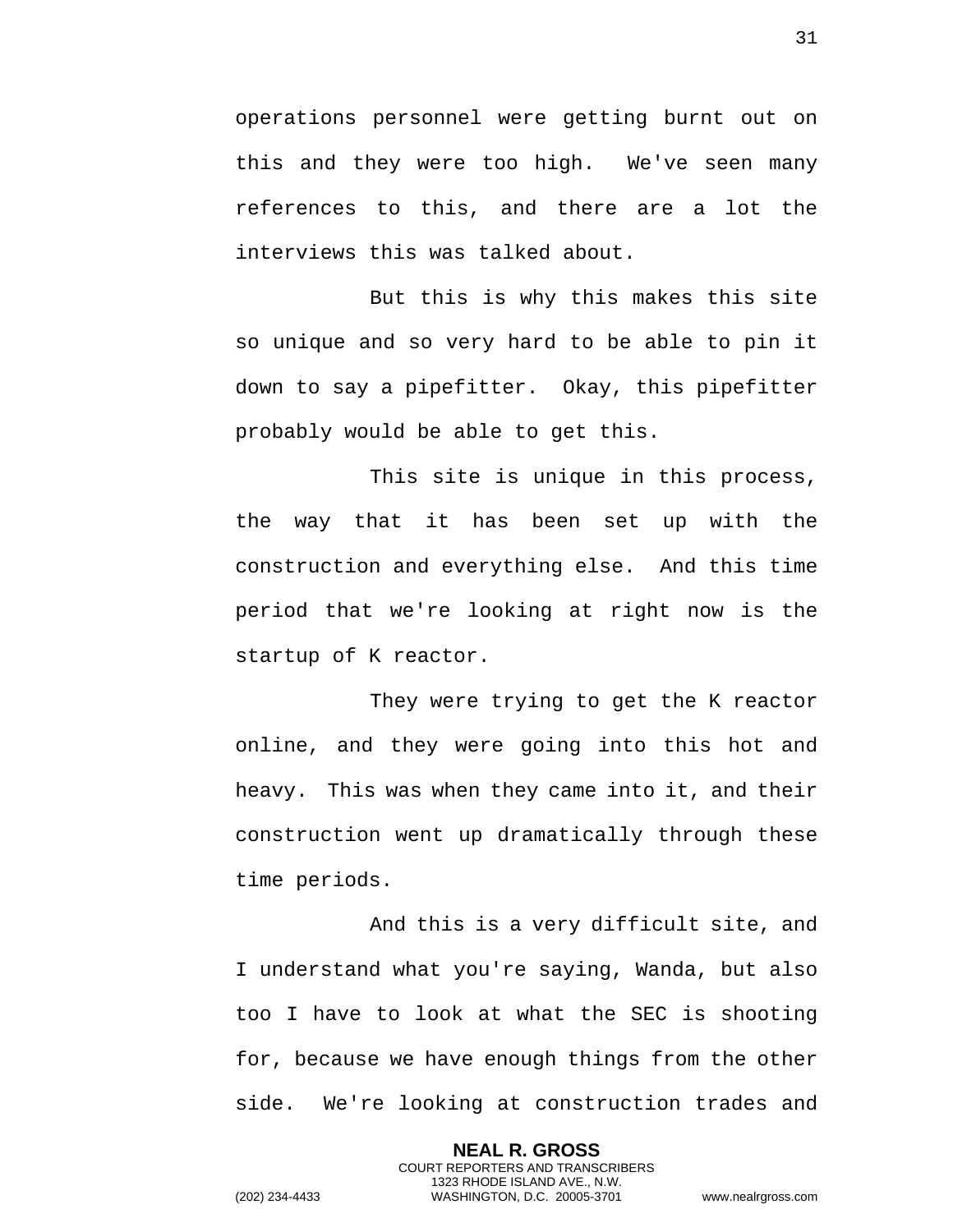anyone in the service. And that's why we're looking at this point too.

MEMBER MUNN: I understand that, but I really don't see anything unique in what you said. It's not uncommon at all to bring in additional subcontractor people to avoid overexposure of individuals that you have, but it's not for the purpose of overexposing the construction workers, for goodness sake.

And that's -- we've all had situations around the country where especially in restart our reconfiguration of major facilities it's been necessary to have large construction groups. That's what these folks do. That's what they sign up for.

And this doesn't mean that they are ignored in terms of exposure potential, but it does mean that some will refuse, actually, to do the kinds of administrative functions and safety functions that are often, that are required for permanent employees in long-term situations.

I just don't know of any excess cancers shown in these populations. And, because

> **NEAL R. GROSS** COURT REPORTERS AND TRANSCRIBERS 1323 RHODE ISLAND AVE., N.W.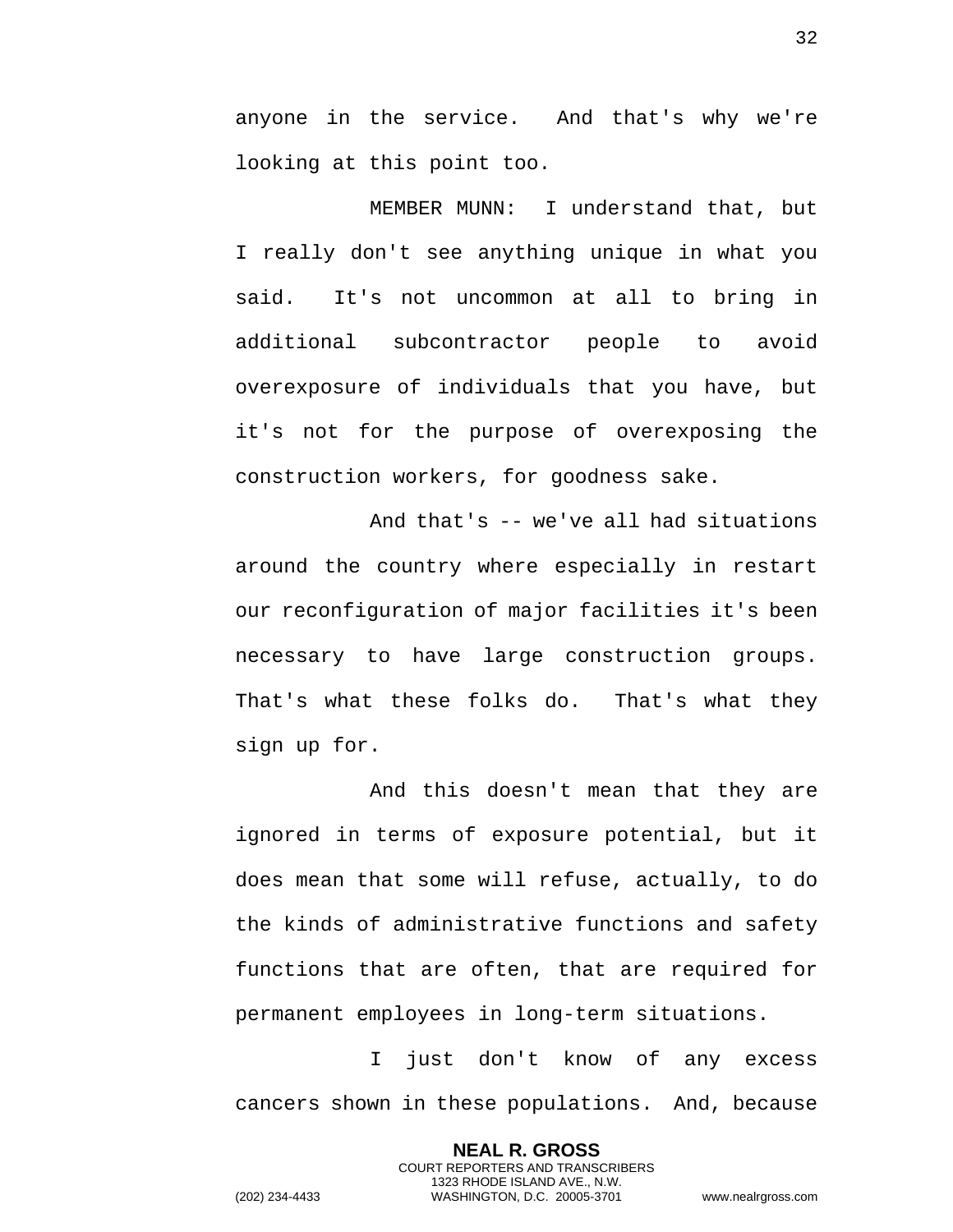of that, it's very difficult to accept that the possibility that one person or a small group of people may be overlooked in such a way that their exposure would far exceed that of what is routinely recorded is a stretch. It's an imaginative stretch.

MEMBER CLAWSON: Being imaginative like that, we really ought to be able to have all the data then. You know, that would be what would be really nice, if we could have all the data.

MEMBER MUNN: Well, that would --

MEMBER CLAWSON: But we don't.

MEMBER MUNN: We never have and we never will.

MEMBER CLAWSON: Right so we have to be able --

MEMBER MUNN: We've known that from day one.

MEMBER CLAWSON: Yes. But, for you to say that they couldn't, just is very broad then. This is the thing, we're coming back and this is what this notice of violation to me showed.

> **NEAL R. GROSS** COURT REPORTERS AND TRANSCRIBERS 1323 RHODE ISLAND AVE., N.W.

We're here with -- we're a small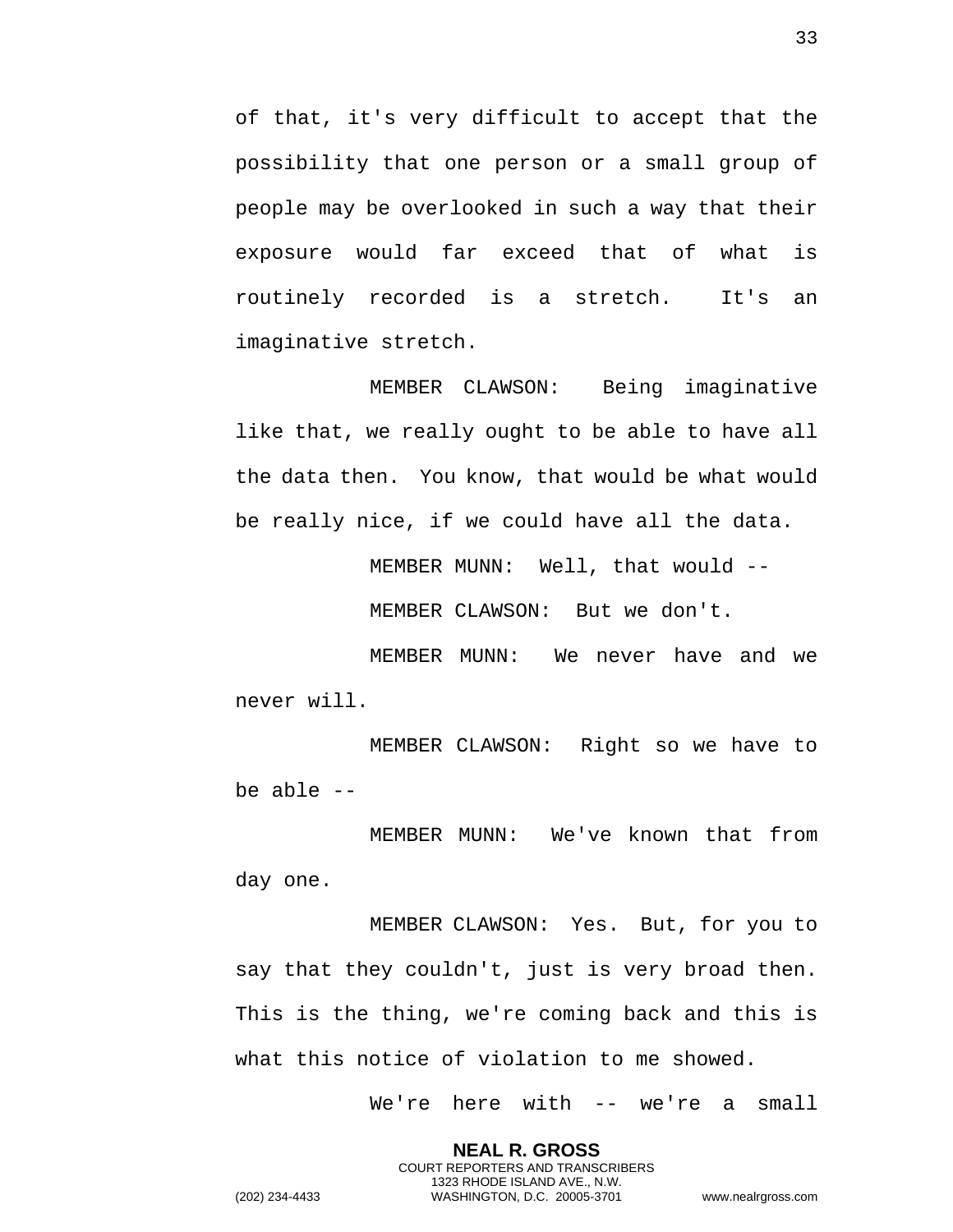amount of the data, and we're trying to make this work. I know that this is what we've been given, so you know --

MEMBER MUNN: There's nothing new in the argument that if you don't have perfect information then you can't make a decision that is scientifically valid.

And that is, frankly, a flawed definition, but it's one on which we've operated for 15 years, so I can't see that there's any probability of our changing that now.

CHAIR MELIUS: Any other comments? MEMBER ZIEMER: Question, this is Ziemer. I'm asking here is Tim on the line or is  $-$ 

CHAIR MELIUS: No, Tim's on vacation this week.

MEMBER ZIEMER: Well, maybe then Joe can answer this. On the specific work orders where we do not have the bioassay, do we normally have routine bioassays on those workers or are they -- I just don't remember whether we have other bioassays done on the workers for these

> **NEAL R. GROSS** COURT REPORTERS AND TRANSCRIBERS 1323 RHODE ISLAND AVE., N.W.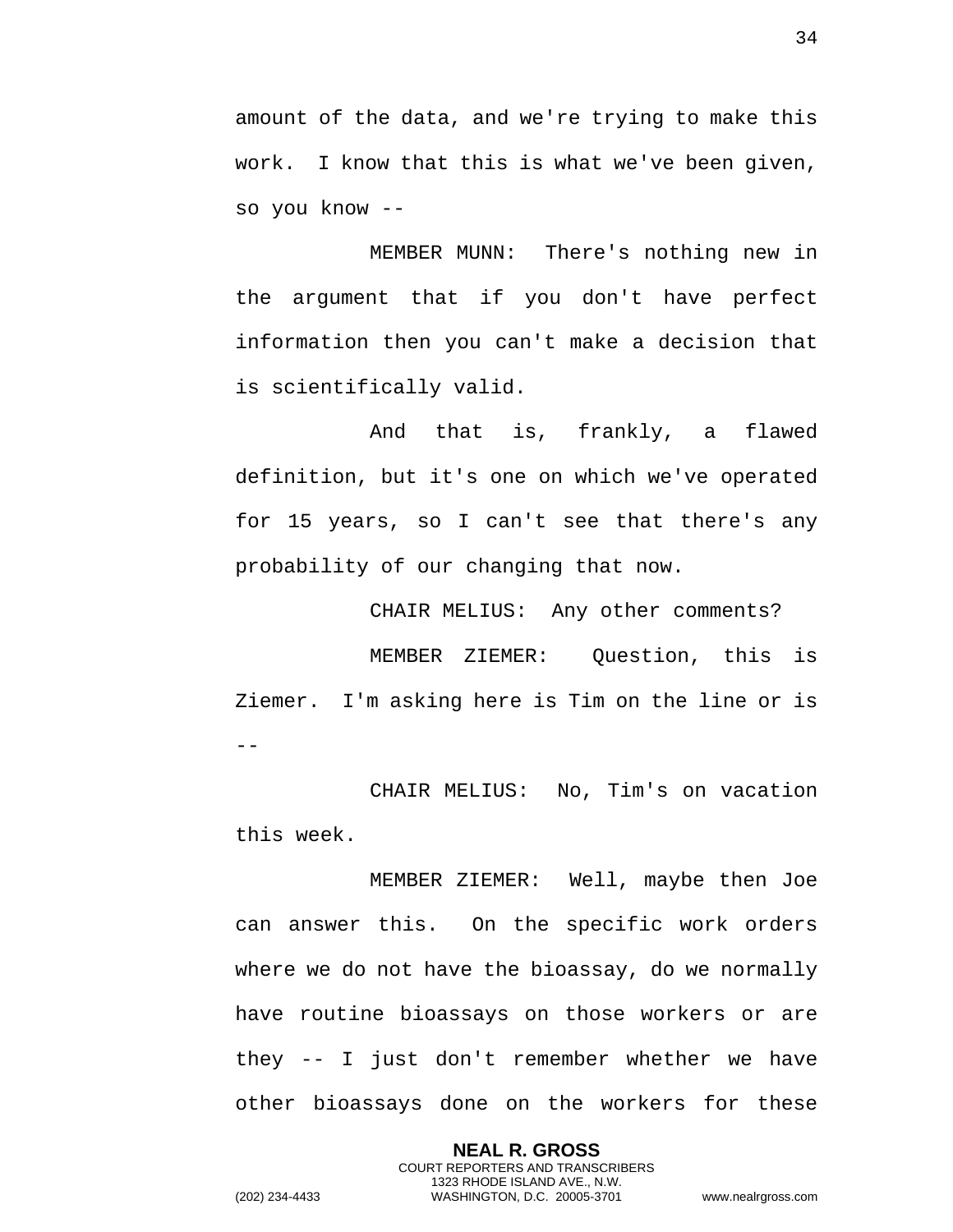specific jobs.

MR. FITZGERALD: I think I caught most of that. This is Joe. First off, I think I made it clear in my presentation, the RWPs were flawed. There were three or four different types of formats, some of which did not even include a check-off for a bioassay even though the job entailed bioassays.

For the RWP job-specific requirements, if the bioassay was required, we found, and this is in our survey, found about two-thirds of the workers complied, and we could find a bioassay, you know, following the job.

But, I think, you know, there's an inherent problem just with the way the system worked and the fact that the job plans and the RWPs were not very well done and not uniform so that it's hard to track that down.

And that was corrected, by the way, following the NOV. That was one of the findings in the NOV was the -- one of the source issues with the RWPs themselves.

MEMBER ROESSLER: Jim, this is Gen.

**NEAL R. GROSS** COURT REPORTERS AND TRANSCRIBERS 1323 RHODE ISLAND AVE., N.W. (202) 234-4433 WASHINGTON, D.C. 20005-3701 www.nealrgross.com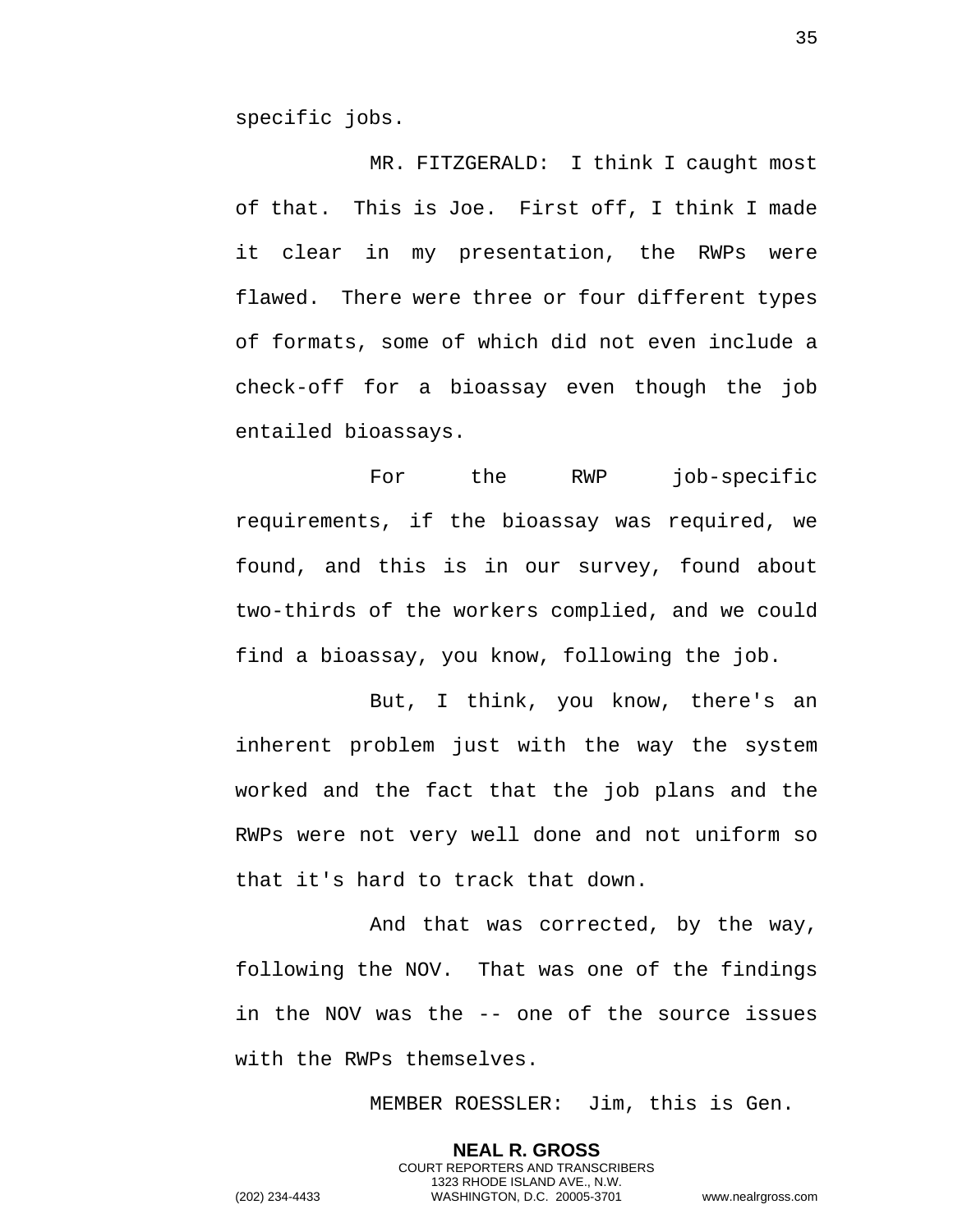CHAIR MELIUS: Yes.

MEMBER ROESSLER: I'm not sure if we're heading for a vote today, but I feel pretty uncomfortable with making any decision on it today without Tim being here to respond, because he's for NIOSH probably the most knowledgeable about this.

And I also, although I certainly understand what Brad is saying that it's been around for a long time. It seems to me the Work Group ought to reconvene on this. I think somebody mentioned that maybe they have some work yet to do on this. So that's kind of where I stand.

MEMBER CLAWSON: And Gen, I agree with you wholeheartedly, but the thing that we're trying to do right now because we this is very - - it's been a long drawn process, and to be able to get to this point where we're at, we're trying to make it so that the full Board is aware of where we're at and what we're dealing with so that when it does come to a vote, that we have all the information that we can.

> **NEAL R. GROSS** COURT REPORTERS AND TRANSCRIBERS 1323 RHODE ISLAND AVE., N.W.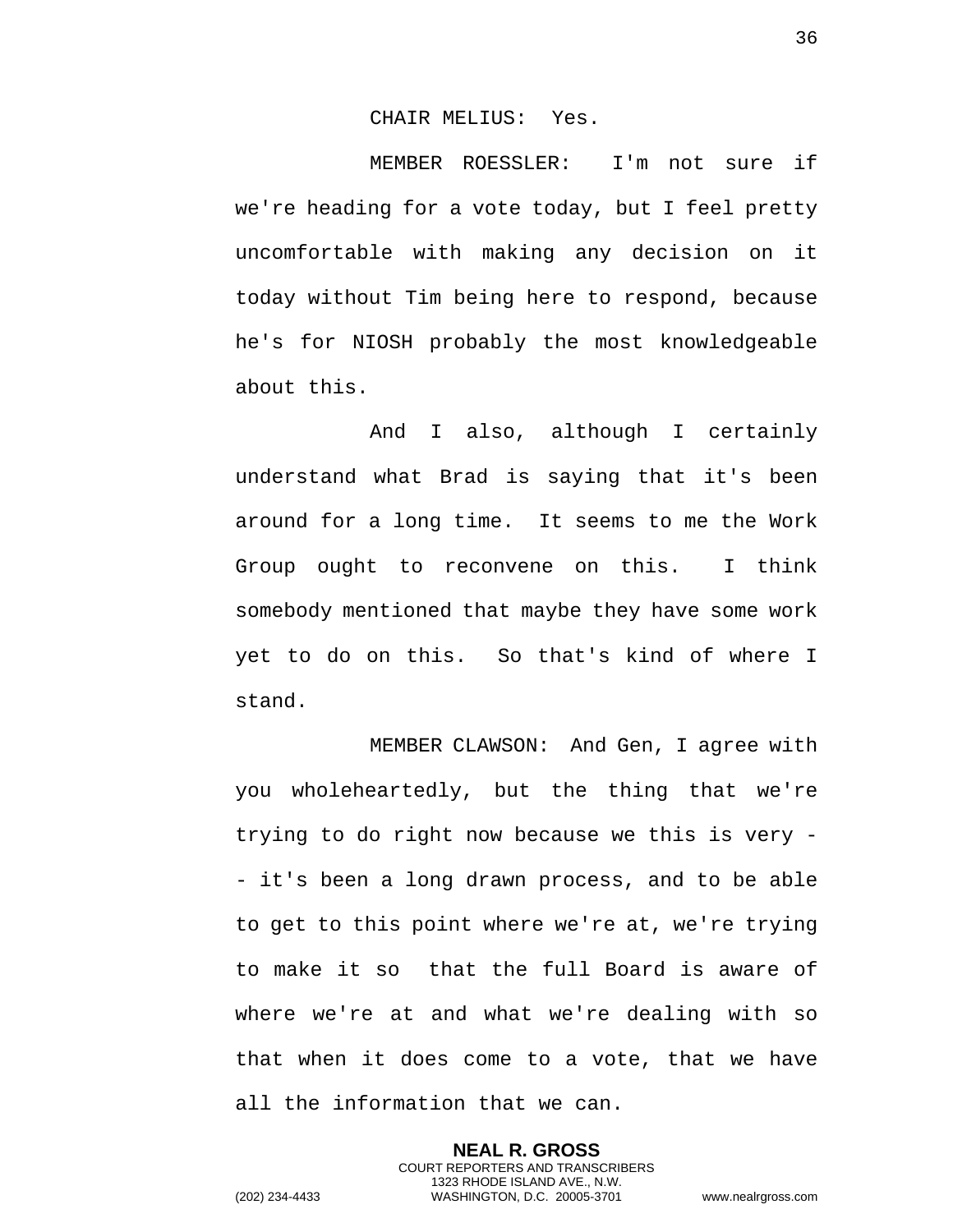And I wanted to say one thing -- and, Joe, I'm trying to find that notice of violation here in my paperwork and I can't. But one of the reasons why I really like their statement at the bottom of it where they were talking about that they kind of risked so much in their routine bioassay.

Do you remember that statement in there? I can't find my paperwork right now.

MR. FITZGERALD: I think the Department of Energy's conclusion was that, even though they acknowledged that Westinghouse had a pretty thorough skilled indicator program, which included air sampling and other, you know, management systems, the bioassay was ultimately necessary as a means to verify that these systems were working and that there were no perhaps errors or unexpected occurrences on the job.

And that without the bioassay, you didn't have that safety net. So that in fact, and they cited one example, and I think that was from the routine bioassay program, one example where it was the bioassay that picked up on a

> **NEAL R. GROSS** COURT REPORTERS AND TRANSCRIBERS 1323 RHODE ISLAND AVE., N.W.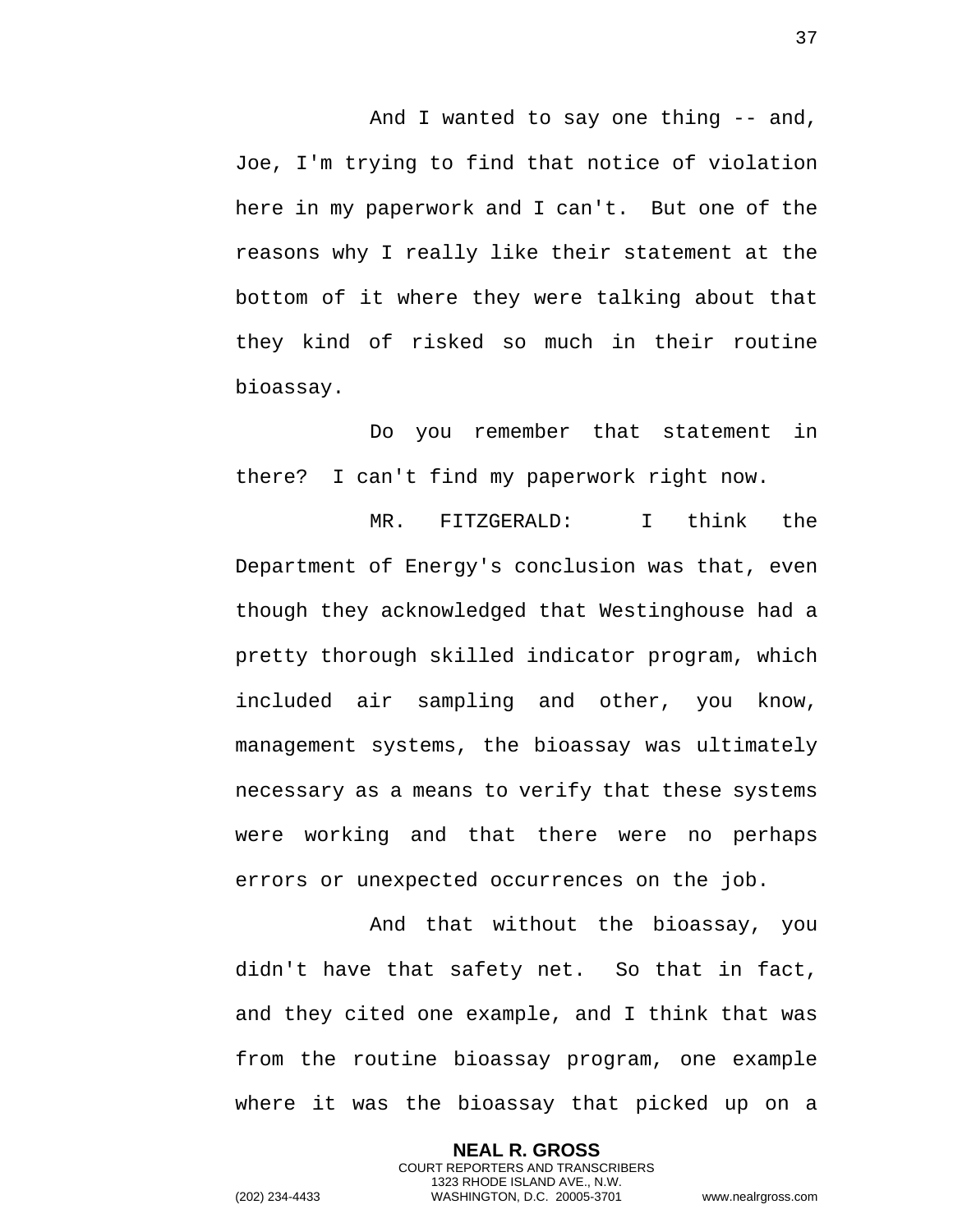significant intake.

The other thing I'd like to add, and I think, Brad, you touched on this earlier is that, in response to Dr. Kotelchuck's question, Tim sent an email to Brad and Dr. Melius just basically regarding a comparison of subcontractor versus CTW bioassay results.

And this was sort of the DuPont era, and I thought it was probably the best comparison we've seen yet on that question of  $-$ - and this has come up a couple of times this morning, on you know, CTWs and this is in-house CTWs versus subcontractor CTWs.

And to make a long story short since you have the memo, the conclusion was that there's no systematic difference between DuPont, and this is DuPont now, construction trade workers and subcontractor CTWs.

But, I have a problem with that conclusion, and it goes to the findings that actually Tim and his staff had come up with, so for six years from the late 70s through the 80s, essentially half of the 12 years that marked the

> **NEAL R. GROSS** COURT REPORTERS AND TRANSCRIBERS 1323 RHODE ISLAND AVE., N.W.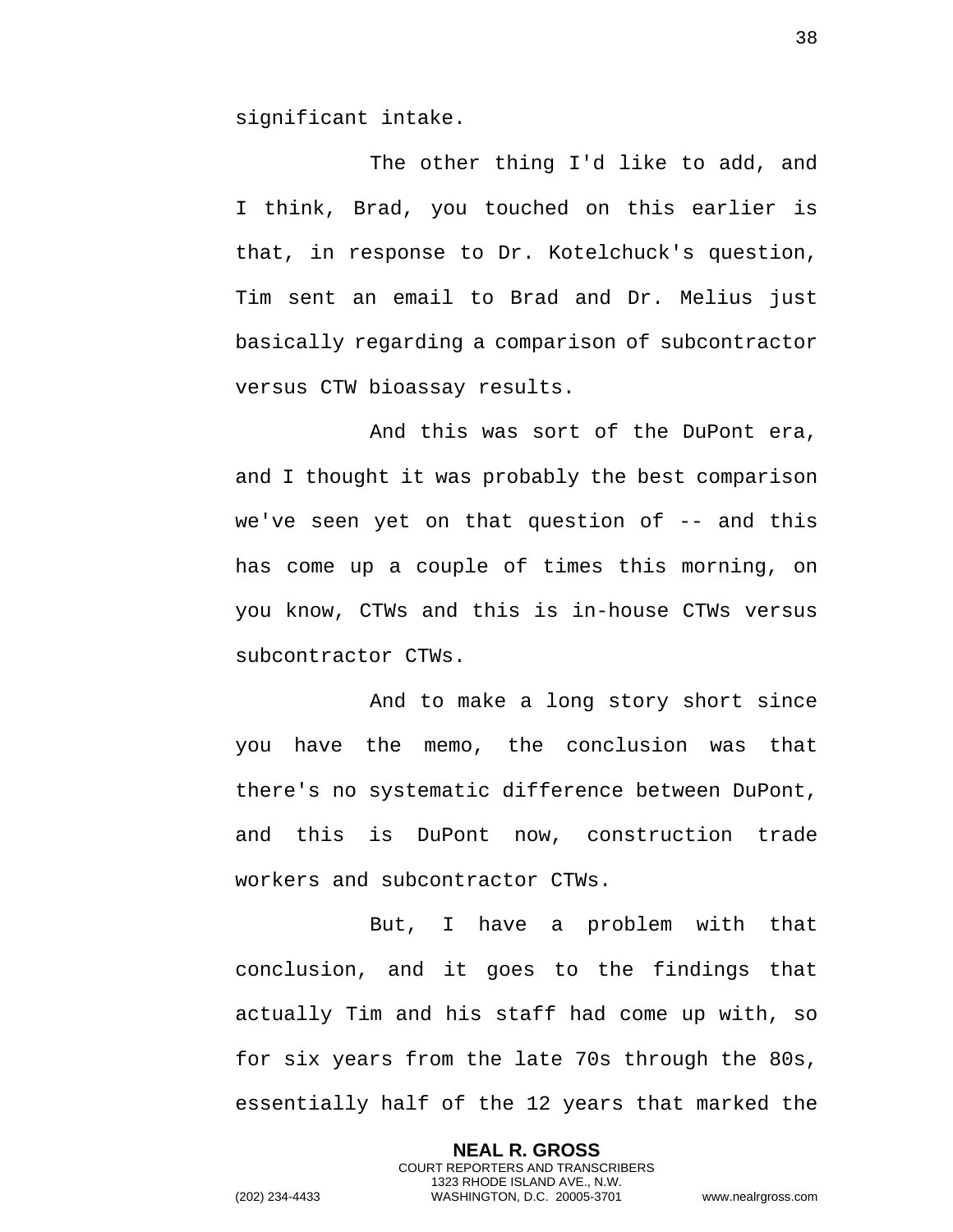end of DuPont's tenure at the site, six out of 12 years, the subcontractors actually showed at the 95th percentile, a factor of two to five higher bioassay results, this is on plutonium, than did the in-house CTWs.

And I think Tim and his crew were opining that that may have been because the subcontractors were brought into save the exposure of the on-site CTWs.

In other words, to bring in the subcontractors to absorb this additional exposure to keep the exposures down for the in-house CTWs. And this is pretty telling.

I mean, you're talking two to five times. And if you look at the graph, it stands out. And this is the kind of issue I think that one is concerned about with the subs, that very, you know, very clearly they're not necessarily going to have the same exposure profile as the CTWs.

And in this instance, which has been analyzed for the last 12 years of DuPont, essentially in the 12 years the subcontractors

> **NEAL R. GROSS** COURT REPORTERS AND TRANSCRIBERS 1323 RHODE ISLAND AVE., N.W.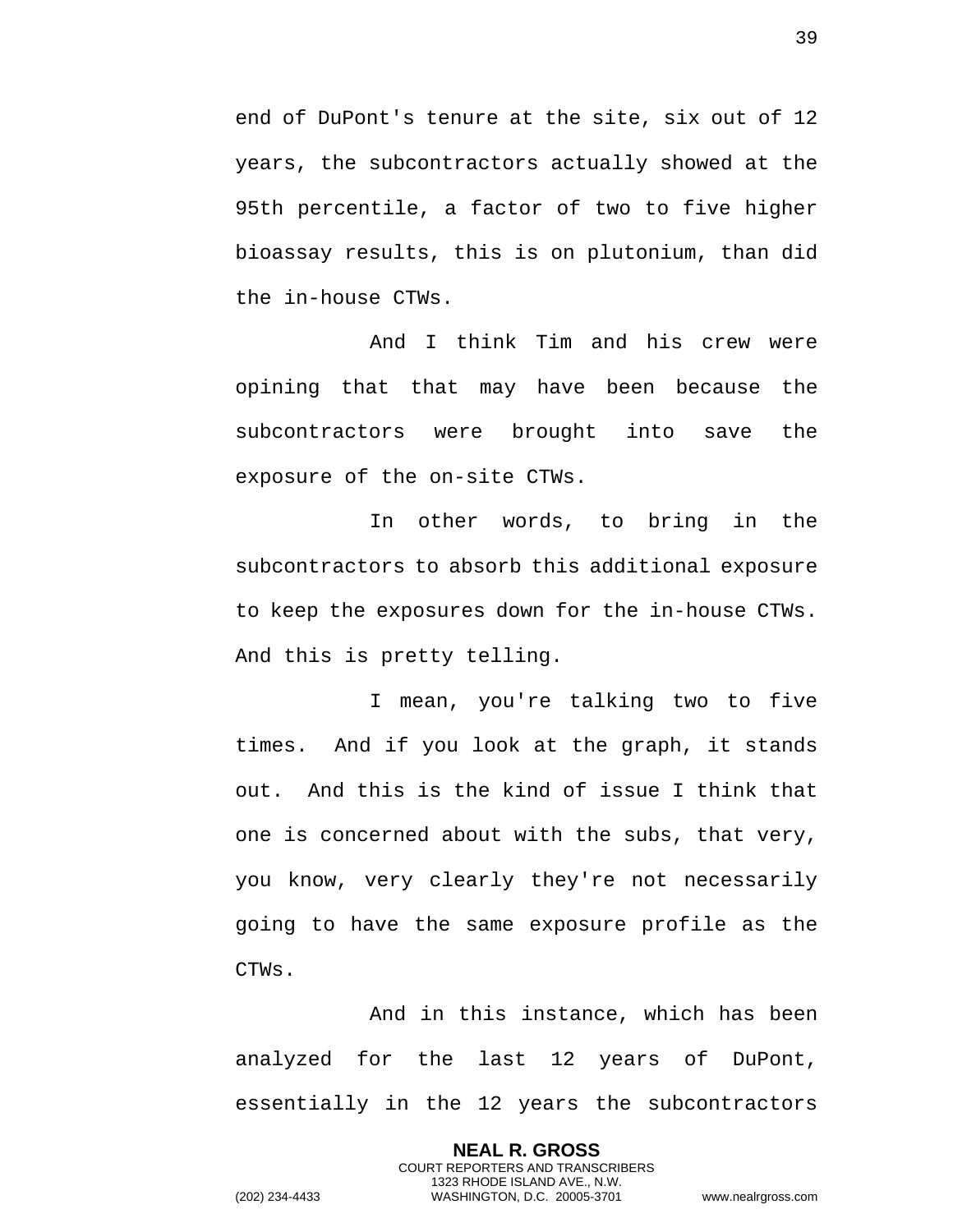were two to five times higher.

So I wanted to point that out but I think that's certainly useful review, even though I think the conclusion is otherwise. But I think that's something as sort of a cautionary note on looking at, you know, what the potential might be for subs versus in-house CTWs.

MEMBER KOTELCHUCK: This is Dave Kotelchuck. I asked that question at the Board meeting. I don't recall having seen -- I shouldn't say, I don't recall. I did not se the result or the letter that you're talking about, report that you're talking about.

CHAIR MELIUS: It --

MEMBER KOTELCHUCK: I would love to see it. Did I miss it?

CHAIR MELIUS: You missed it. It went to everybody on the Board. It went to your CDC address.

MEMBER KOTELCHUCK: Okay.

MR. KATZ: Yes, and I actually -- this is Ted, and I distributed it beyond that too, because a number of Board Members don't have CDC

> **NEAL R. GROSS** COURT REPORTERS AND TRANSCRIBERS 1323 RHODE ISLAND AVE., N.W.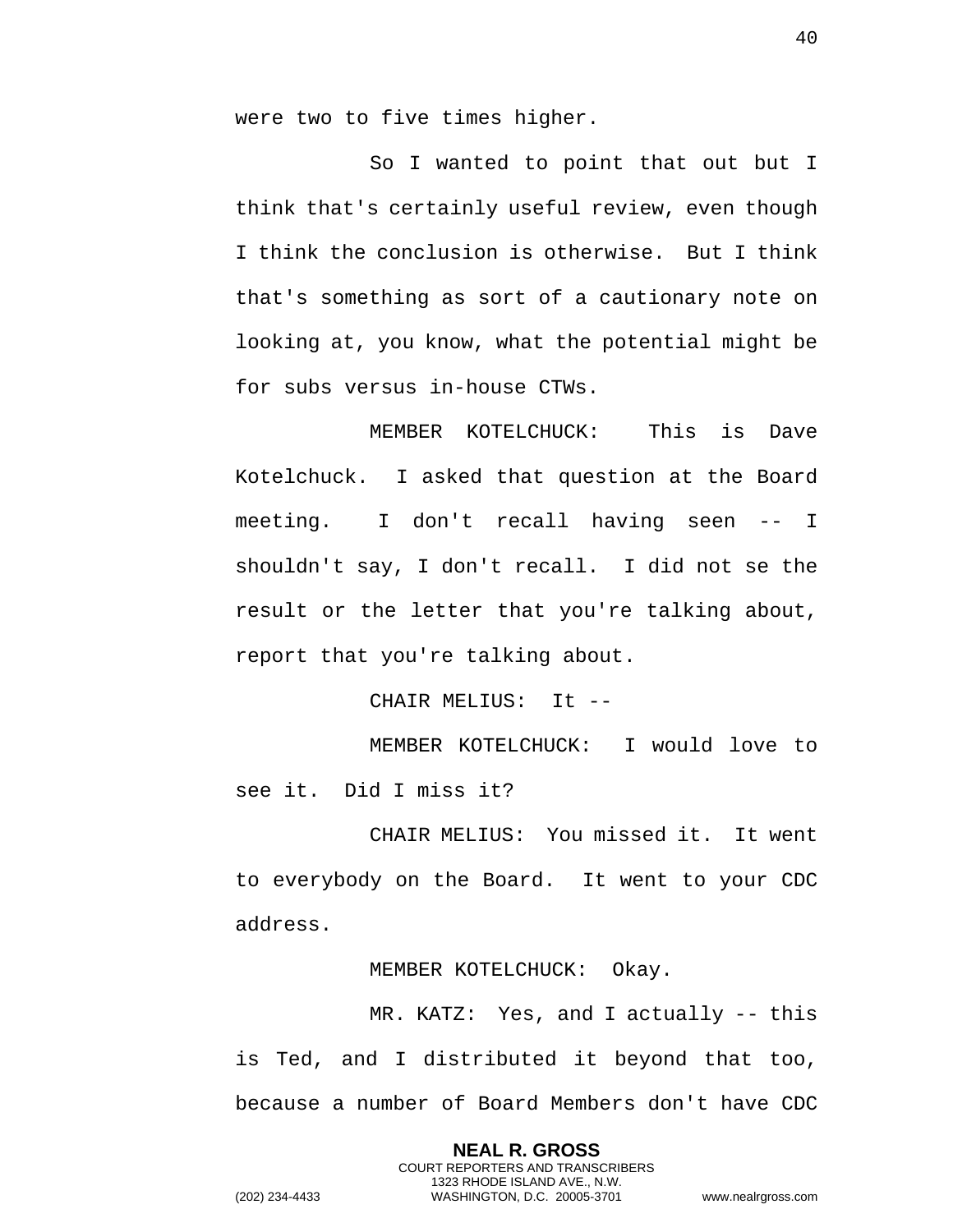emails. So everybody should have gotten it. But, you just received it, because it was just I think it was the end of last week, and I probably just sent it out to the non-CDC addresses early this week.

MEMBER KOTELCHUCK: Okay. I looked over and I thought I reviewed all of the things that you sent. Perhaps, I made a --

CHAIR MELIUS: I think it was sent separately.

MEMBER KOTELCHUCK: Okay.

CHAIR MELIUS: And I don't think, it was not included in what was attached with the agenda.

MR. KATZ: Correct.

MEMBER KOTELCHUCK: Okay. Then I will double-check and go back to it. I don't want to interfere further. I just hadn't seen it. Okay. Please go on.

MEMBER LOCKEY: Jim Melius?

CHAIR MELIUS: Yes?

MEMBER LOCKEY: Jim Lockey. Jim, I'd like to ask you question. When I reviewed that

> **NEAL R. GROSS** COURT REPORTERS AND TRANSCRIBERS 1323 RHODE ISLAND AVE., N.W.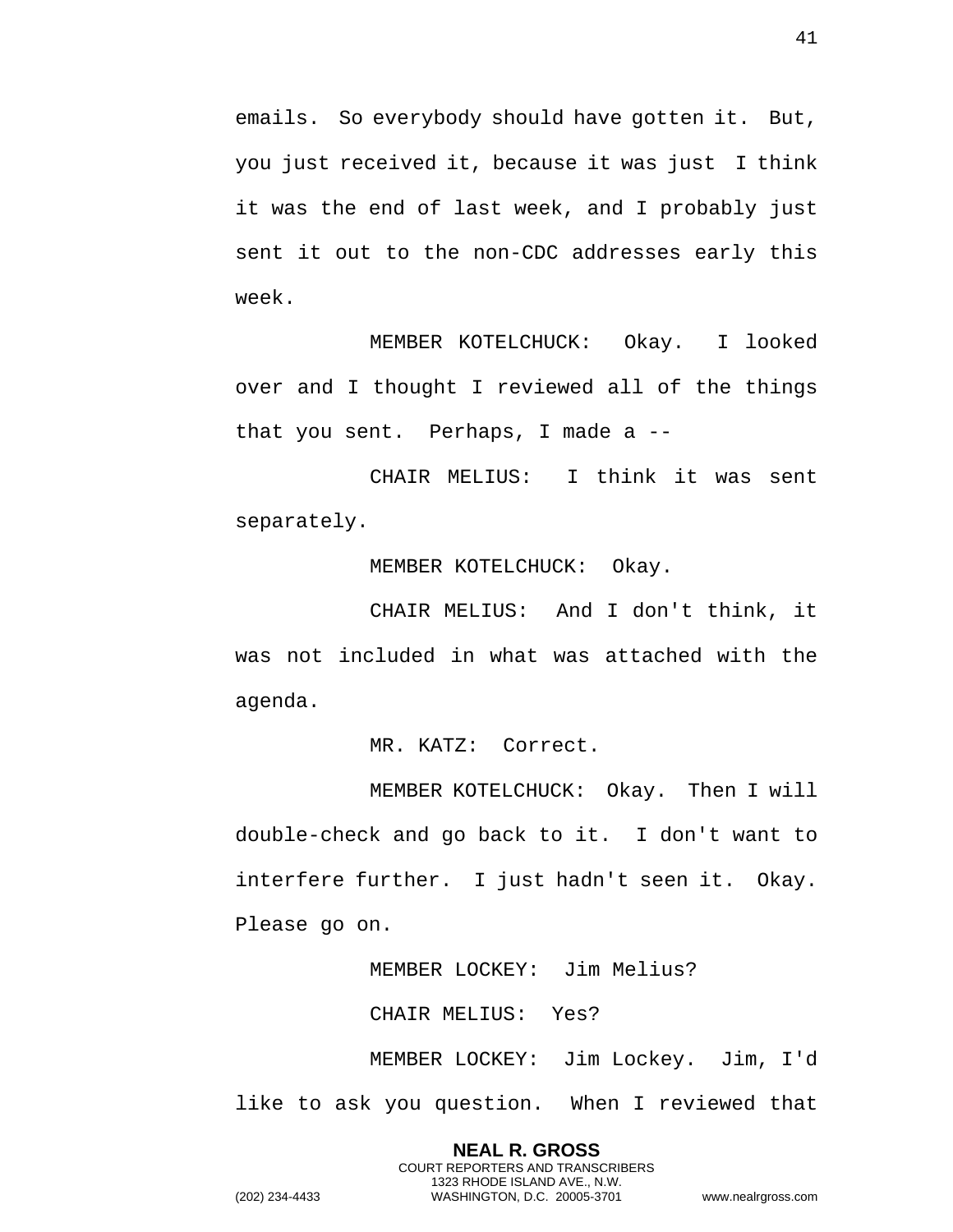yesterday, Ted was saying that the model would include all combined CTW coworkers, but that would include both DuPont, as well as subcontractors. Correct?

So that data you were talking about would be included in regard to the application of the 95 percentile. Is that correct?

MR. FITZGERALD: I'm not quite sure what you're referring to. I'm just looking at the comparison.

MEMBER LOCKEY: I saw the comparison, but you know, at the end of the -- at the lowest number of years, the subcontractor plutonium levels were definitely higher. There's no question about that. It started in '96 and then went on again in 1990, I mean 1980.

MR. FITZGERALD: Yes. Figure 3 shows --

MEMBER LOCKEY: Correct. I have that.  $So$  --

MR. FITZGERALD: Yes.

MEMBER LOCKEY: But Ted was going to include all that data, you know, right, in

**NEAL R. GROSS** COURT REPORTERS AND TRANSCRIBERS 1323 RHODE ISLAND AVE., N.W. (202) 234-4433 WASHINGTON, D.C. 20005-3701 www.nealrgross.com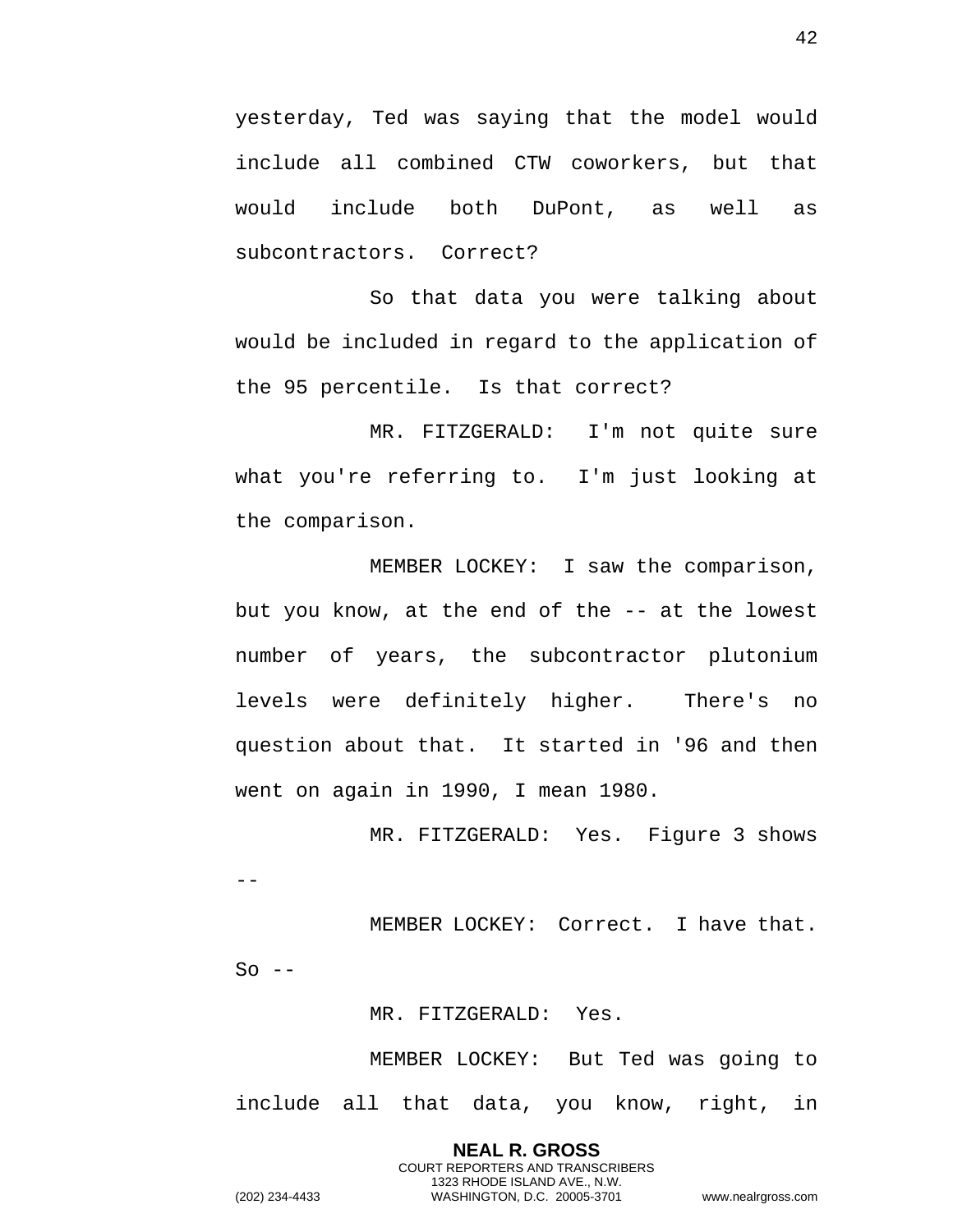relationship to dose reconstruction.

DR. NETON: This Jim Neton. Yes, that's correct. All data would be combined into one pool.

MR. FITZGERALD: I think the point on that one was just simply looking at the two groups, the subs versus --

MEMBER LOCKEY: No, that I understand, I understand your point.

MR. FITZGERALD: Okay versus the inhouse CTWs. That's, you know, so.

MEMBER LOCKEY: Right. I understand your point. The other question I had, are the 20 percent and maybe, bad news, it's I just can't recall, the 20 percent of where there's a specific reason, a specific incident that workers should have been sampled, 20 percent of the workers were sampled, 80 percent were not. Is that correct, Brad?

MEMBER CLAWSON: I'm sorry, what? I  $was$   $-$ 

MEMBER LOCKEY: We know about the 79 percent of the 5 percent who never had any

> **NEAL R. GROSS** COURT REPORTERS AND TRANSCRIBERS 1323 RHODE ISLAND AVE., N.W.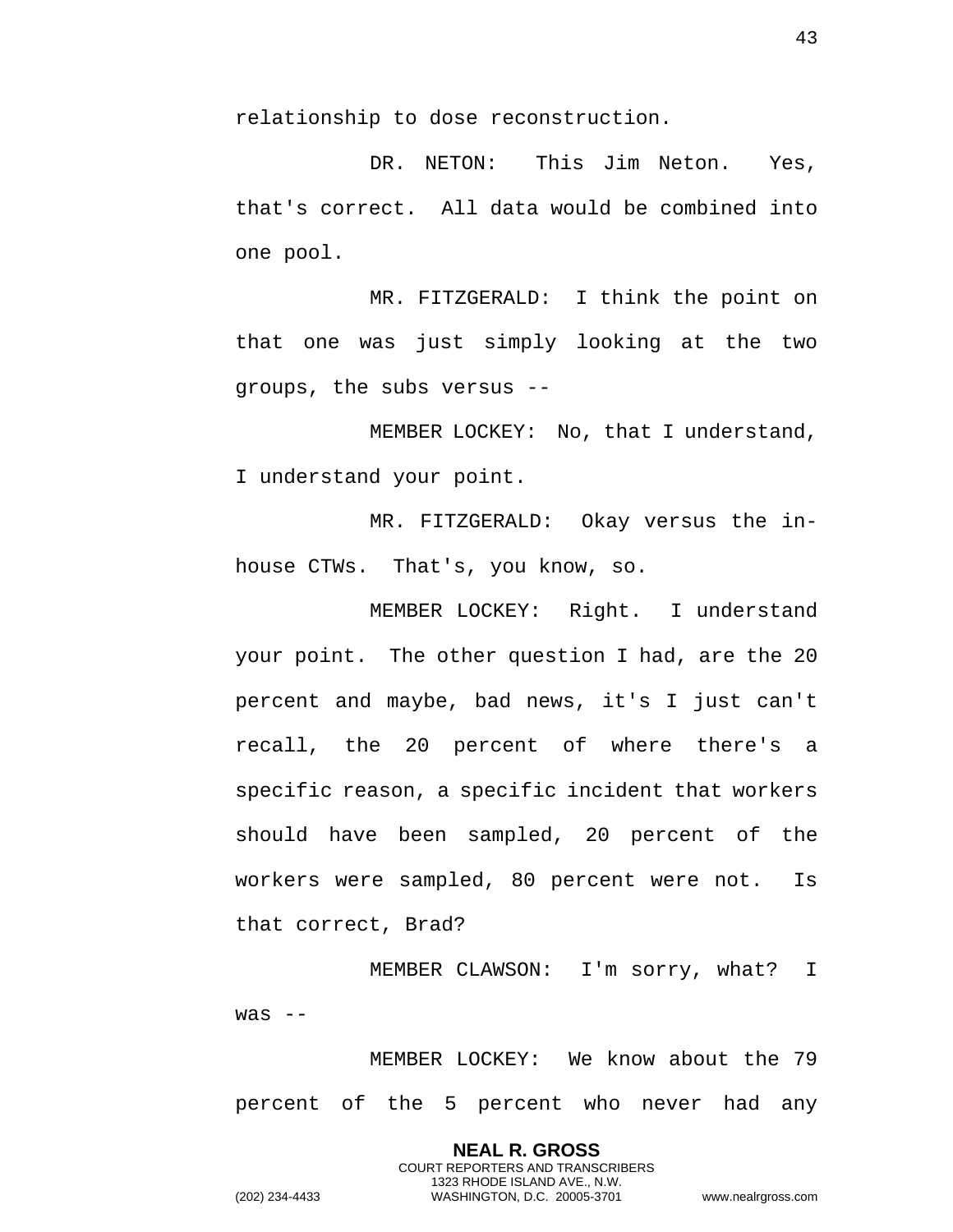bioassays done. Correct?

MEMBER CLAWSON: Right.

MEMBER LOCKEY: What about the 20 percent that did have bioassays done? I just don't recall the distribution of their bioassays. Does anybody recall that, the results?

CHAIR MELIUS: That's a later time period. I'm not sure that NIOSH have ever reported on that. I don't think they have a report on the post-'89 coworker model on that. Am I right on that, Jim Neton?

DR. NETON: Yes. I'm not sure what we're talking about here. The 20 percent missing  $- -$ 

CHAIR MELIUS: Is '97, right?

DR. NETON: Well, '97 was the notice of violation where they found that probably 16 percent of the people left samples. Right? But that was on job-specific samples.

CHAIR MELIUS: Right, yes. I mean, it's -- we're looking at apples and oranges, but  $-1$ 

> **NEAL R. GROSS** COURT REPORTERS AND TRANSCRIBERS 1323 RHODE ISLAND AVE., N.W.

DR. NETON: Right. And the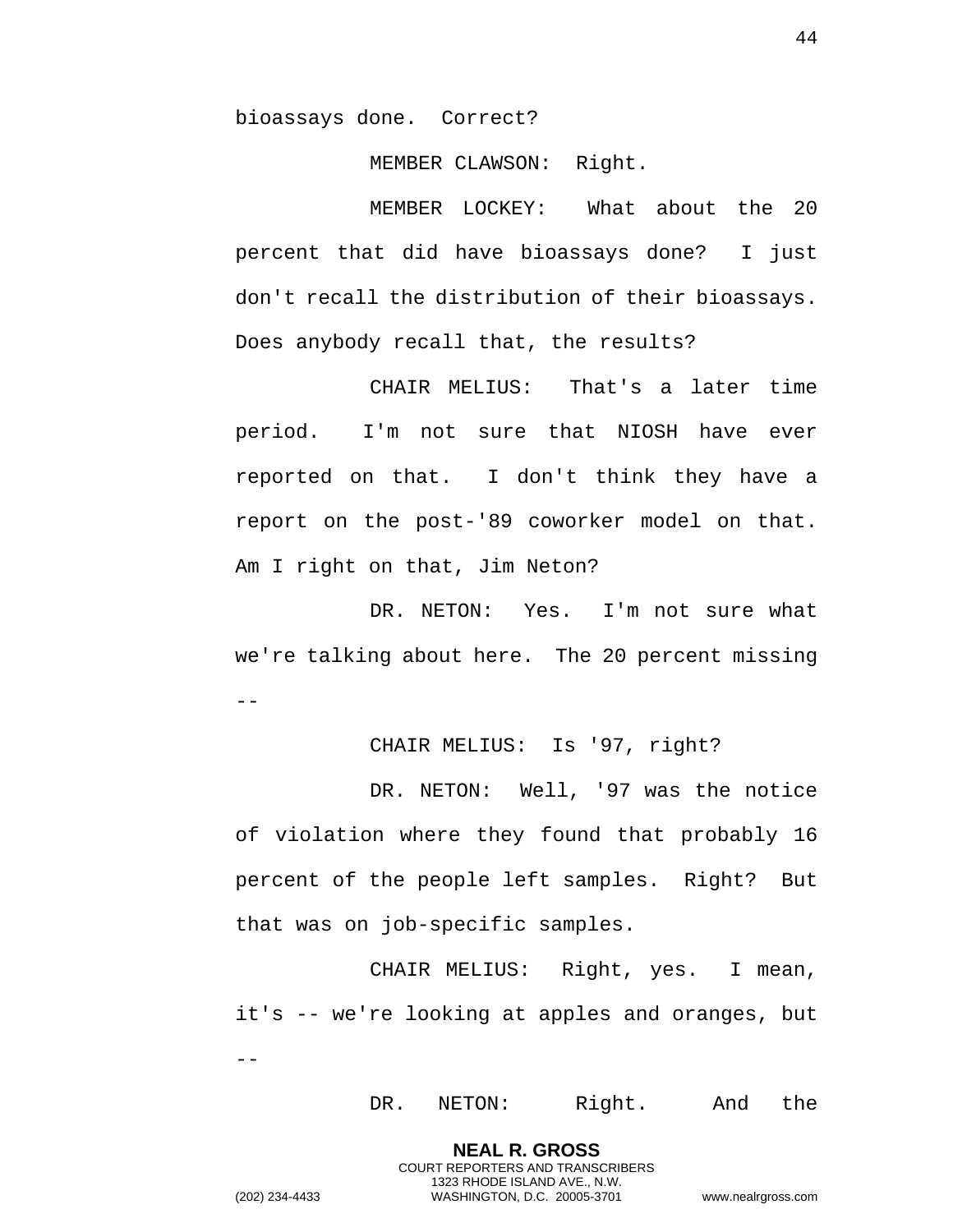completeness analyses were done by SC&A and NIOSH in two separate time periods.

CHAIR MELIUS: Yes.

MR. FITZGERALD: I think what he's asking is for the 20 percent that in fact gave samples in '97 --

DR. NETON: Right.

MR. FITZGERALD: -- what were the actual results. I know the follow-up sampling showed no intakes. I don't know what the original showed.

DR. NETON: I don't know this for a fact, I think I know this for a fact, but I'm not 100 percent certain, I don't think there were any positives in 1997 for any job-specific bioassay samples.

MEMBER CLAWSON: Well, this is for that one quarter.

DR. NETON: For all of 1997?

MEMBER CLAWSON: No, that -- remember when Tim did this and this notice of violation, they only went back, my understanding was for one quarter and checked and had everybody give the

> **NEAL R. GROSS** COURT REPORTERS AND TRANSCRIBERS 1323 RHODE ISLAND AVE., N.W.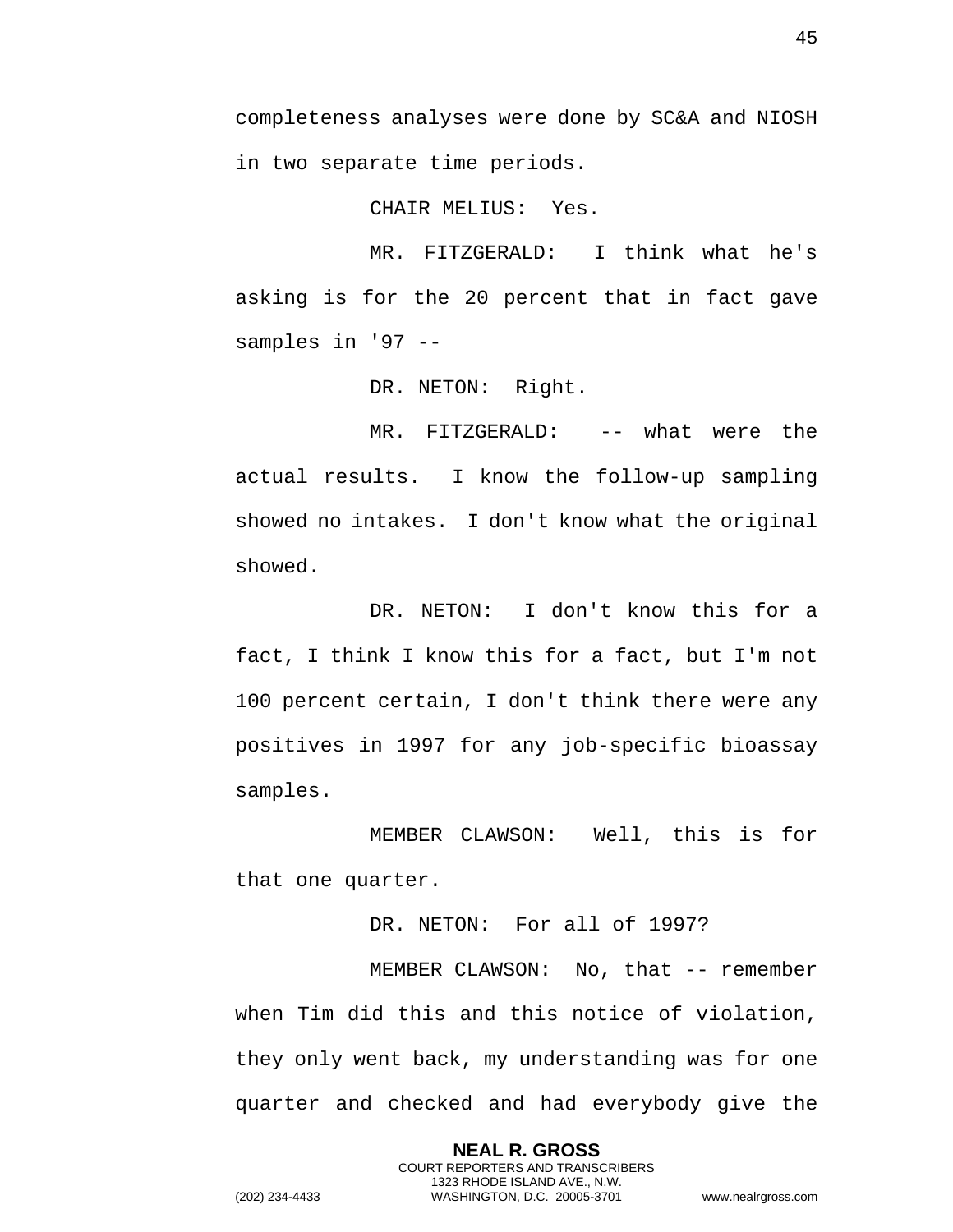bioassay.

DR. NETON: No, I'm not talking about the follow-up samples being not positive. I think for the entire year of 1997, I don't think there was a positive bioassay sample among all the actinide bioassay samples for job-specific purposes taken. I would have to verify that, but that's my recollection.

> MEMBER CLAWSON: For job-specific? DR. NETON: Yes.

MEMBER CLAWSON: Not routine?

MR. FITZGERALD: Yes. And a sort of question would be, there would be an incompleteness issue prior to the second quarter. From the second quarter on, they went back and re-verified, but I'm not sure they re-verified for all of '97.

The enforcement conference notes indicate that they did verification samplings on the second quarter and for the rest of '97. So that's the juncture where you have some of this verification going on.

> **NEAL R. GROSS** COURT REPORTERS AND TRANSCRIBERS 1323 RHODE ISLAND AVE., N.W.

But before the second quarter of '97,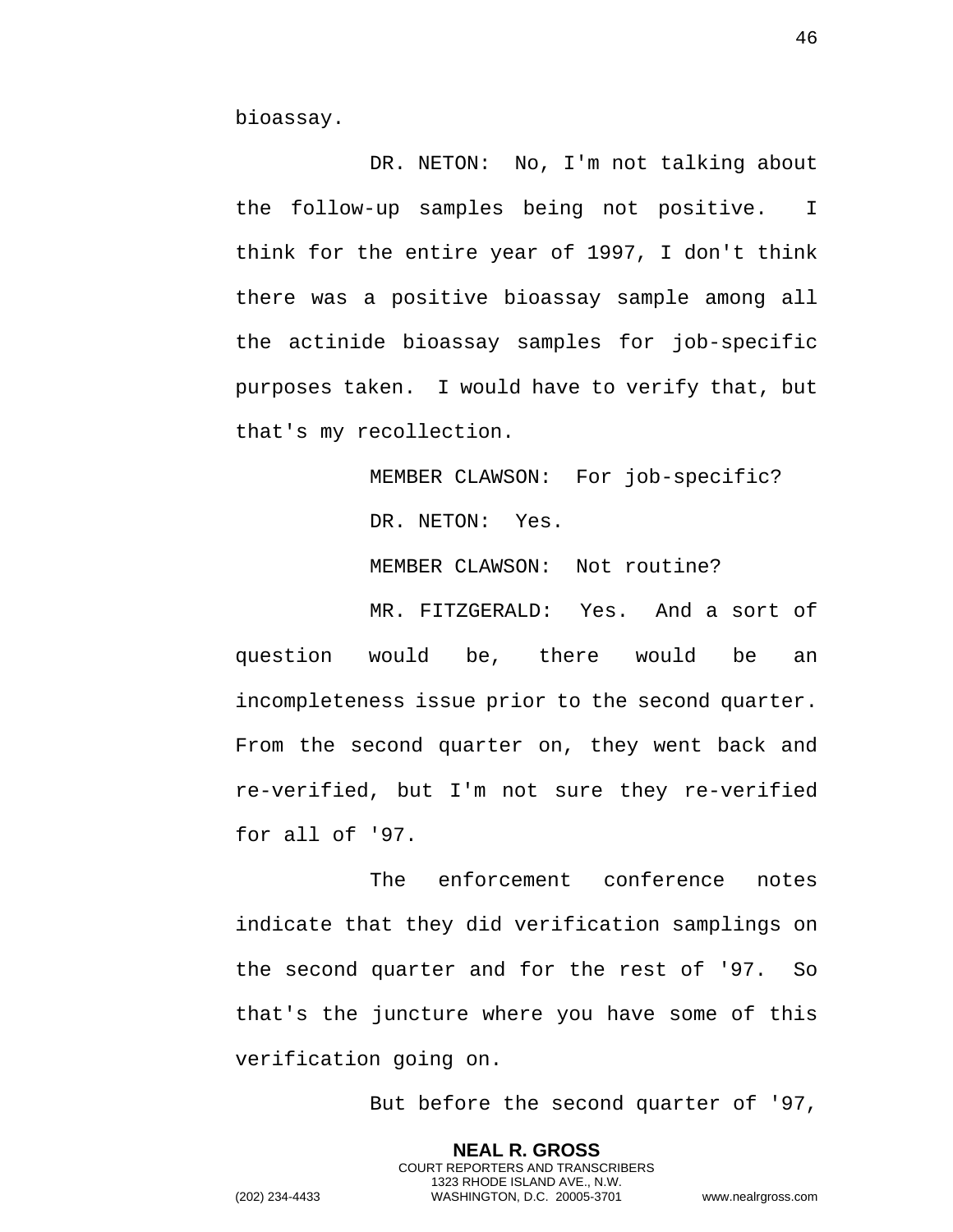there's uncertainty because, again, the same issue of incompleteness would be there, and there's no verification samples for those apparently.

DR. NETON: I'm not talking about verification samples. I'm just talking about actual samples taken.

MEMBER LOCKEY: That's what I'm talking about.

DR. NETON: Samples that were taken and analyzed.

MR. FITZGERALD: Oh, as far as what was in fact taken?

DR. NETON: Exactly.

MR. FITZGERALD: Yes, okay.

DR. NETON: And I don't think there were any positive exposures among the samples that actually were taken in 1997.

MEMBER LOCKEY: And that's what I'm asking.

DR. NETON: Yes, again, I would not take that to the bank, but I'm pretty sure that I think Tim is trying to track this down.

> **NEAL R. GROSS** COURT REPORTERS AND TRANSCRIBERS 1323 RHODE ISLAND AVE., N.W.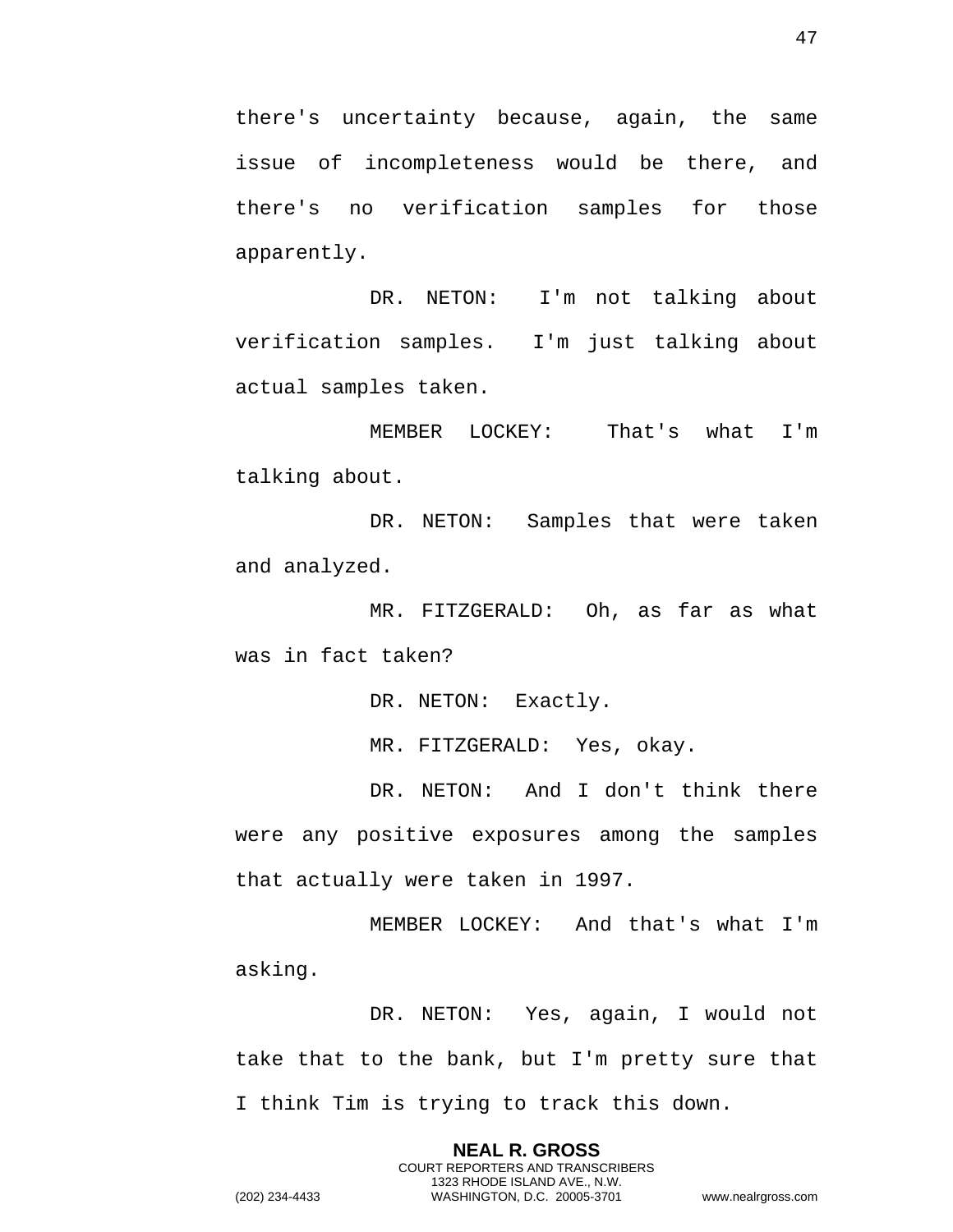MR. FITZGERALD: Yes.

DR. NETON: But that's my impression is what the situation is.

MEMBER CLAWSON: Well, you know, okay. Let's take a look at '96. It's in this notice of violation for DOEs. They're talking about - because Westinghouse is trying to put a log on their margin or error samples and everything else.

It says, for example, at this blank facility in '96, one worker received an unexpected intake of redacted material that resulted in an organ dose exceeding specific amounts redacted, a dose that far exceeds DOE regulatory limits of 50,000 millirem.

The dose to this worker was not identified by the Workplace Monitoring Field Indicators Program, but will be verified through the Bioassay Program.

I would really be surprised, Jim, to say, in 1997, that we didn't have any that had positives, especially with the K reactor going on. I think I'd run that in the ground, but I

> **NEAL R. GROSS** COURT REPORTERS AND TRANSCRIBERS 1323 RHODE ISLAND AVE., N.W.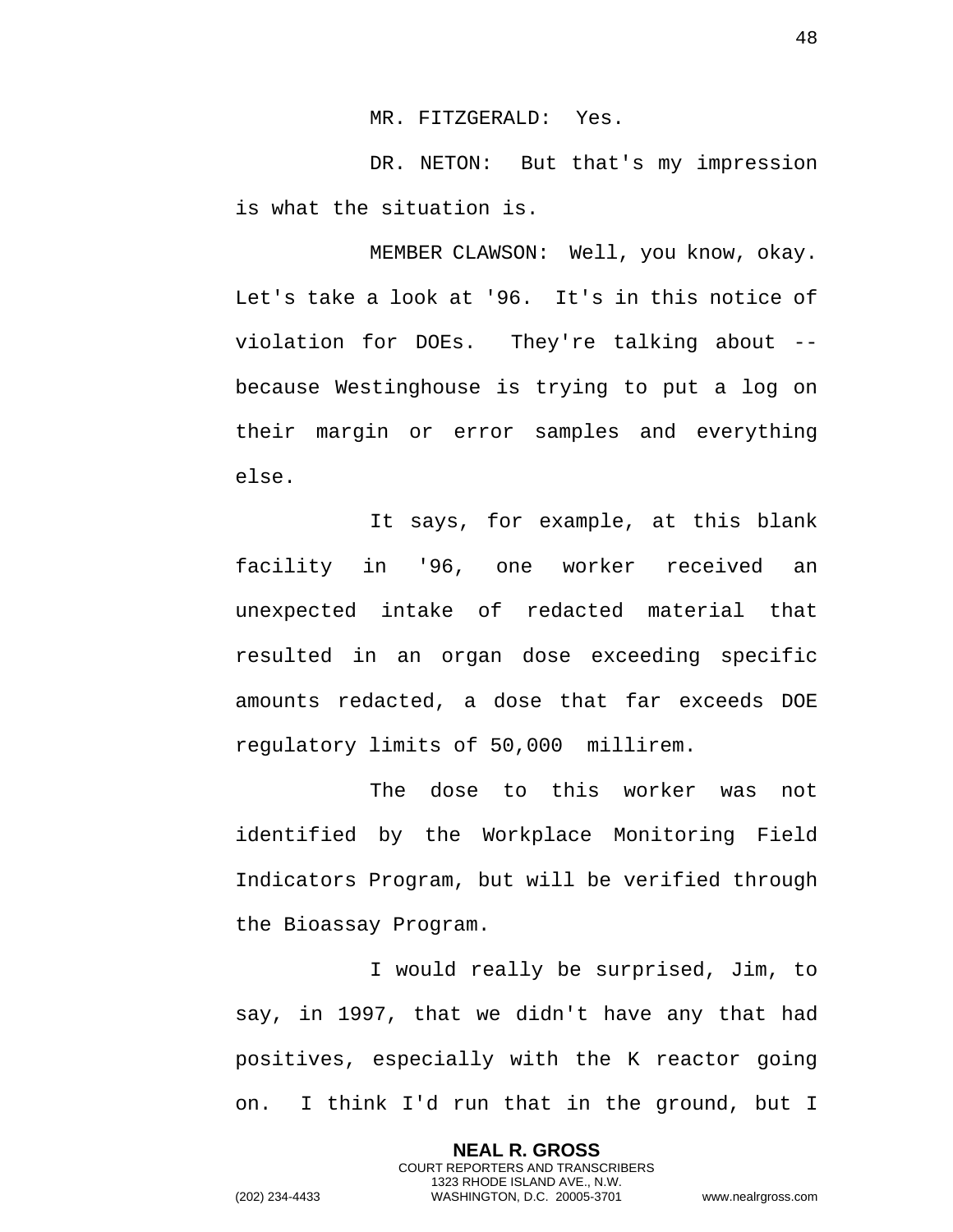think that would be kind of pretty surprising.

DR. NETON: We need to verify that. MEMBER CLAWSON: Yes, we do. I agree with you.

MR. FITZGERALD: Well, there's no way to verify it. You can verify that which was collected, but that's maybe 20 percent to 30 percent of the total if you want to backextrapolate. There's always going to be some missing bioassays.

MEMBER MUNN: Well, we can't shrug that small figure off just because it doesn't fit the biometric concept of what the total was and that's, you know, if we're going to look at it, we have to look at it all.

No positives means no positives unless you want to argue about how all the ways that you can show that it might not be no positives.

MEMBER CLAWSON: So Wanda, help me understand on this the no positives. So you've got 30 percent that show no positive and 70 percent that we can't even find.

MEMBER MUNN: Yes.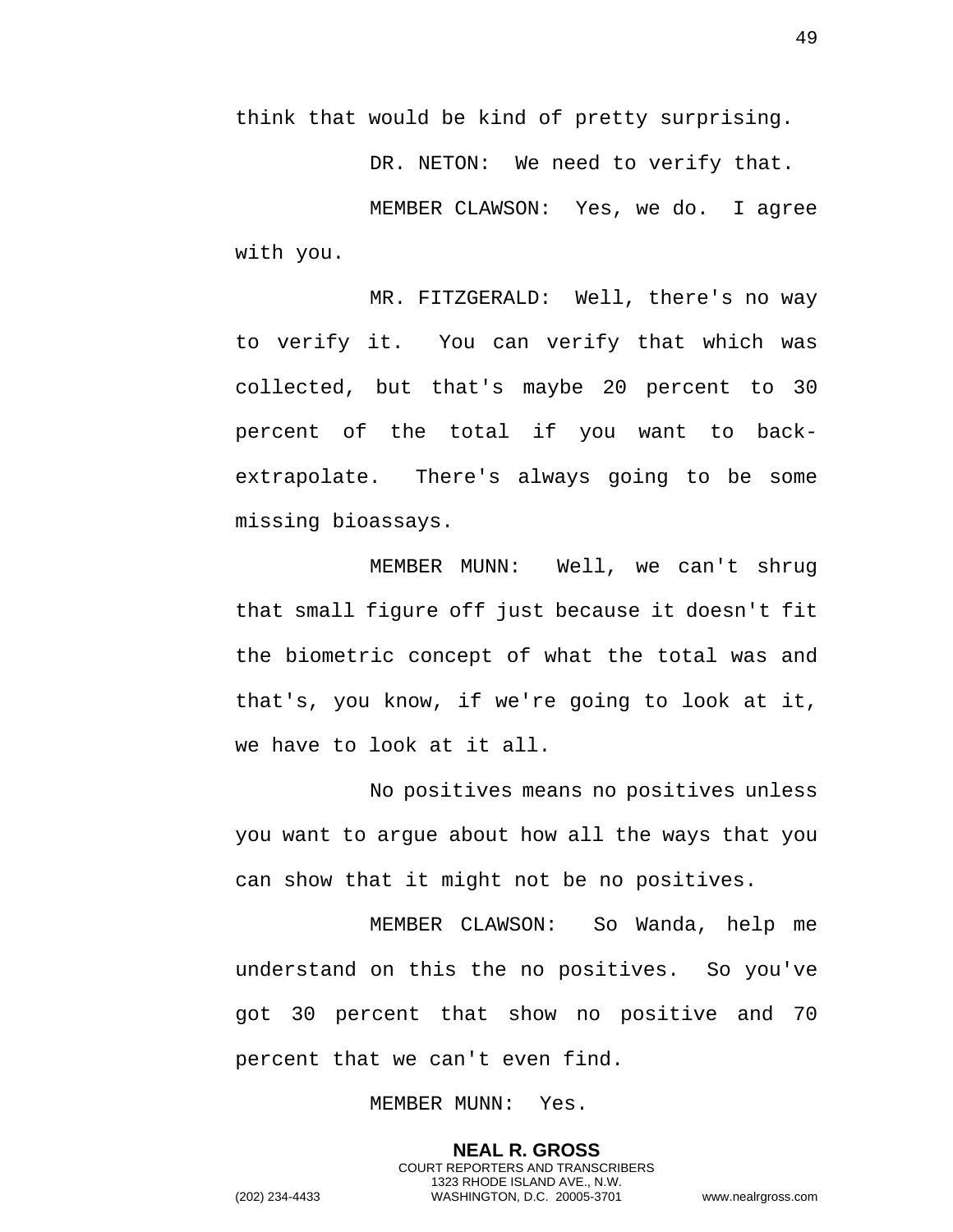MEMBER CLAWSON: So that's kind of a stretch on that one, but we'll have to run that in the ground, though.

MEMBER MUNN: My point is if knowing it is not acceptable, but we've done a lot of that and it really isn't acceptable.

CHAIR MELIUS: Any other comments? Questions? So Brad, is the plan then that the Work Group will reconvene before our next meeting?

MEMBER CLAWSON: Yes, we are going to try to come to grips with all of this. I think, and I'm going to be honest with you, I'm going to probably be pushing for a face-to-face, because there is too much stuff that we need to be able to go through and go over. But we've got to sit down with SC&A and the Work Group and try to set this up.

MEMBER LOCKEY: Jim Lockey. I agree. I think it has to be face-to-face.

MR. KATZ: So this is Ted, Brad. I'm open with that. I'll have to schedule that. I'm just a little concerned, you're going to be away

> **NEAL R. GROSS** COURT REPORTERS AND TRANSCRIBERS 1323 RHODE ISLAND AVE., N.W.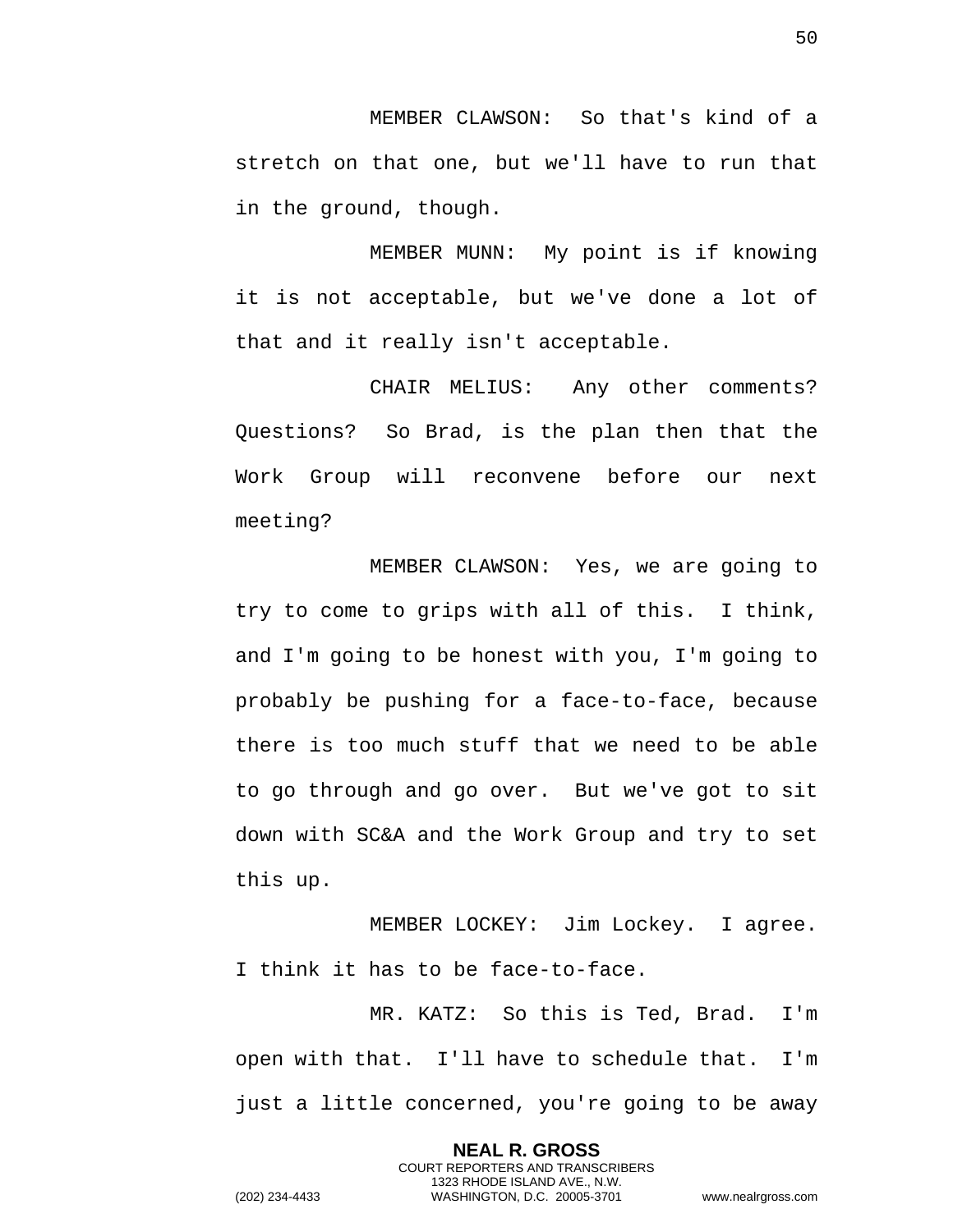for quite a while. So before you leave, can you --

MEMBER CLAWSON: Yes. I was --

MR. KATZ: If you can just give me your good days before you hop on a plane today, I will work to get that scheduled for you.

MEMBER CLAWSON: Right. What I was looking at Ted was mid-November.

MR. KATZ: Okay. I don't recall exactly when you're coming back. I know, Josie doesn't get back until mid-November.

MEMBER CLAWSON: I come back November 7th.

MR. KATZ: Okay. Josie comes back a little later. Okay.

MEMBER CLAWSON: That's fine. Okay, thanks.

MR. KATZ: Okay. I'll work on that, Brad.

MEMBER CLAWSON: Okay.

CHAIR MELIUS: Okay, thank you. Okay. And we'll continue this discussion in Albuquerque, as well as the Work Group.

**NEAL R. GROSS** COURT REPORTERS AND TRANSCRIBERS 1323 RHODE ISLAND AVE., N.W. (202) 234-4433 WASHINGTON, D.C. 20005-3701 www.nealrgross.com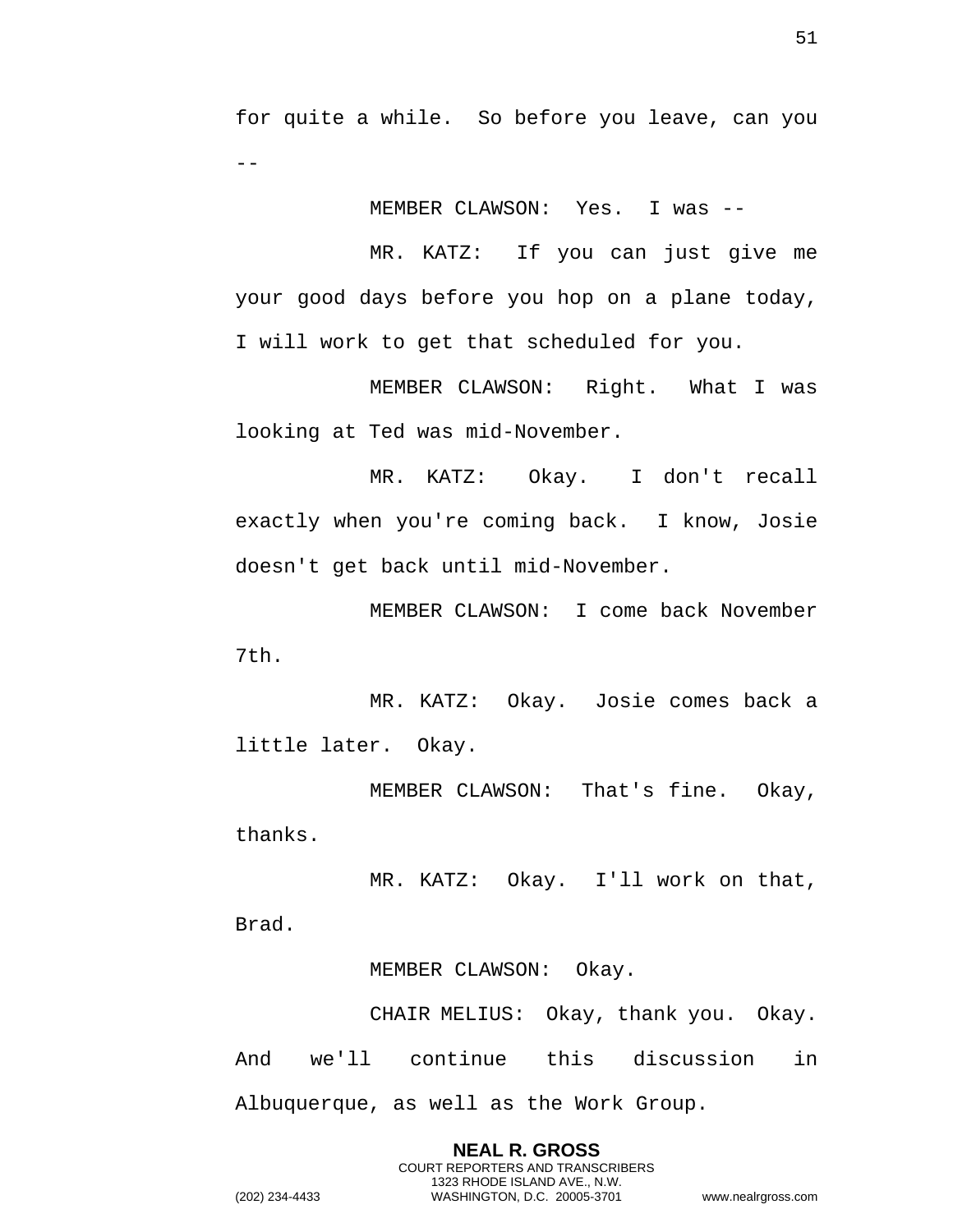MEMBER CLAWSON: Sounds good.

<span id="page-51-1"></span><span id="page-51-0"></span>CHAIR MELIUS: Thanks. LaVon? **Special Exposure Cohort (SEC) Petition Status Update** 

MR. RUTHERFORD: All right, let's see if I can get this right. Thank you, Dr. Melius.

CHAIR MELIUS: Yes. But you can thank Dr. Ziemer. He's on the phone also, though.

MR. RUTHERFORD: Thank you, Dr. Ziemer, too. All right. Dr. Ziemer and I will discuss this after the meeting.

MR. RUTHERFORD: All right. For the December Board meeting, NIOSH plans to present one new SEC Petition Evaluation at the meeting and that's an 83.14 for the Ames Facility.

We did a data capture in June hoping to find the information necessary to finalize that report, but we still have some little open ends. We had a couple of interviews scheduled, and we're working to have the report tied up in time to present at the December meeting.

We also intend to present an update on where we are with the Sandia Petition Evaluation.

> **NEAL R. GROSS** COURT REPORTERS AND TRANSCRIBERS 1323 RHODE ISLAND AVE., N.W.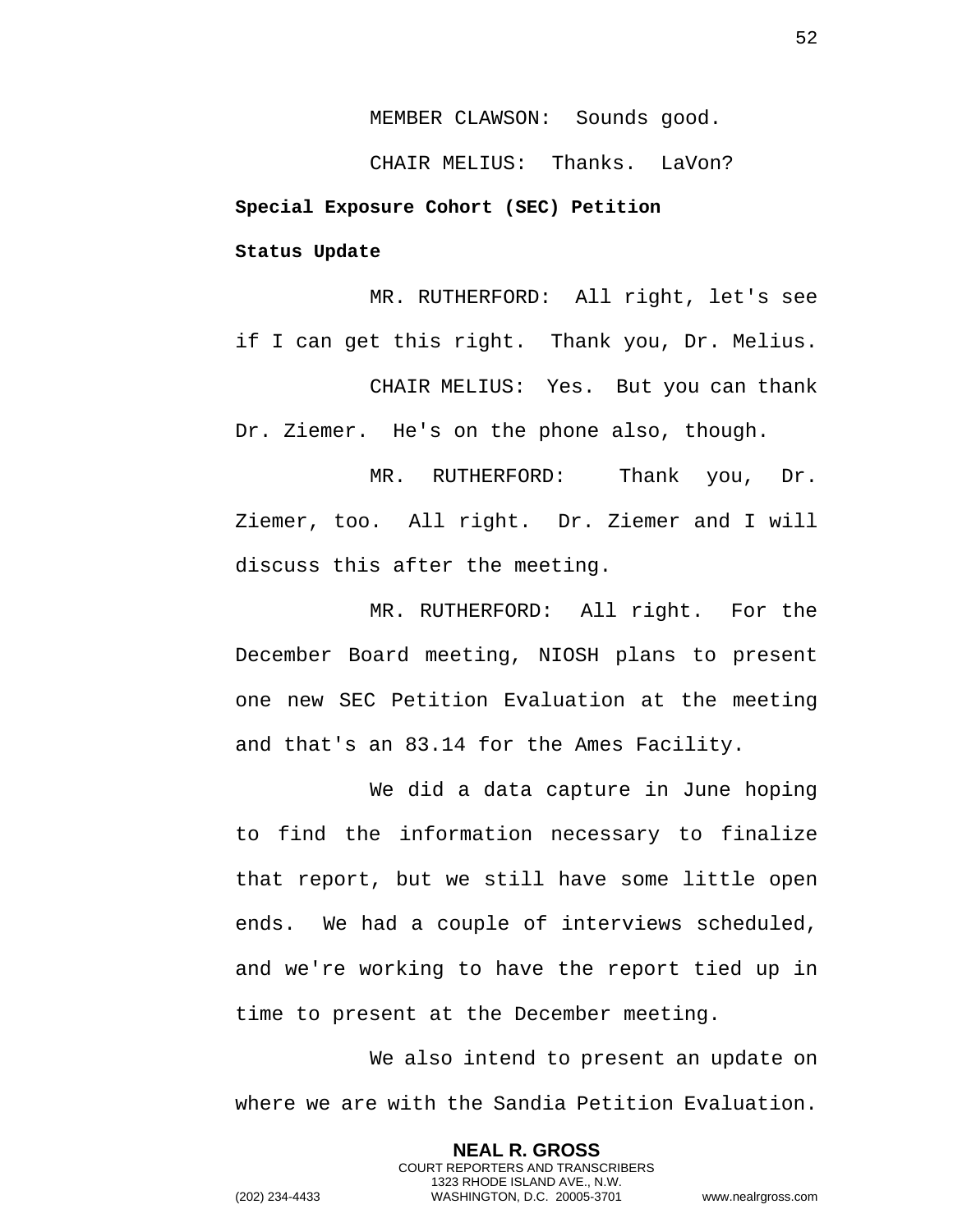We are working as scheduled to complete this report by the April 2018 meeting.

So all's we have at the December meeting is the Ames Facility presentation, that is an 83.14 presentation, and an update on Sandia, and that's it. Any questions?

CHAIR MELIUS: That's all you're going to get done in the next two months?

MR. RUTHERFORD: Well, that's it, you know.

CHAIR MELIUS: But that was a question.

MR. HINNEFELD: Bomber, this is Stu. Do we have any hope to have on INL to have some finalization of the dosimetry records for the earlier CPP Class? Is there any hope of that wrapping up?

MR. RUTHERFORD: You know, I'm not sure on that. I know, you know, there were some things that we were waiting from INL, and I'm sure that with, you know, the budget shouldn't really be an issue.

I believe I've heard from DOE budget

**NEAL R. GROSS** COURT REPORTERS AND TRANSCRIBERS 1323 RHODE ISLAND AVE., N.W. (202) 234-4433 WASHINGTON, D.C. 20005-3701 www.nealrgross.com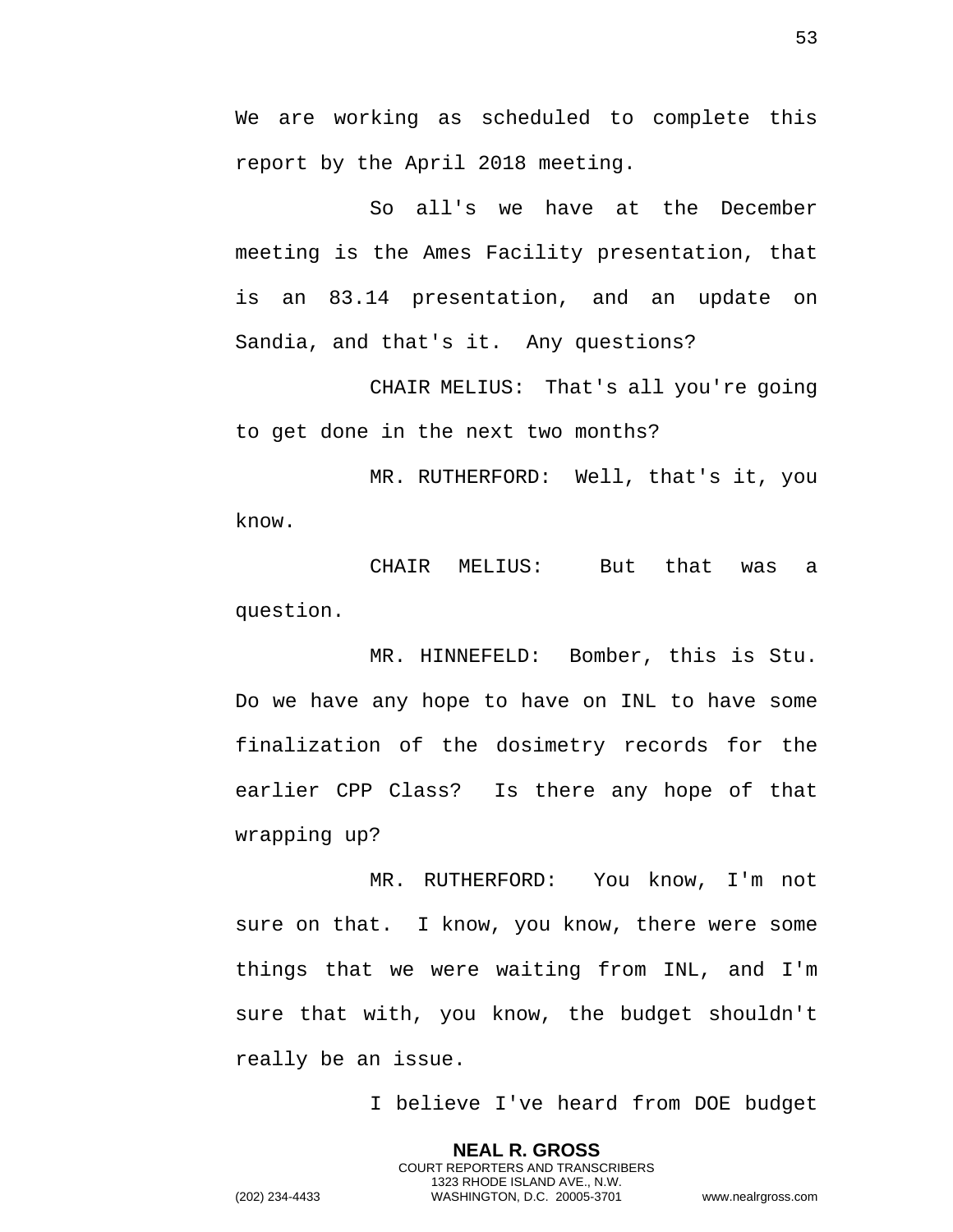54

shouldn't be an issue, so you know, I don't know. I don't know the final word on that. Jim may remember.

DR. NETON: No, I don't. I'm sorry.

MR. RUTHERFORD: I can check on that, though.

MR. HINNEFELD: Okay, it was just a thought that if things come together there, there might be time for a Work Group meeting and some discussion of that prior to the next Board meeting.

MR. RUTHERFORD: Yes.

MR. BARTON: This is Bob --

MR. HINNEFELD: I would be able to help on that a little bit.

CHAIR MELIUS: Bob?

MR. BARTON: Yes, I think what we're referring to is the earlier period of 1963 up to the beginning of 1970. And I think one of the major things still on the table was an expanded V&V study about some missing records, particularly temporary badge reports.

> **NEAL R. GROSS** COURT REPORTERS AND TRANSCRIBERS 1323 RHODE ISLAND AVE., N.W.

And what we did is we have a sampling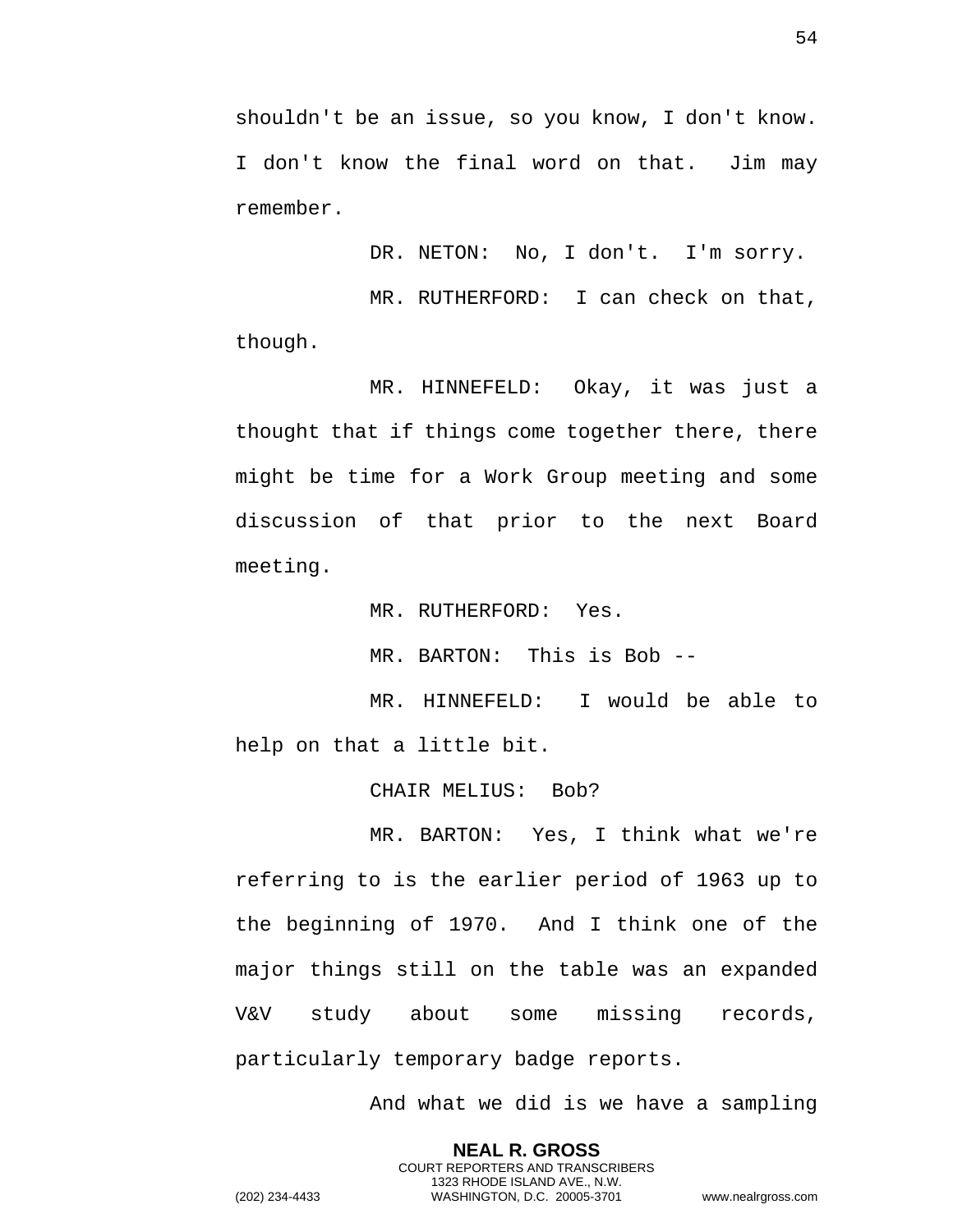plan together, and we have made requests through the normal dose reconstruction channels that NIOSH uses for individuals. And last I checked, which was about mid-last week, those had not come in yet for the first set of 30 claims.

But as soon as those come in, we're in a position to immediately get the results of that. So the first wave of V&V studies are those. And so I think that was one of the major items left to discuss about that earlier period.

MR. HINNEFELD: Okay, Bob, this is Stu. You described that as a first layer of samplings, so there will be -- the 30 cases doesn't represent the entirety of the sample that needs to be looked at?

MR. BARTON: That is correct. What we decided in the Work Group was we were going to sort of take a graded approach. We'd send 30 in. When we got those 30 back, we'd immediately send a second batch of 30.

And I think the plan then would be we'd certainly look at the first wave and see what we got and then if we really needed to look

> **NEAL R. GROSS** COURT REPORTERS AND TRANSCRIBERS 1323 RHODE ISLAND AVE., N.W.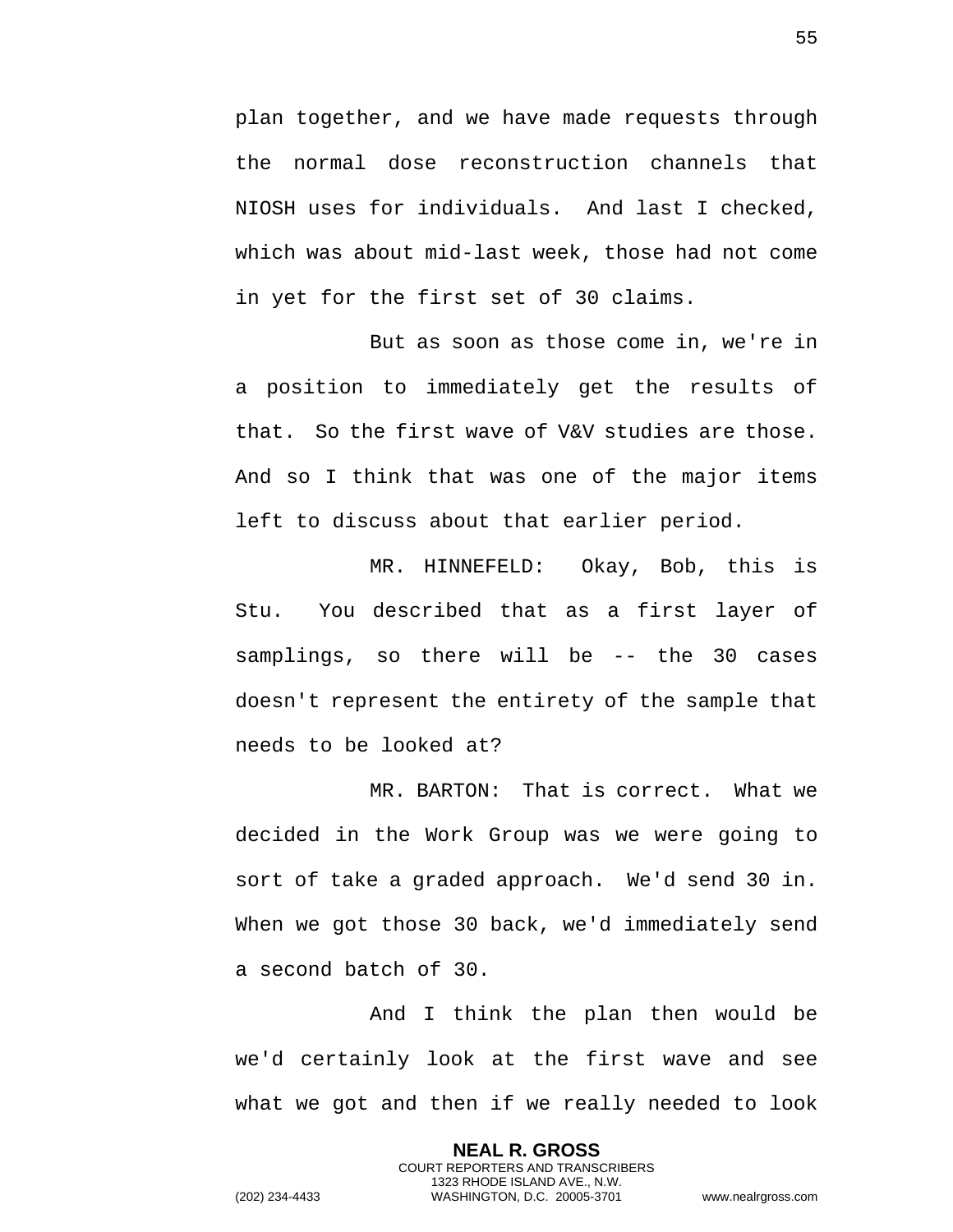at that second wave of claims, then we'd wait on those results.

Again, until we see what we get back and how well the recording effort of that temporary badge report, I don't know what could really be concluded out of the first wave or if we'll really need the second wave.

And all these document requests are actually part of the normal dose reconstruction requests, because regardless of any SEC determinations, these were people that would require at least a partial dose reconstruction.

MR. HINNEFELD: Okay, so it may be the entirety of the sample, but it may not be the entirety of the sample is needed?

MR. BARTON: I think that's accurate.

MR. HINNEFELD: Okay, thank you.

CHAIR MELIUS: Okay. So we'll move on. You might have more to report.

MR. RUTHERFORD: Well, at this time, I don't have any more to report on.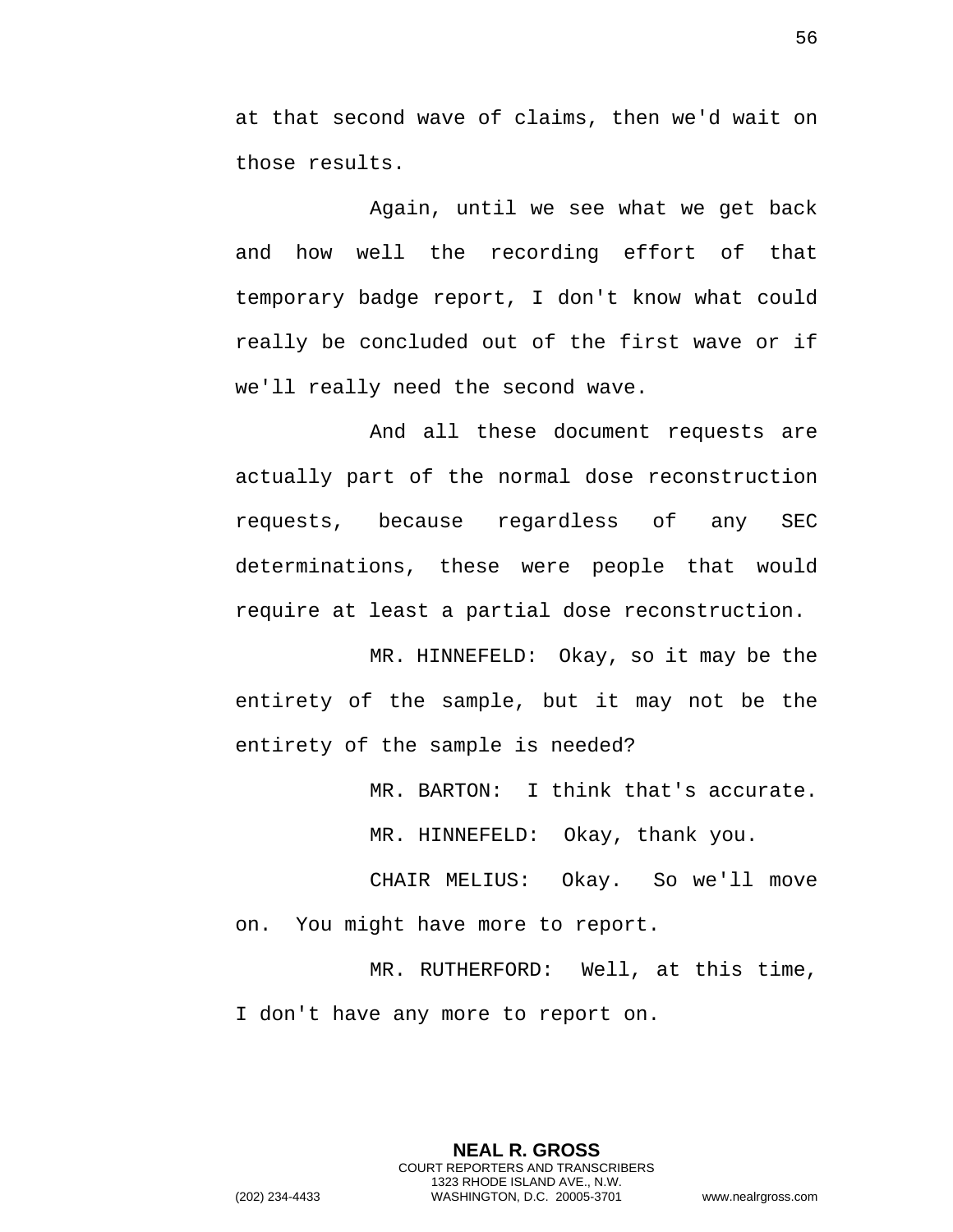<span id="page-56-1"></span><span id="page-56-0"></span>**Updates from Work Groups and Subcommittees (as necessary)** 

CHAIR MELIUS: Oh, okay. Okay. Updates from Work Groups and Subcommittees. Anybody want to volunteer?

MEMBER MUNN: This is Wanda, but she just has no report except that we do have a meeting scheduled in November prior to the next Board meeting.

CHAIR MELIUS: Okay. Very good.

MEMBER KOTELCHUCK: The DRC, we have a meeting scheduled in January. We also have a report from Rosanna, that she, it looks like we may actually get up to date after the next two or three meetings so that by summer or fall, we might be ready to move on to another set, which has to be assigned, according to Ted, after our December Board meeting.

### CHAIR MELIUS: Very good.

MR. KATZ: Yes, just to add to what Dave just said. What I had suggested to Dave is that after we have the Methods Work Group meeting when it gets its report from NIOSH then we'll

> **NEAL R. GROSS** COURT REPORTERS AND TRANSCRIBERS 1323 RHODE ISLAND AVE., N.W.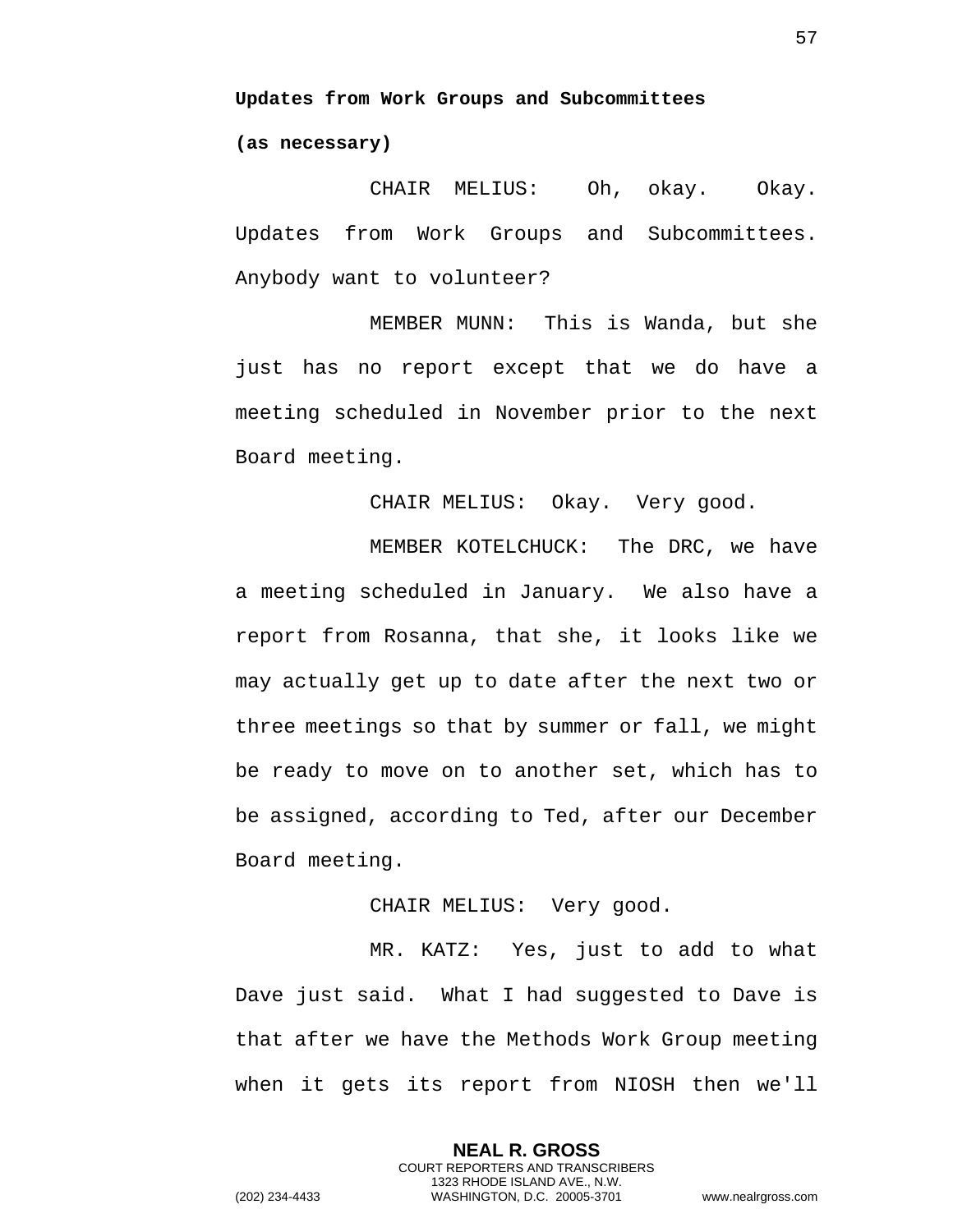know sort of what our path forward is, and at any point after that I think we could, with the Board's agreement, the Work Group's recommendations, then I think it might be the new assignment.

CHAIR MELIUS: And this is Jim Melius for the Dose Reconstruction Review Methods Work Group. We will be planning a meeting I think before the December meeting with or without Mark's report. I suspect it will be done and be ready.

I think we need to sort of move that issue along and get prepared at least in terms of what we want if any changes, but probably some changes we may want to make in terms of at least some of the dose reconstruction reviews that we need to do and that needs to really be discussed with the whole Board.

So I think we'll plan on a Work Group meeting before the December meeting and then come back and a make recommendation. Hopefully, we'll have Mark's report in time for the Work Group meeting.

> **NEAL R. GROSS** COURT REPORTERS AND TRANSCRIBERS 1323 RHODE ISLAND AVE., N.W.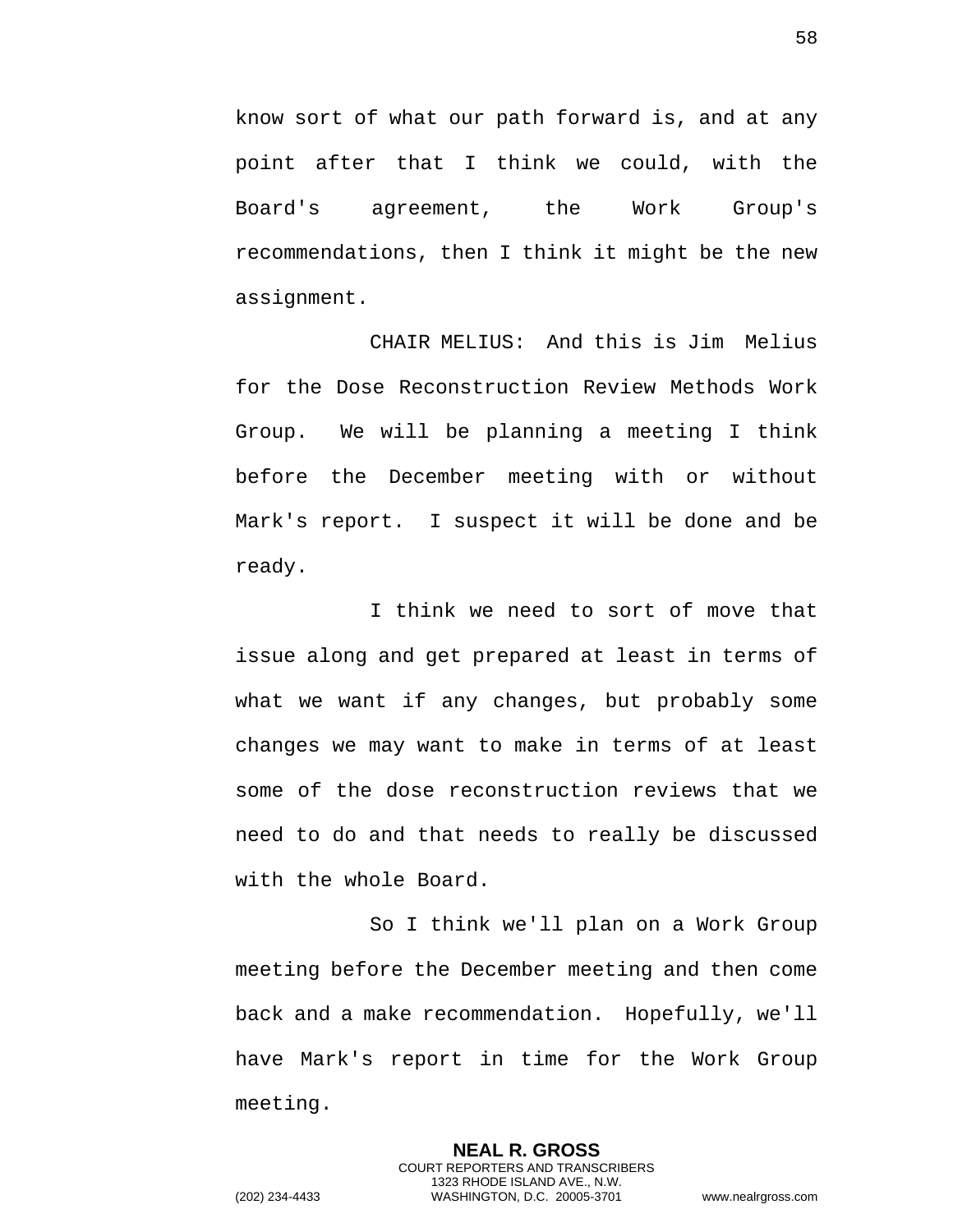MEMBER KOTELCHUCK: Excellent.

CHAIR MELIUS: Yes. Any other Work Group chairs, who wish to make --

MEMBER ZIEMER: Dr. Melius, this is Mr. Ziemer. I have a report on TBD-6000.

CHAIR MELIUS: Go ahead.

MEMBER ZIEMER: TBD-6000 effort that the reports --

MR. KATZ: Sorry. Paul? Paul?

MEMBER ZIEMER: Yes?

MR. KATZ: Paul, I'm sorry, but you're very garbled as if you're on the bottom of a fish tank or something.

MEMBER ZIEMER: Is this better? So then on September 25th, TBD-6000, I had two items on the agenda. One was to review the Program Evaluation Report PER-63, which is Alcoa, Pennsylvania and the other to review PER-65, which is Anaconda.

So actually we looked at the evaluations on both those PERs. All the internal comments and concerns were taken care of, and we have instructed SC&A to proceed with the dose

> **NEAL R. GROSS** COURT REPORTERS AND TRANSCRIBERS 1323 RHODE ISLAND AVE., N.W.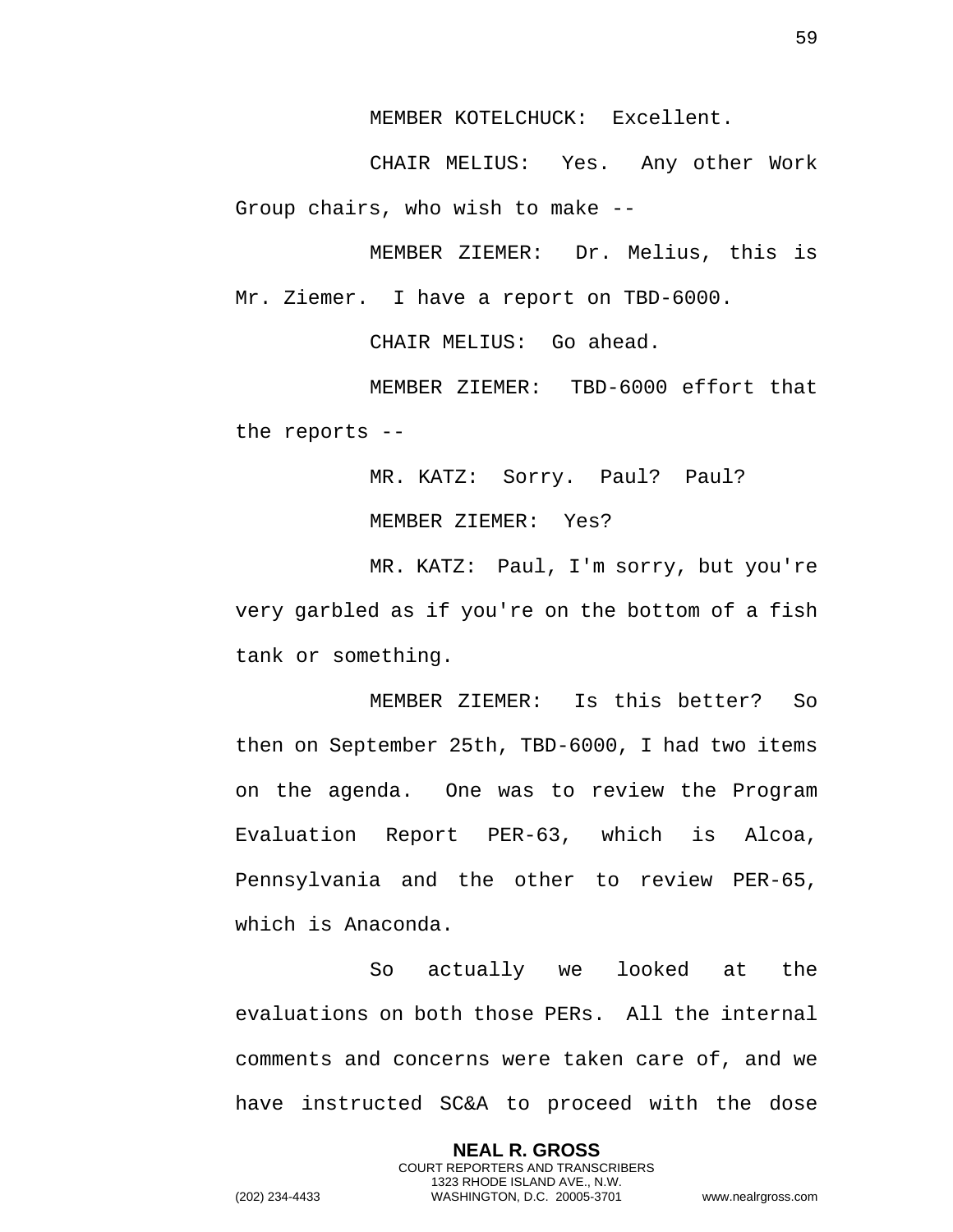reconstruction for each of those PERs working with NIOSH.

There will be ten samples from each of those PERs, so that's underway and probably report to the full Board on the final results in December. That's it.

CHAIR MELIUS: Okay. Thank you. Others? Okay. Very good. Plans for the December Board meeting. Ted?

### <span id="page-59-0"></span>**Plans for the December 2017 Board Meeting**

MR. KATZ: Yes, so this has been - it's a little bit more difficult planning in this case, because we haven't really had enough time from the last meeting, so some of these are fairly uncertain, some of these items that I'm going to run through here.

But here's what I have as the possibilities right now. And in terms of timing, I have right now a day and a short half basically. But let me run through not the routine business, but the special items. And this is, by the way, beginning on December 13th.

So as Dr. Melius mentioned, we have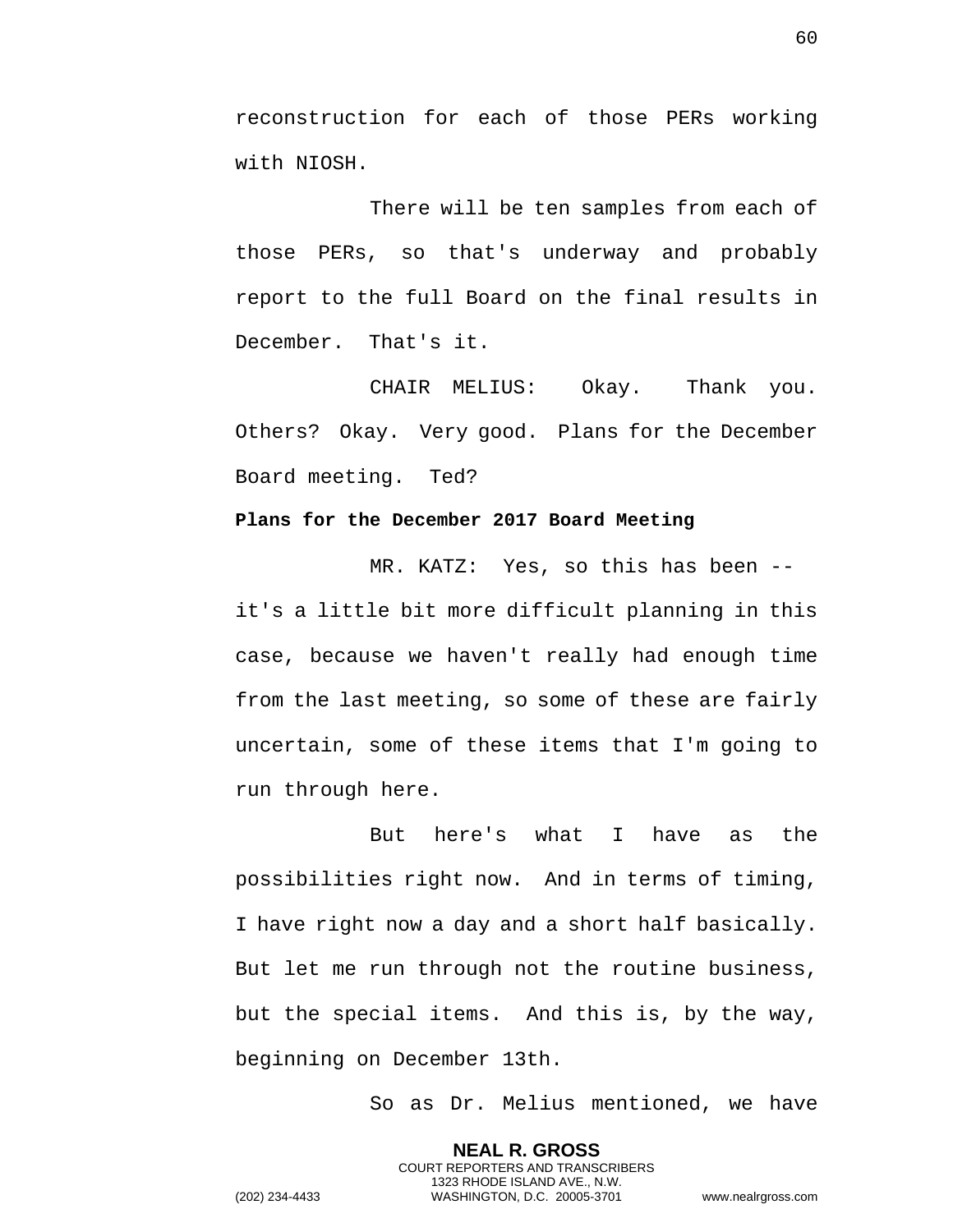the Dose Reconstruction Review Methods Work Group. I have them slated for the morning that day to report out.

Then it's a little bit uncertain about whether everything is buttoned down, ready, but we should in all likelihood be ready for a Work Group meeting on Weldon Spring Site Profile, long time in coming, but most of the work has been done back and forth between the two technical staffs. So I'm hopeful that that will be ready to report out assuming there's no snarls in the final issues to be resolved.

So Weldon Spring Site Profile review. Also Pacific Proving Grounds Site Profile. As you may all recall, we discussed this and largely covered it at the August meeting, but there's a remaining matter, and NIOSH is working on that, and we're hopeful too, but that one will be ready to bring to ground.

So we would have a Work Group meeting and then that could be presented as well. And then, as LaVon said, we have the Ames Laboratory SEC petition. So those are all things for the

> **NEAL R. GROSS** COURT REPORTERS AND TRANSCRIBERS 1323 RHODE ISLAND AVE., N.W.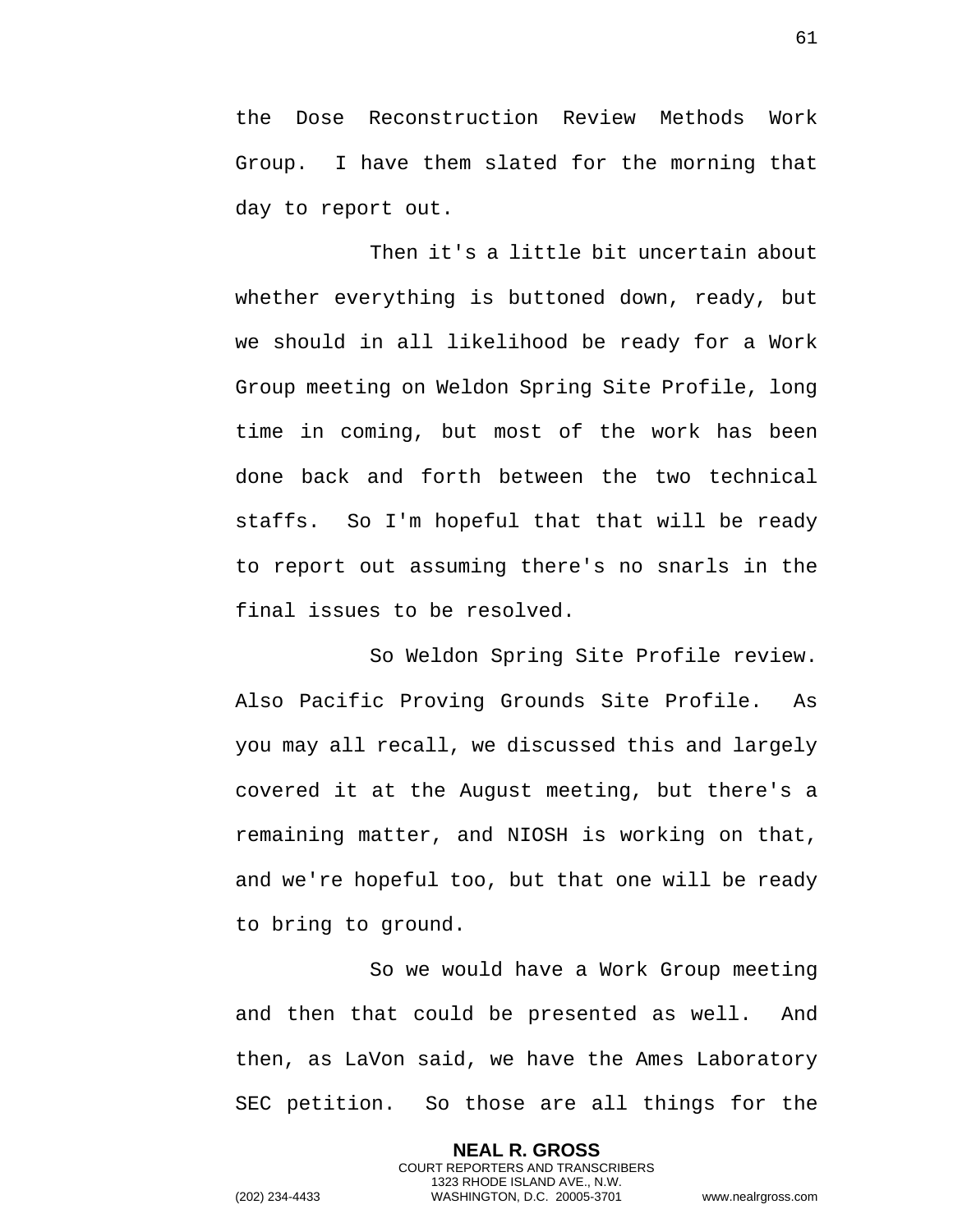morning of the first day.

In the afternoon, I have SRS SEC, a big item. And then you have, late in the day then we have again LaVon mentioned, we'll have an update on the Sandia SEC petition and hopefully that might even be useful in attracting comments from some of the local people related to what they're trying to do but not necessarily and SEC Petition Evaluation. And that takes care of the first day, a bit of a long day, but it works.

The second day, what I have as a possibility is the Area IV Santa Susana Field Lab SEC petition. I'm not sure whether that will be ready or not. I'm not positive about that, but SC&A report will be ready in November for its review. And I'm hopeful that we can have a Work Group meeting before the Board meeting and then it, of course, depends on whether there's any difficult issues to resolve that don't get resolved at that Work Group meeting, but I have that slated for the morning.

And that's the other major item, and that's not a work session. But that's what it

> **NEAL R. GROSS** COURT REPORTERS AND TRANSCRIBERS 1323 RHODE ISLAND AVE., N.W.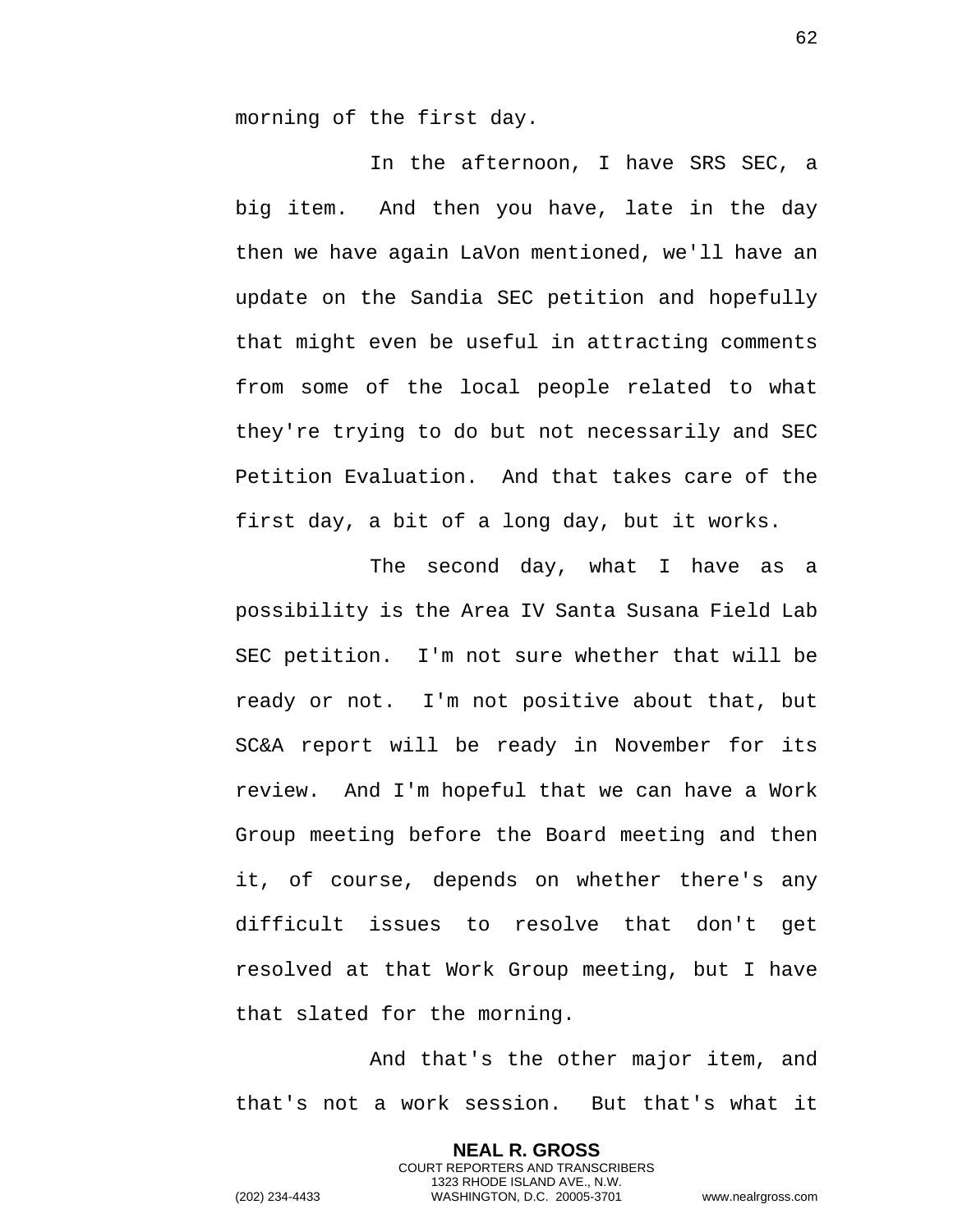looks like right now. I have it right now as adjourning at 11:00 a.m., so that would be the latest.

And the only thing I don't have accounted for here but that might substitute for something else if it does get buttoned up, of course, is the INL petition, the element that was discussed earlier today, and we could swap that in for something else that falls off if it does or what have you. So that's a possibility too that I'm aware of.

CHAIR MELIUS: Any questions on that? So again, I think we can plan a day and, you know, at least fill a mid- or late morning the second day. Ted and I talked and if this appears to change in the next, you know, couple of weeks, you know, if LaVon changes his mind on finishing up or whatever or suddenly discovers they can finish something up, we'll let everybody know. You can always make travel arrangements for that.

MEMBER ROESSLER: Jim, this is Gen. I think I missed it. Where is the meeting being held?

> **NEAL R. GROSS** COURT REPORTERS AND TRANSCRIBERS 1323 RHODE ISLAND AVE., N.W.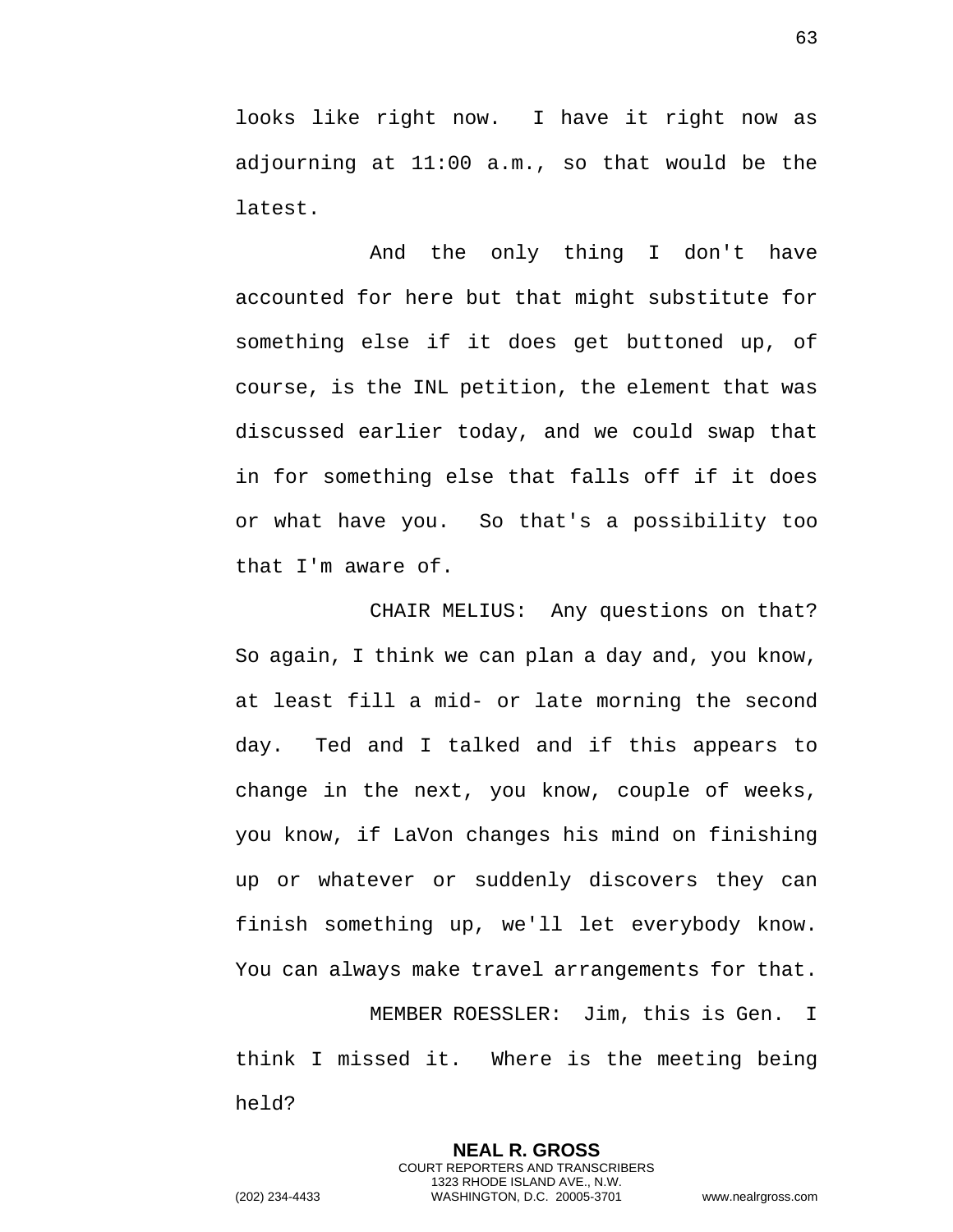CHAIR MELIUS: At Albuquerque.

MEMBER ROESSLER: Okay. I heard that. I wasn't sure.

CHAIR MELIUS: Yes.

MEMBER ROESSLER: Okay, thanks.

CHAIR MELIUS: So it should be a little, hopefully it will be better in terms of flight arrangements, more flexible. It's not a major airport. Okay.

And then you have an item on here Board Correspondence. What's that?

#### <span id="page-63-0"></span>**Board Correspondence**

MR. KATZ: That's a standing item. -- CHAIR MELIUS: Okay.

MR. KATZ: -- if you happen to have any correspondence to address. We do have -- we just received a letter to Dr. Melius from someone from Fernald, and it was I think an individual who had spoke at the last meeting, and it really covered the same issue that you had spoke to at the last meeting.

But we may have correspondence back to him just to explain, look, I think Dr. Melius

> **NEAL R. GROSS** COURT REPORTERS AND TRANSCRIBERS 1323 RHODE ISLAND AVE., N.W.